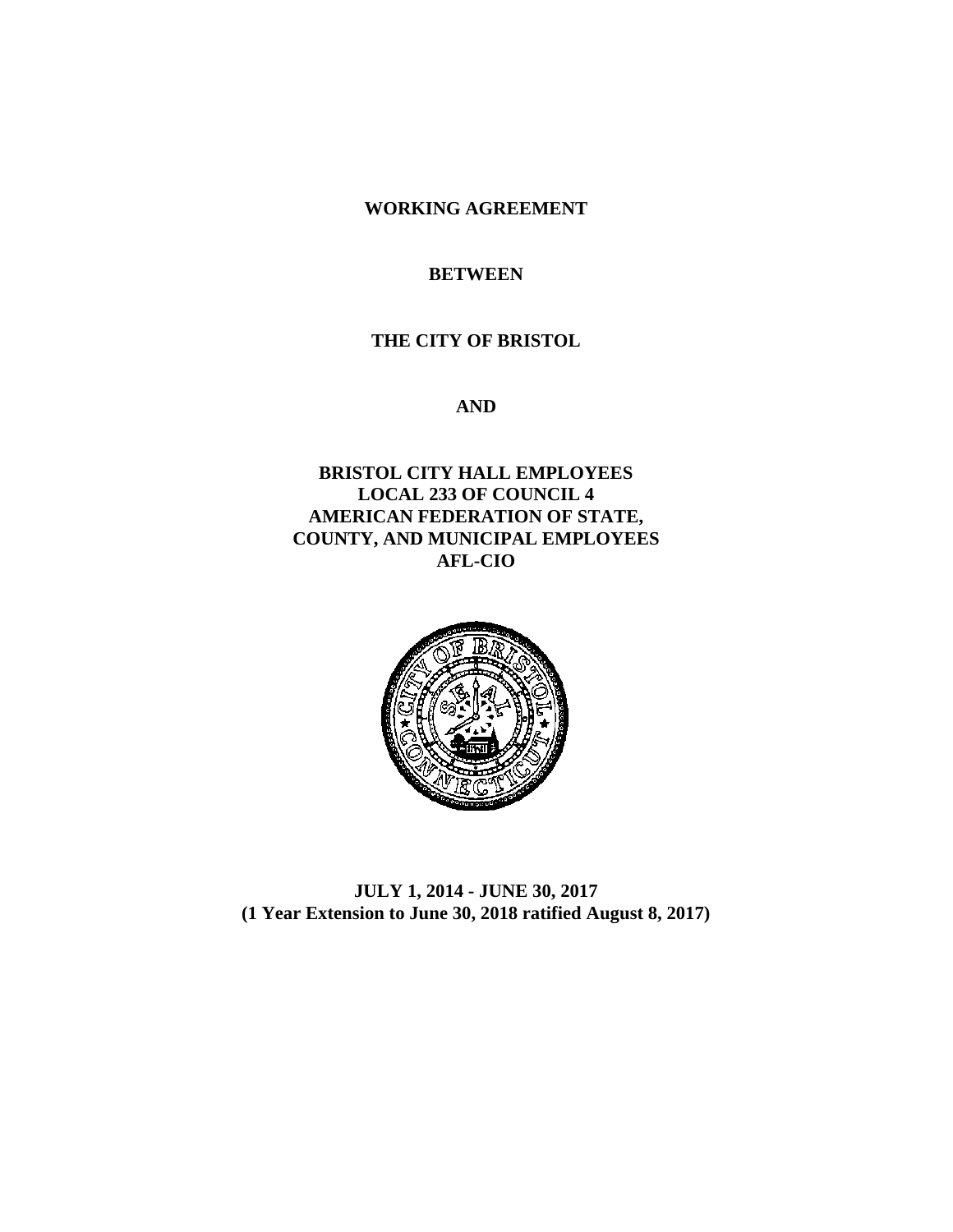# **TABLE OF CONTENTS**

| <b>ARTICLE</b> |                                                  | <b>PAGE</b>    |
|----------------|--------------------------------------------------|----------------|
|                | <b>APPENDIX A - JTPA/SYEP</b>                    | 47             |
|                | APPENDIX B - HEALTH INSURANCE (through 3/31/15)  | 48             |
|                | APPENDIX C - HEALTH INSURANCE (effective 4/1/15) | 50             |
|                | APPENDIX D - HEALTH INSURANCE(effective 1/1/18)  | 52             |
|                | SALARY SCHEDULE JULY 1, 2014 – JUNE 30, 2015     | 54             |
|                | SALARY SCHEDULE JULY 1, 2015 - JUNE 30, 2016     | 57             |
|                | SALARY SCHEDULE JULY 1, 2016 - JUNE 30, 2017     | 60             |
|                | SALARY SCHEDULE JULY 1, 2017 - JUNE 30, 2018     | 63             |
| XXI            | <b>CONTRACT WORK</b>                             | 27             |
| <b>XXIV</b>    | <b>CONTROLLED SUBSTANCES</b>                     | 30             |
| Ш              | <b>DUES DEDUCTION</b>                            | $\overline{2}$ |
| XXVI           | <b>DURATION</b>                                  | 39             |
| VII            | <b>GRIEVANCE PROCEDURE</b>                       | $\overline{7}$ |
| IX             | <b>HOLIDAYS</b>                                  | 10             |
| XVIII          | <b>HOURS OF WORK</b>                             | 18             |
| XX             | <b>INSURANCE &amp; PENSION</b>                   | 24             |
| XIV            | <b>JURY DUTY</b>                                 | 16             |
| VI             | <b>LAYOFFS</b>                                   | 6              |
| XII            | LEAVE WITH PAY AND SPECIAL LEAVE                 | 15             |
|                | MEMORANDUM OF AGREEMENT-TIME CLOCKS              | 42             |
|                | MEMORANDUM OF AGREEMENT-MEETING MINUTES          | 43             |
|                | MEMORANDUM OF AGREEMENT-PAID SICK LEAVE ACT      | 45             |
| XIII           | <b>MILITARY LEAVE</b>                            | 16             |
| <b>XXIII</b>   | <b>MISCELLANEOUS</b>                             | 28             |
| XXII           | NO DISCRIMINATION                                | 27             |
| XVII           | NO STRIKE, NO LOCKOUT                            | 18             |
| XV             | PERFECT ATTENDANCE DAYS                          | 17             |
|                | <b>PREAMBLE</b>                                  | $\mathbf{1}$   |
| V              | <b>PROMOTIONS</b>                                | 3              |
| <b>XXV</b>     | PUBLIC SAFETY DISPATCHERS                        | 32             |
|                | <b>HOLIDAYS</b>                                  | 33             |
|                | <b>HOURS OF WORK</b>                             | 34             |
|                | <b>LEAD DISPATCHER</b>                           | 37             |
|                | <b>MISCELLANEOUS</b>                             | 38             |
|                | <b>SENIORITY</b>                                 | 32             |
|                | <b>WAGES</b>                                     | 36             |
| $\mathbf I$    | <b>RECOGNITION</b>                               | 1              |
| IV             | <b>SENIORITY</b>                                 | $\overline{2}$ |
| XI             | <b>SICK LEAVE</b>                                | 12             |
| <b>XXVII</b>   | <b>SIGNATURE PAGE</b>                            | 41             |
| <b>VIII</b>    | STANDARD DISCIPLINARY PROCEDURE                  | 9              |
| <b>XVI</b>     | UNION BUSINESS LEAVE                             | 17             |
| $\mathbf{I}$   | <b>UNION SECURITY</b>                            | 1              |
| X              | <b>VACATIONS</b>                                 | 11             |
| <b>XIX</b>     | <b>WAGES</b>                                     | 22             |
|                |                                                  |                |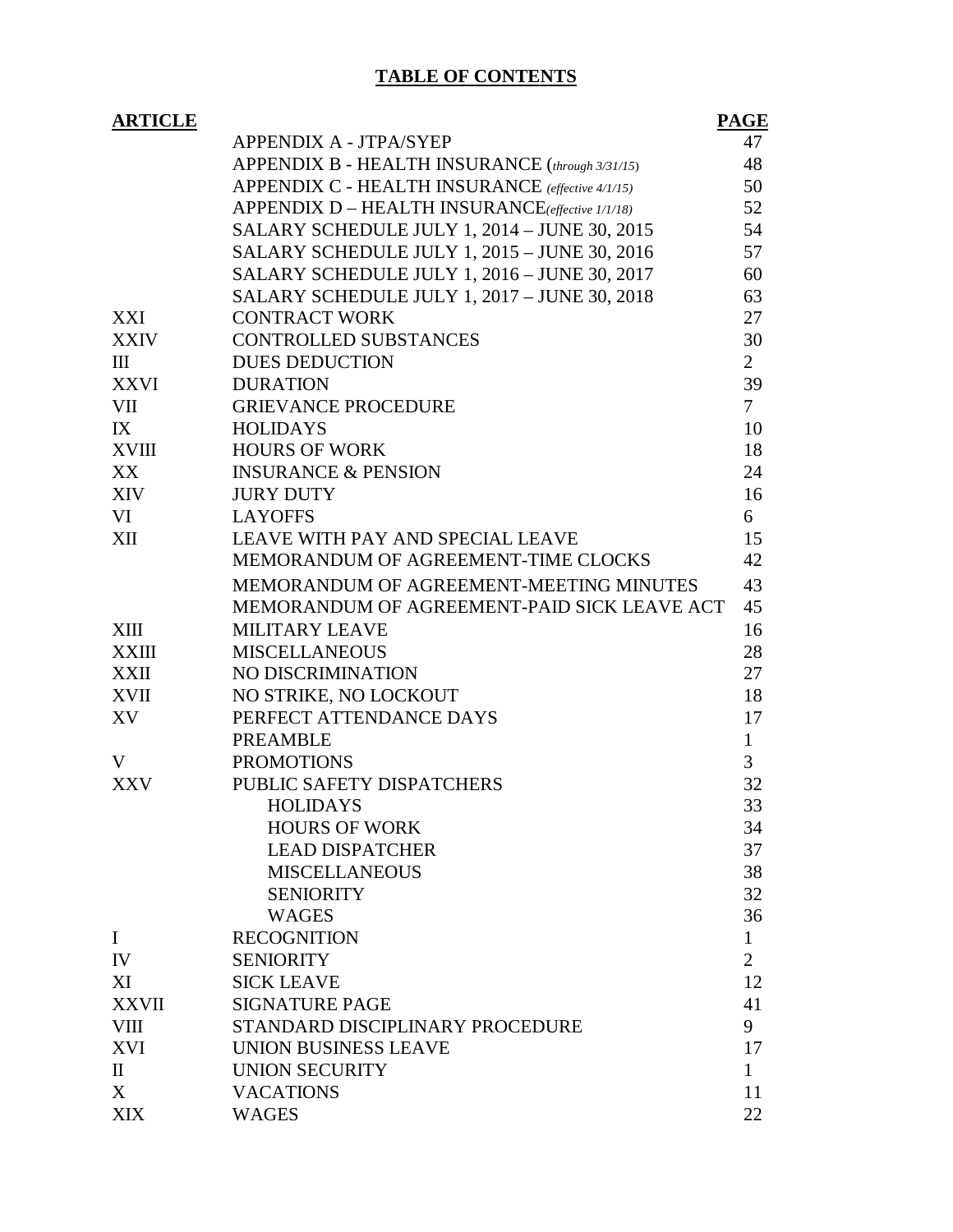#### **PREAMBLE**

**This Agreement is entered into by the City of Bristol, hereinafter referred to as the City, and Local 233 of Council #4, AFSCME, hereinafter referred to as the Union. Nothing contained herein shall usurp the right of the City of Bristol to manage the working force covered by this Agreement, except as modified by this Agreement.**

#### **ARTICLE I RECOGNITION**

#### **Section 1:1**

The City recognizes the Union as the representative for the sole purpose of collective bargaining for the employees of City Hall, Department of Aging Services, Fire Department, Police Department, Water Pollution Control, Water Department, (excluding Administrative Assistant to the Fire Chief, Administrative Assistant/Secretary to the Police Chief, Executive Secretary to the Mayor, Assistant to the Comptroller, Assistant Personnel Director, Personnel Analyst, Legal Secretary to Corporation Counsel) and the employees of the Library, including part-time Custodian (excluding Administrative Secretary to Library Director and Pages). Part-time Library Clerks and Part-time Public Safety Dispatchers who work less than twenty (20) hours per week are also included. However, application of this Agreement to those employees is limited and detailed in Section 23:1 herein. Also excluded from the unit are part-time employees working less than twenty (20) hours per week who are hired after ratification of this contract (except Part-time Library Clerks and Part-time Public Safety Dispatchers), and supervisors as defined by the State Board of Labor Relations. The positions included are more specifically listed on the attached Salary Schedule.

#### **ARTICLE II UNION SECURITY**

#### **Section 2:1**

It shall be a condition of employment that all employees of the City who are covered by this Agreement, and who are members in good standing of the Union on the day that said Agreement becomes effective, shall either remain members in good standing or pay to the Union a service fee equivalent to the cost of Union representation. It shall also be a condition of employment that all other present employees covered by this Agreement, and all new employees covered by this Agreement and hired on or after the effective date of said contract, shall on or before the thirtieth (30th) calendar day following such employment, or the thirtieth (30th) calendar day following said effective date, whichever occurs later, either become and remain members of the Union in good standing, or pay to the Union a service fee equivalent to the cost of Union representation.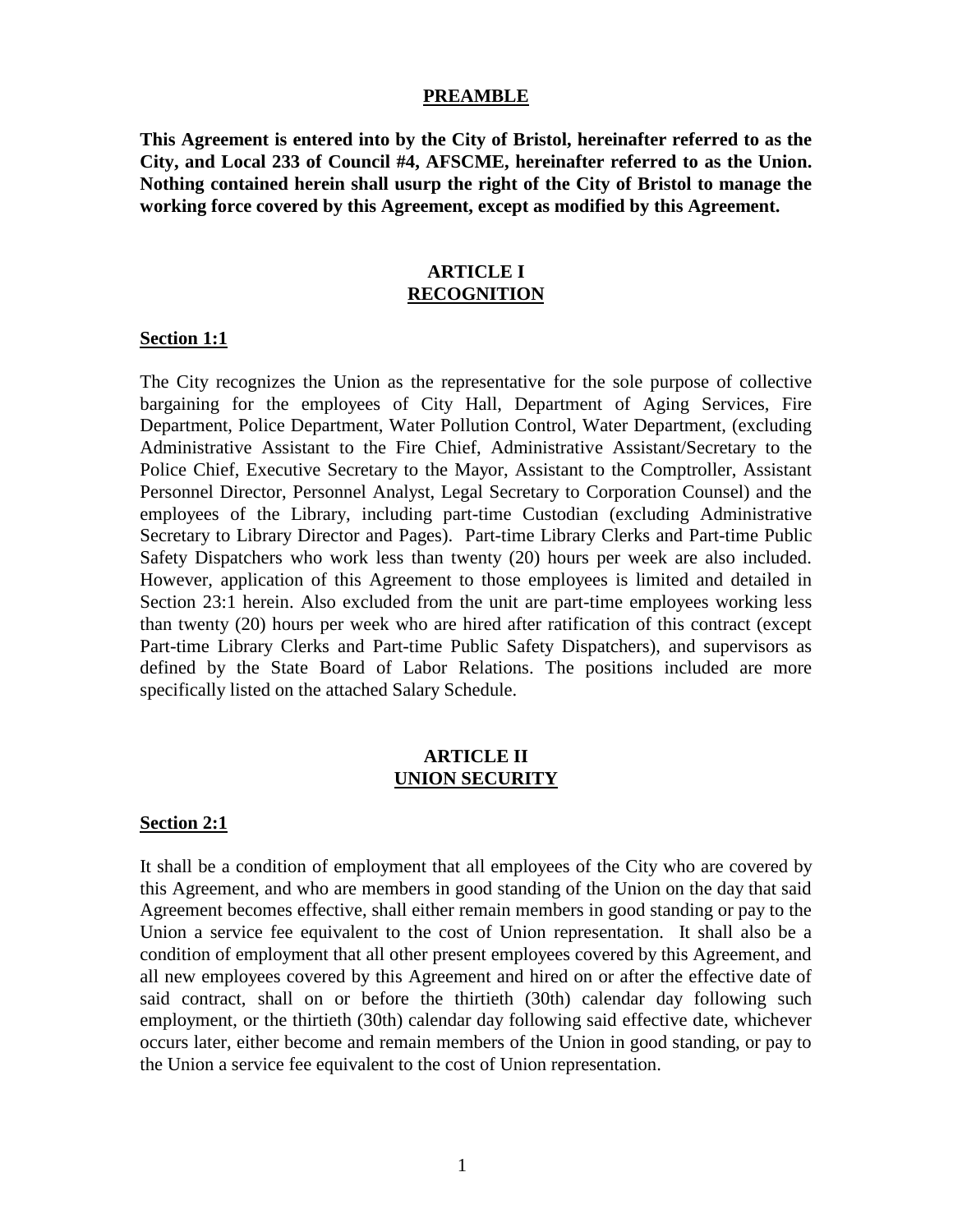# **ARTICLE III DUES DEDUCTION**

## **Section 3:1**

The City is authorized to deduct once a week, the Union dues of members of Local 233, not to exceed the authorized monthly dues assessment. Such deductions shall be made only after said member has signed a request form furnished by the Union, authorizing the City to deduct said Union dues. The amount of dues to be deducted shall be determined by the Union by written notice to the Personnel Department with the Union being totally responsible for amount requested. Any change in the amount of dues deducted will not become effective until thirty (30) days after receipt of such written request.

## **ARTICLE IV SENIORITY**

## **Section 4:1**

"City Seniority" shall mean the total length of continuous City Service.

## **Section 4:2**

"Department Seniority" shall mean the total length of continuous department service within the bargaining unit. For the purpose of this Article, Engineering shall be treated as a separate department within the Department of Public Works; and Adult Services, Children Services and Manross Branch shall be treated as separate departments within the Library.

## **Section 4:3**

Any temporary or emergency employee who is employed for any period beyond one hundred twenty (120) working days and the continued employment is in accordance with the provisions of this contract shall be granted seniority rights which shall begin with the original date of employment.

#### **Section 4:4**

The City shall establish a department seniority list and it shall be brought up to date on or about January 30 and June 30 of each year and delivered to the Secretary of the Union. With respect to new employees, the Union will be notified within thirty (30) days of an individual's hire, of the employee's name, title, department, and date of hire. The Union will also be notified within thirty (30) days of an employee's termination.

## **Section 4:5**

Seniority shall be lost in the event of voluntary or involuntary termination of employment. In the event of layoff, seniority shall not continue to accumulate, but in the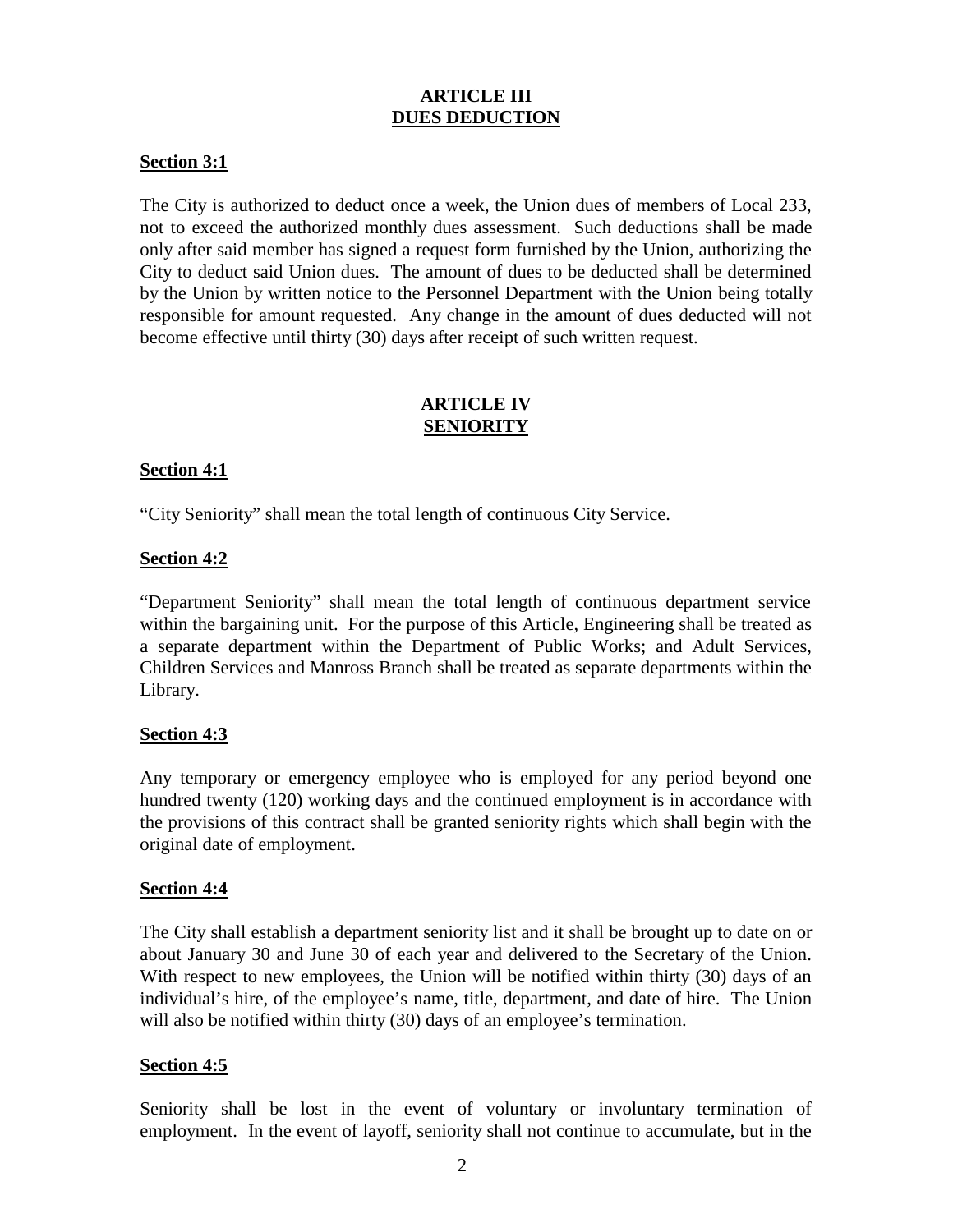event an employee returns to work within the period of his/her recall rights, he/she shall be credited at the time of recall with the same seniority he had as of the date of his/her layoff.

# **Section 4:6**

New employees shall serve a probationary period of ninety (90) working days. During this probationary period the employee can be terminated by the City if it desires. During such probationary working period the employee shall not be entitled to seniority rights but shall be subject to all other provisions of this contract, except to process a grievance for termination. During the first thirty (30) working days, the employee is ineligible to post for promotional or lateral opportunities. After the first thirty (30) working days, if a probationary employee successfully posts for another position within the bargaining unit, the initial probationary period of ninety (90) working days restarts. Upon receiving regular appointment, the employee shall be granted seniority rights which shall date retroactively to the date of initial employment.

# **Section 4:7**

This Agreement is negotiated on the basis of the job descriptions and duties as they exist on the effective date of the Contract. In the event the job descriptions, qualifications or duties for any position in the bargaining unit are changed, or a new position is created, the City shall notify the Union prior to the implementation of such change or new position, and upon request the parties shall meet to negotiate the rate of pay for such changed or new position. No change in any job description shall have the effect of disqualifying any employee who is already an incumbent in that job classification. The Union agrees the City has the right to contract out the stripping and waxing of floors, and/or groundskeeping and landscaping, but if it exercises this right it shall remove the duties in question from the job descriptions of the affected classifications.

## **Section 4:8**

In the event that the City reorganizes its operations so that its employees in the bargaining unit are changed from the jurisdiction of one department to the jurisdiction of another, the parties shall meet to discuss the effects of such change with respect to seniority and other conditions of employment. Unless and until such discussions result in an agreement, however, such employees shall retain whatever seniority rights they had under the previous organizational structure.

## **ARTICLE V PROMOTIONS**

## **Section 5:1**

Whenever a vacancy occurs in a position covered by the bargaining unit, notice of such vacancy shall be posted on all designated department bulletin boards in locations outside of City Hall and on one designated bulletin board within City Hall, for a period of three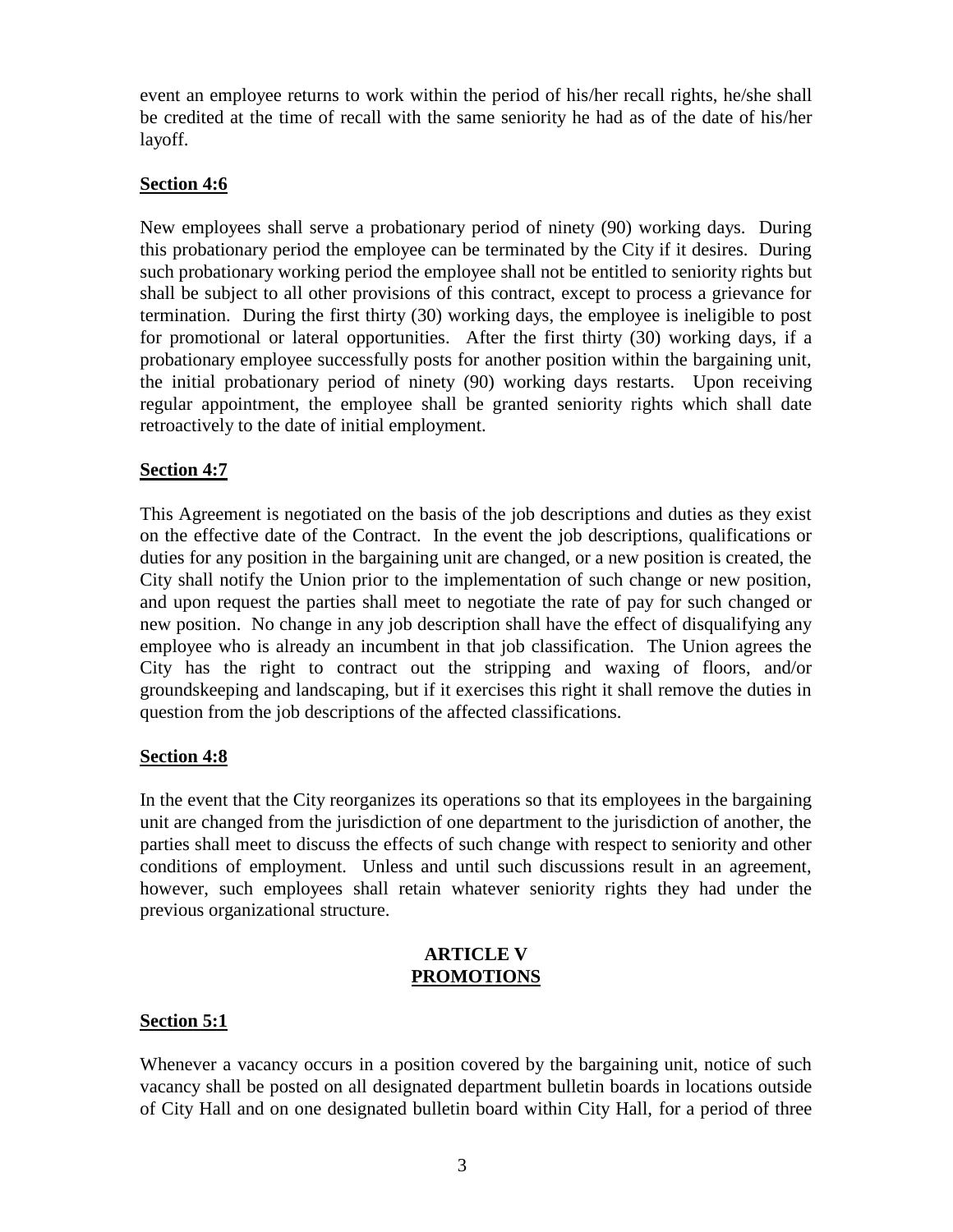(3) working days. Any non-bargaining unit jobs in departments covered by Council #4, AFSCME contracts will also be posted, but the remainder of this Article shall not apply.

# **Section 5:1.1**

Any employee may make application only by himself or through his/her department Union Steward by proxy.

# **Section 5:2**

The City may use tests to fill vacancies. The City shall determine the content, weighting and scoring of any such tests, provided all elements of the tests are job related. The minimum passing score for each test, and for each portion of each test, shall be 70%, and the maximum score shall be 100%.

# **Section 5:2.1**

When a job vacancy is posted, the posting shall state whether or not a test will be given to applicants, the general nature of the test (written, oral, performance, etc.), and the weighting of each portion of the test. Applicants must pass all components of the testing process in order to be considered qualified for promotion.

# **Section 5:2.2**

All tests shall be administered by the Personnel Department or other professional testing agency designated by the Personnel Director. Whenever a panel of evaluators is used for testing, the selection of panel members must be approved by the Personnel Department. If oral tests are used, all applicants who are tested shall be asked the same questions. No personal interviews (other than oral tests as provided herein) shall be used in filling any vacancy for which tests are given.

## **Section 5:2.3**

Applicants from within the department in which the vacancy exists who attain at least the minimum passing score shall have added to their total score one (1) point for each full year of continuous service in the department completed immediately prior to the date the job is posted, up to a maximum of five (5) points. **\***The applicant with the highest score shall be selected to fill the vacancy. If two (2) or more applicants receive the same score, the applicant among them with the greatest bargaining unit seniority shall be selected.

\*Part-time employees working less than twenty (20) hours may only be considered for selection after all employees working at least twenty (20) hours who have achieved a minimum passing score have been offered the vacancy.

# **Section 5:2.4**

If the City requires a test for any job vacancy during the term of this Agreement, the City shall continue to require a test for any future vacancy in that classification for the duration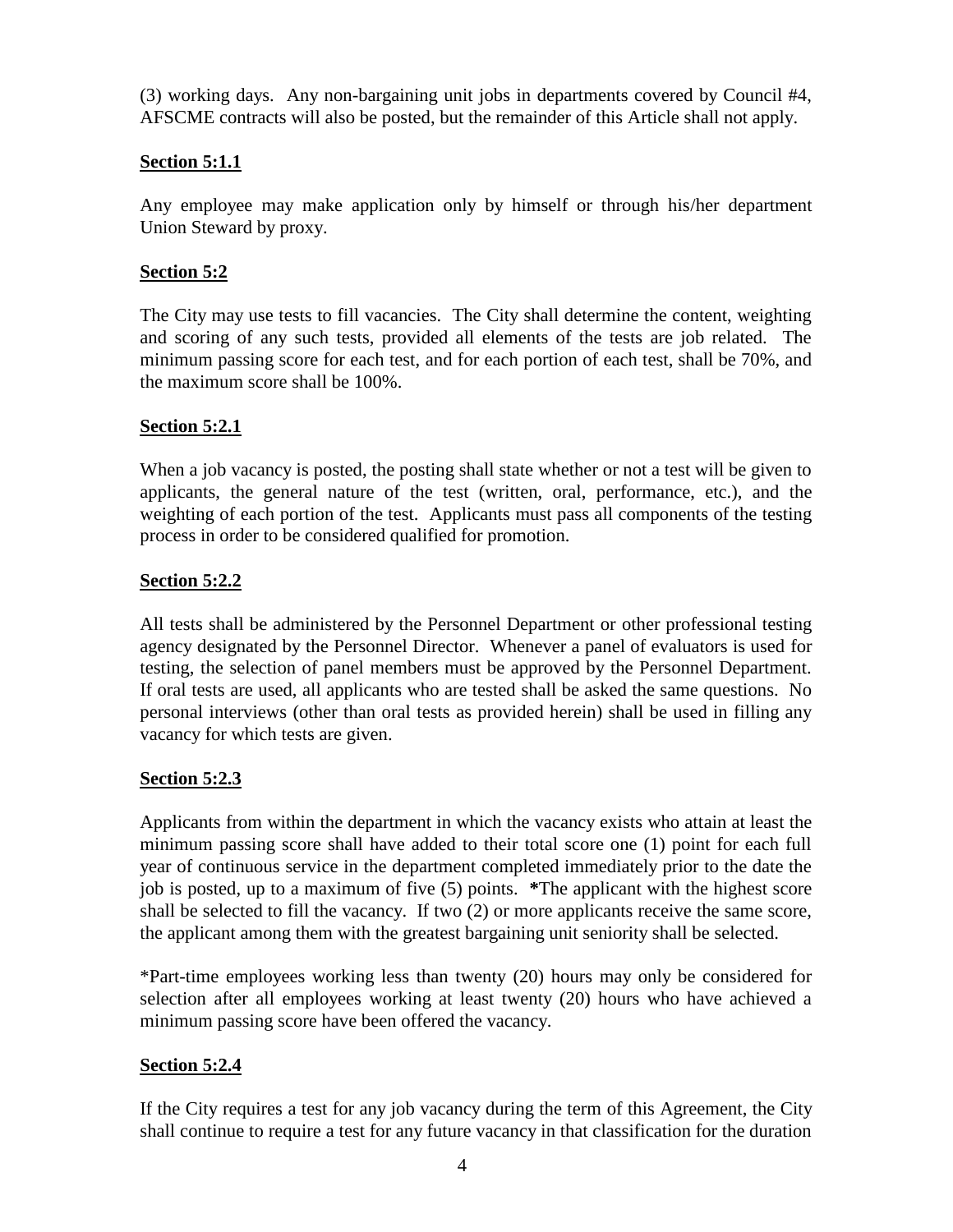of this Agreement. The City may, if it desires, also administer the test to applicants outside the bargaining unit at the same testing session. Except when filling a position of Public Safety Dispatcher, applicants from outside of the bargaining unit may only be selected after bargaining unit employees are exhausted.

## **Section 5:2.5**

Nothing herein shall preclude the City from administering a test if necessary to determine whether an applicant possesses a skill required to meet the minimum qualifications for the job in question (such as typing at a certain level of proficiency) and grading such test on a pass-fail basis.

# **Section 5:3**

At the expiration of the posting period, should the City not utilize the testing process, selection among qualified, eligible applicants shall be made in the following order:

# **Section 5:3.1**

Qualified employees within the bargaining unit. If two (2) or more such employees are substantially equal in qualifications for the job, department seniority shall be the determining factor, unless none of such substantially equally qualified applicants are from within the department, in which case bargaining unit seniority shall be the determining factor.

## **Section 5:3.2**

Employees in any other bargaining unit represented by Council #4, AFSCME. The City shall select the most qualified employee among such applicants who are qualified.

## **Section 5:4**

After following the above procedures, the City may fill the position in any manner it desires.

## **Section 5:5**

Under normal circumstances, the selected employee taken from the postings shall assume his/her new duties within five (5) working days after his/her selection. An employee in the probationary period wishing to return to his/her former position shall do so within ten (10) working days of assuming his/her new position but only after serving at least five (5) working days in the new position. The right to return to a former position within ten (10) working days but only after serving at least five (5) working days in the new position extends to employees who have taken a position in another bargaining unit represented by Council #4.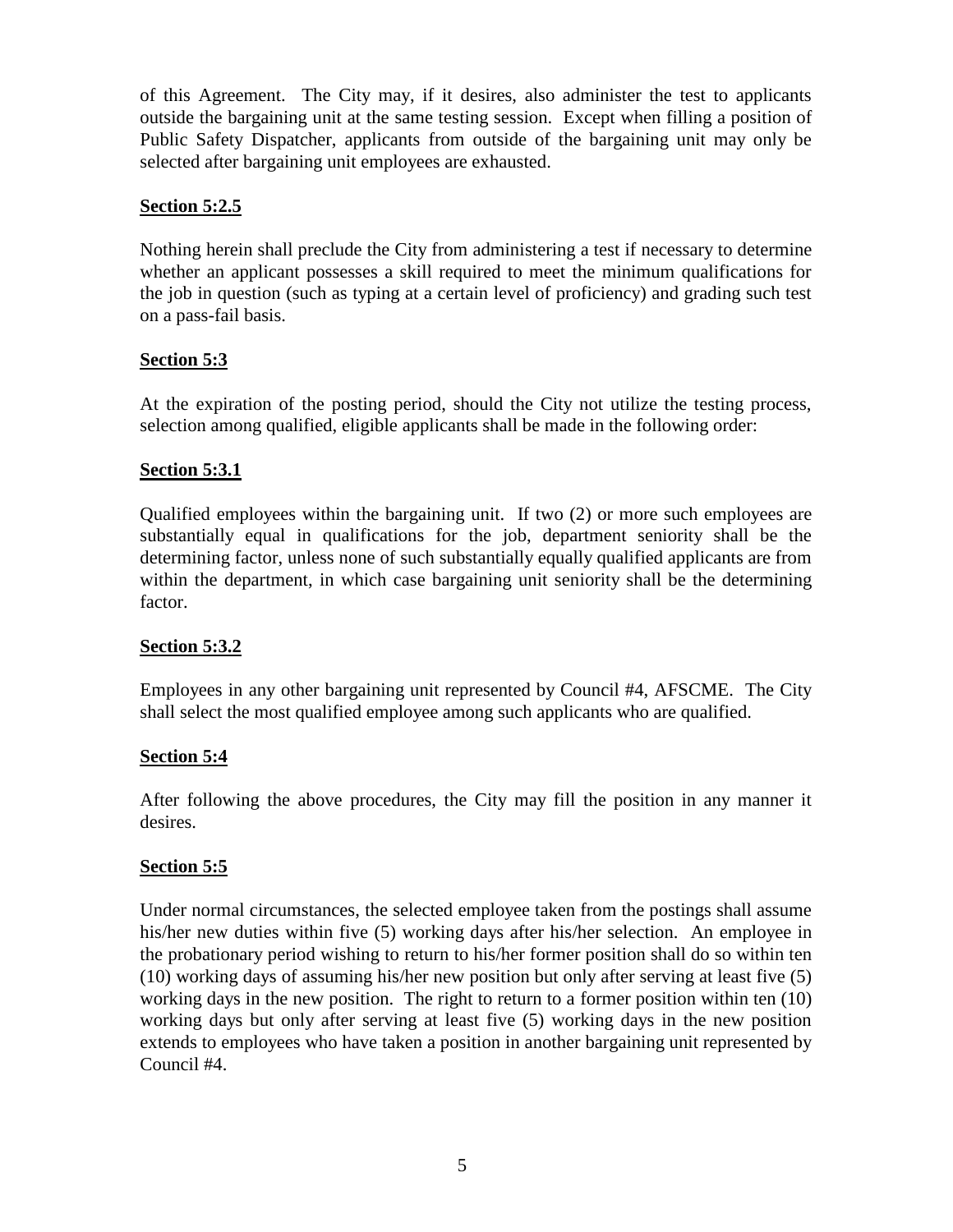## **Section 5:6**

When such employee assumes his/her new position, he shall serve a probationary period of sixty (60) working days.

## **Section 5:7**

During any probationary period the appointee shall demonstrate and prove to the complete satisfaction of the City that his/her performance fully meets the job requirements of the vacant position to which he was appointed.

## **Section 5:8**

Should the employee's services be deemed unsatisfactory by the City, either during or at the end of the probationary period, he/she shall revert to his/her former classification and position, together with his/her former rate of pay except that he/she shall suffer no loss of departmental seniority in his/her former position.

#### **Section 5:9**

The determination and decision as to the ability of an employee to meet job requirements shall rest with and be the sole responsibility of the City. Any employee whose ability has been determined to be unsatisfactory by the City during any probationary period other than his/her original probationary period, or any extension thereof, shall be entitled to hear and to review, with the Personnel Director and Department Head, with or without his/her Union Steward, the reasons for such unsatisfactory determination, and if still aggrieved, shall have the right to file a grievance.

#### **Section 5:10**

Any employee who applies for and is selected to fill a vacancy and who completes the probationary period for the new position may not apply for his/her old classification for one (1) year from the date of his/her selection.

#### **Section 5:11**

In that the City reserves the right to select the best qualified applicant from inside or outside of the bargaining unit, only the following sections of this Article shall apply when filling a position of Public Safety Dispatcher: 5:1, 5:1.2, 5:2, 5:2.1, 5:2.2, 5:2.4, 5:2.5, 5:7, 5:9, 5:10, and 5:11. Internal candidates will be given fair consideration.

## **ARTICLE VI LAYOFFS**

#### **Section 6:1**

When it becomes necessary to reduce the work force, or a job is eliminated, layoffs will be according to departmental seniority and the qualified employee, with more seniority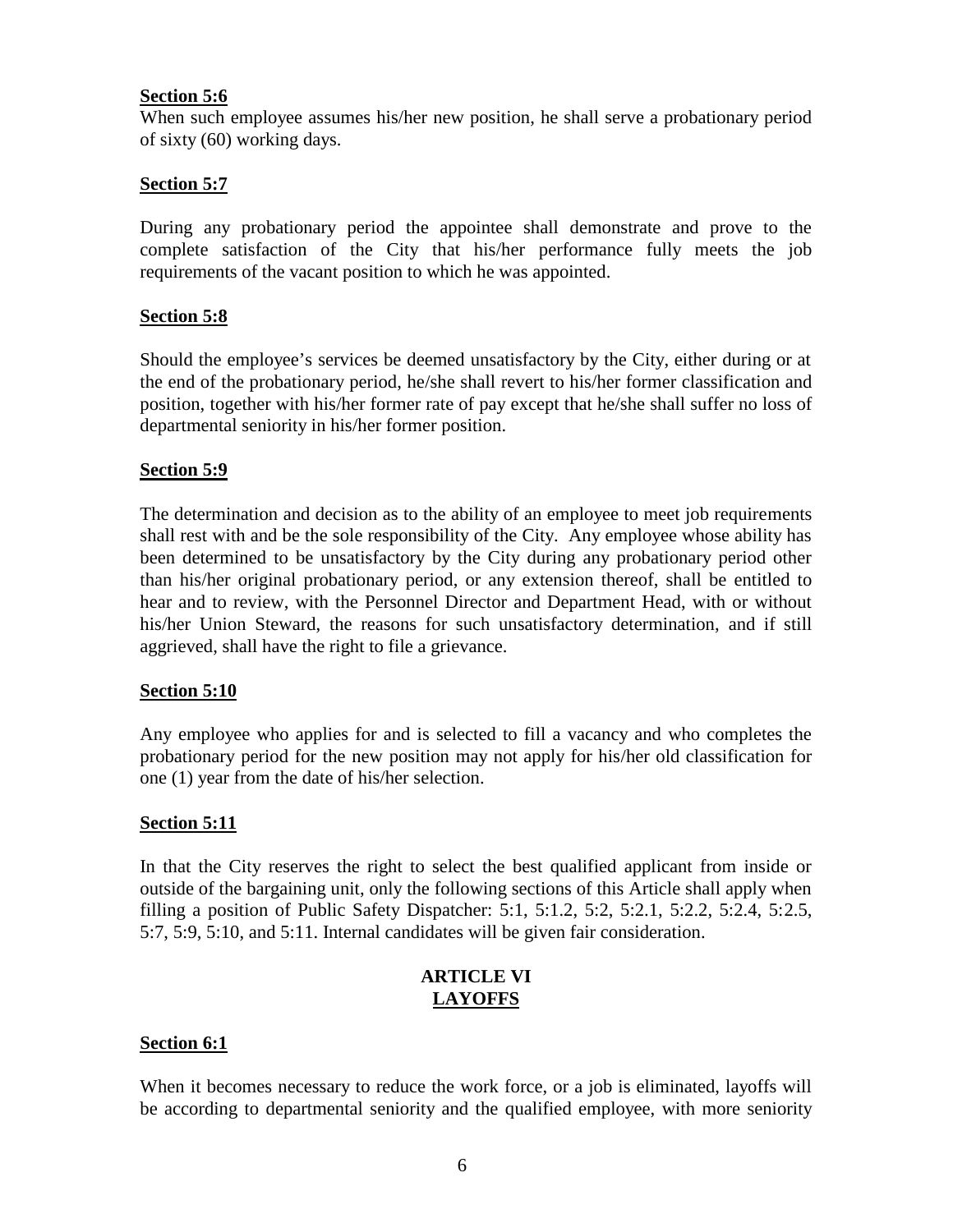may bump a less senior employee in an equal or lower classification if scheduled for layoff or job elimination.

## **Section 6:2**

When layoffs become necessary in any department, after the layoff of new probationary employees (employees having worked for the City less than ninety (90) days), employees shall be laid off in order of their department seniority, provided that the employees retained are able to satisfactorily perform such work as remains available.

# **Section 6:3**

Any employee who is laid off shall retain recall rights in accordance with his/her seniority for a period of three (3) years from the date of his/her layoff. Recall rights shall apply to the employee's former classification or any classification in an equal or lower job code which he/she is qualified to perform. An employee shall lose all recall rights if he rejects recall to his/her former job classification or to another job in the same code, but shall not lose recall rights for refusing recall to a lower job code, and shall not lose recall rights to his/her original job by accepting recall to any other job. An employee also shall not lose recall rights for refusing recall because of temporary verified physical incapacity. This section only applies to those employees who have successfully completed their probationary period as described in Section 4:6.

# **Section 6:4**

For purposes of this Article, Union Officers and Stewards shall have top seniority, and shall not be affected by any layoff in their department provided they are qualified to perform one of the remaining jobs in their department, or in the case of a Union Officer, one of the remaining jobs in the bargaining unit.

## **Section 6:5**

When practical, the City shall give two (2) weeks notice of layoff to the Union and the affected employee.

## **ARTICLE VII GRIEVANCE PROCEDURE**

## **Section 7:1**

The following represents the Grievance Procedure which will be utilized consistent with all steps of the procedure that may be needed to conclude any alleged grievance as it pertains to this contract. A grievance for purposes of this procedure shall be considered to be an employee(s) or Union complaint concerned with a discharge, suspension, or other disciplinary action; a charge of favoritism or discrimination; misinterpretation, misapplication or violation of matters relating to the Articles and Sections in this Agreement, and/or City Work Rules. The only grievances that will be recognized are those that are initiated within ten (10) working days of the alleged infraction. It is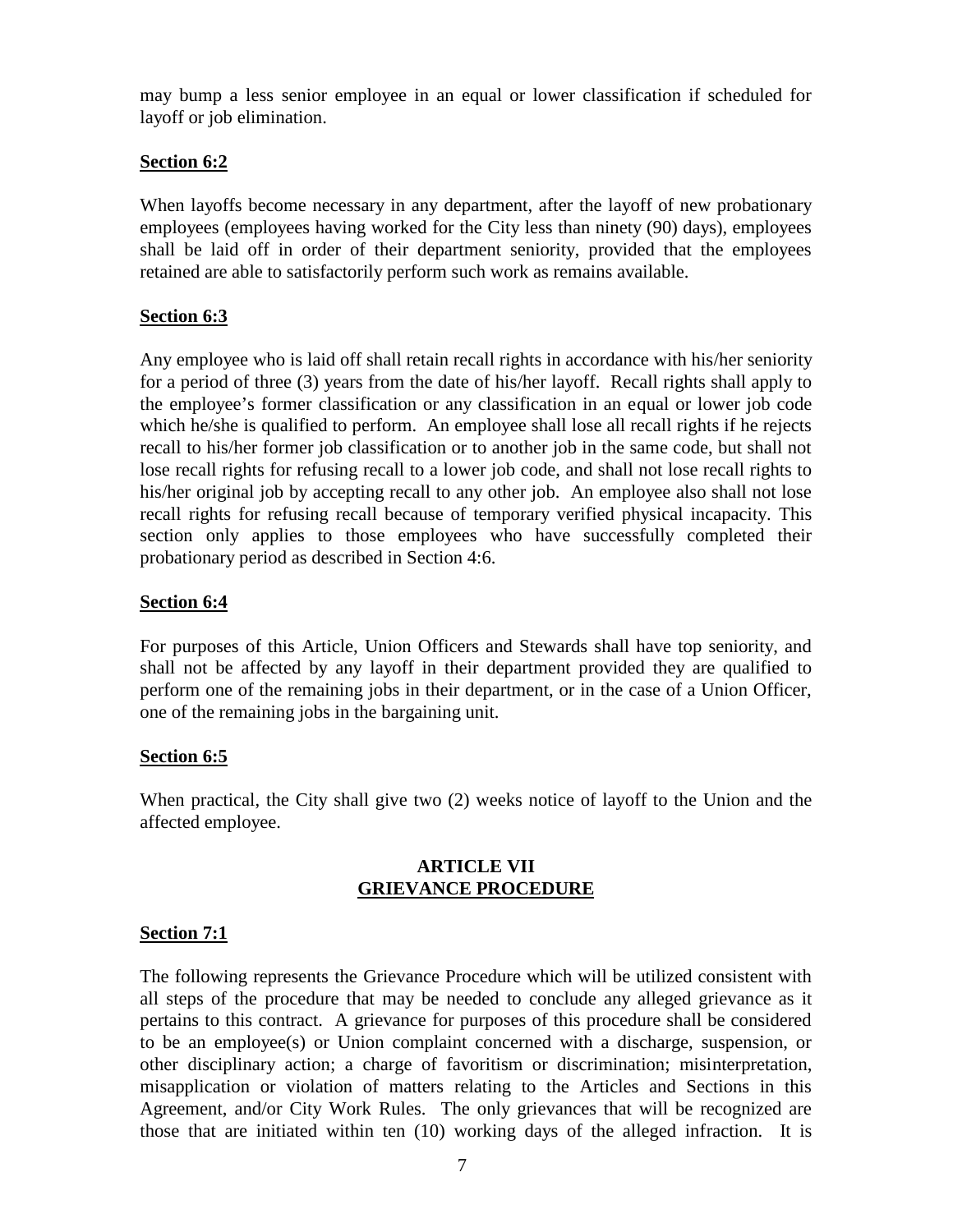understood that either the employee, the Union or the City can represent themselves, and/or have representation of their choice.

## **Section 7:1.1**

**Step One** -- The aggrieved shall orally discuss the alleged grievance with his/her responsible supervisor. Such oral grievance shall be orally settled within two (2) working days or it shall be reduced to writing by the aggrieved.

## **Section 7:1.2**

**Step Two** -- The aggrieved must submit the written grievance to the Department Head within five (5) working days of the first step answer if it is not satisfactorily settled at the first step. The grievance must be answered in writing within five (5) working days of receipt of the grievance.

# **Section 7:1.3**

**Step Three** -- Should the grievance not be settled satisfactorily at step two, it shall be submitted to the Mayor or his/her designee within five (5) working days of step two answer. A meeting shall be scheduled within ten (10) working days of receipt of request and the Mayor or his/her designee shall answer the grievance in writing within ten (10) days of the meeting. The Personnel Director shall be the Mayor's designee for the purposes of answering grievances in this bargaining unit.

# **Section 7:1.4**

**Step Four** -- Should the grievance not be settled to the satisfaction of either party, it shall be submitted to the Connecticut State Board of Mediation and Arbitration for resolution in accordance with its rules and procedures, or in cases of termination, the matter may be submitted to the American Arbitration Association at the City's discretion. If the City elects to submit the matter to A.A.A., the City will pay the cost of the Arbitrator. Such submission must take place within twenty (20) working days of the third step answer, or such answer shall be deemed final. A copy of such submission to arbitration shall be sent to the Personnel Director, provided timeliness shall be determined only by the date of submission to the Board. Nothing herein shall prevent either side from withdrawing its petition to arbitration providing both sides agree the issue has been resolved, in which case this issue cannot be resubmitted.

## **Section 7:2**

Reasonable extension of time at the second, third, or fourth step of the grievance procedure shall be granted upon request for either the City or the Union, provided that such request is made within the time limit of the step. Failure of the City to respond in writing at any step of the grievance procedure within the appropriate time limit shall be considered a denial of the grievance and entitle the union to move to the next step of the grievance procedure.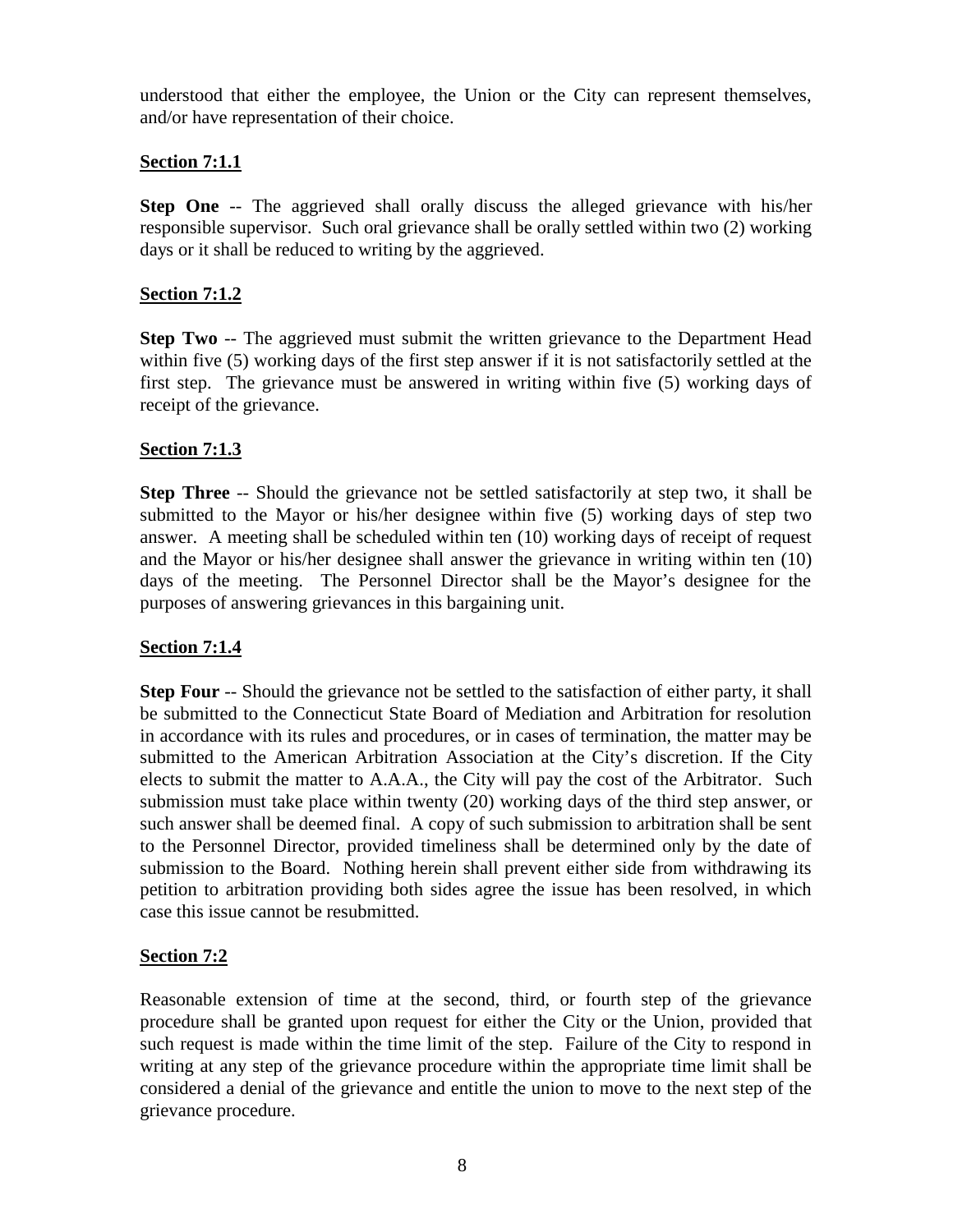## **ARTICLE VIII STANDARD DISCIPLINARY PROCEDURE**

## **Section 8:1**

No employee shall be discharged, suspended, or issued an oral or written warning without just cause. Any employee who has been discharged shall, if he/she so requests, be granted an interview with his/her Union Representative before he/she is required to leave the premises.

## **Section 8:2**

An occasional or not serious infraction warrants no more formal action than an oral warning. Before any formal action, as a result of repeated infractions, an oral warning must be made to acquaint the employee with the problem, either with or without the presence of a Steward.

## **Section 8:3**

A continuance of infractions or one serious infraction warrants this first official action; namely, notify the employee in the presence of a Union Steward that he/she will receive a written warning stating the time, date, and nature of the violation. A copy will be distributed to the employee, Union, Personnel Director, and Department file.

## **Section 8:4**

Another repeat of an infraction or a more serious infraction warrants a minimum of three (3) days suspension without pay up to fifteen (15) days suspension without pay. This shall be the maximum period, but may be lessened if, in the opinion of the Department Head, it is justified.

## **Section 8:5**

Further repetition of infractions or one very serious infraction warrants the third and final action; namely, outright dismissal from the employ of the City with the resulting loss of all rights. Any serious offense warrants immediate dismissal. Because of the seriousness of the consequences, all Department Heads are cautioned to use discretion and maximum powers of reasoning in such cases, however, the final decision rests with the City. An employee need not have to be processed through all the disciplinary steps for each different violation. If he/she is part way along in the procedure for one type of violation and another type of violation occurs which warrants disciplinary action, it shall occur as the next step. Depending on the relative seriousness of any offense, disciplinary action may begin at any step in the procedure.

## **Section 8:6**

All oral warnings shall be stricken from the records and an employee's slate wiped clean if there is no violation for a period of six (6) months from the last entry. All written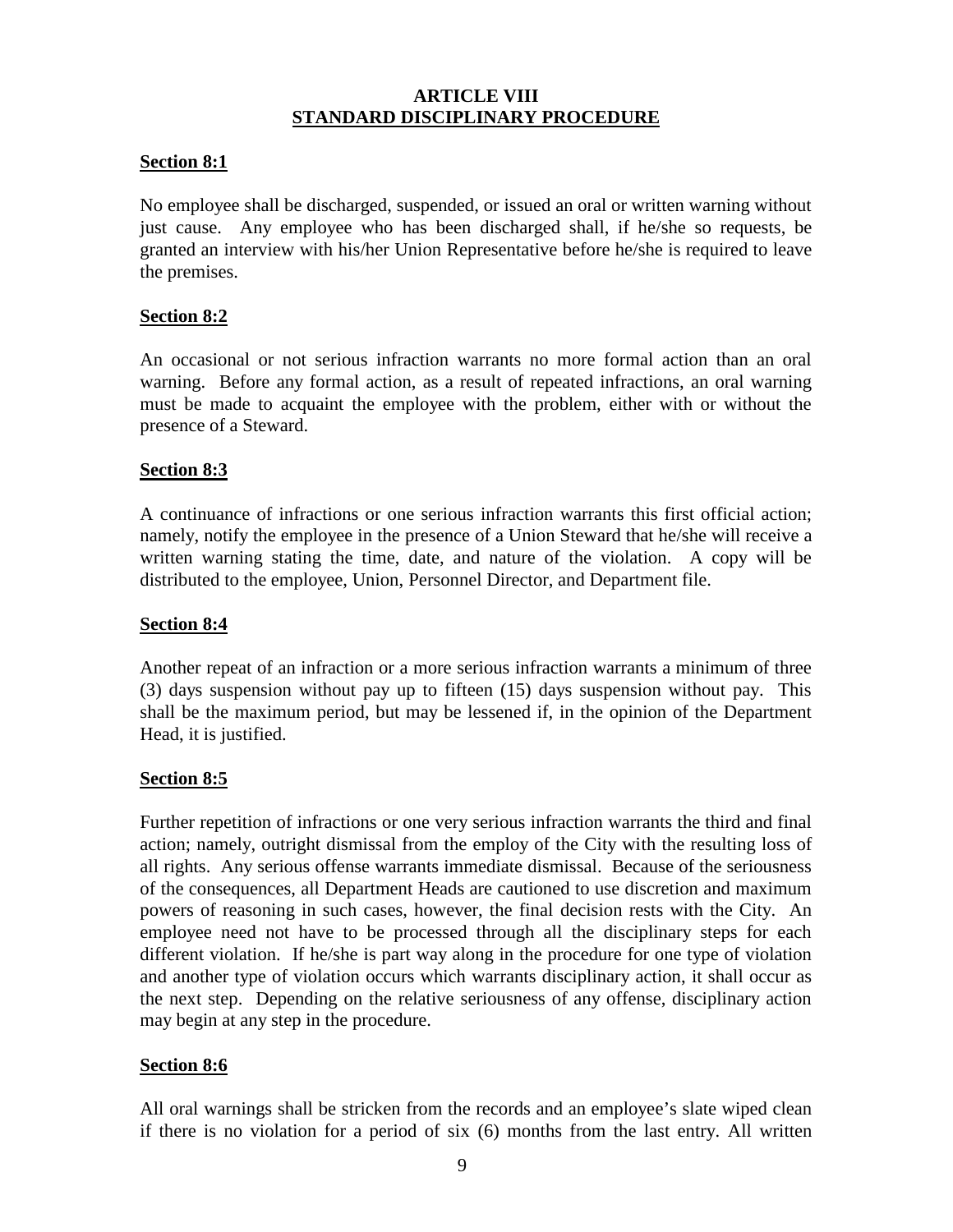warnings shall be stricken from the records and an employee's slate wiped clean if there is no violation for a period of one (1) year from the last entry. After a suspension period, an employee's record will be cleared if there is no further violation for a period of two (2) years from the date of the last suspension. However, evidence of written warnings or suspensions may be used to rebut an employee's claims about his/her disciplinary history.

## **ARTICLE IX HOLIDAYS**

## **Section 9:1**

The City shall provide the following paid holidays for its employees:

| New Year's Day         | Independence Day | Day after Thanksgiving        |
|------------------------|------------------|-------------------------------|
| Martin Luther King Day | Labor Day        | $\frac{1}{2}$ Day December 24 |
| Presidents' Day        | Columbus Day     | Christmas Day                 |
| Good Friday            | Veteran's Day    | $\frac{1}{2}$ Day December 31 |
| <b>Memorial Day</b>    | Thanksgiving Day |                               |

## **Section 9:2**

In the event any said holiday mentioned above falls on a Saturday, said holiday shall be observed on the preceding Friday. In the event the holiday falls on Sunday, it shall be observed on the following day.

## **Section 9:3**

Double time shall be paid for all work performed on holidays, plus holiday pay.

## **Section 9:4**

To qualify for holiday payment an employee shall have worked seven (7) hours the previous working day, and seven (7) hours the first working day following the holiday. Paid sick leave time shall be credited as a day worked.

## **Section 9:5**

If any of the above holidays occur during paid sick leave, the employee shall receive his/her regular day's pay for the holiday without the day being charged against his/her sick leave.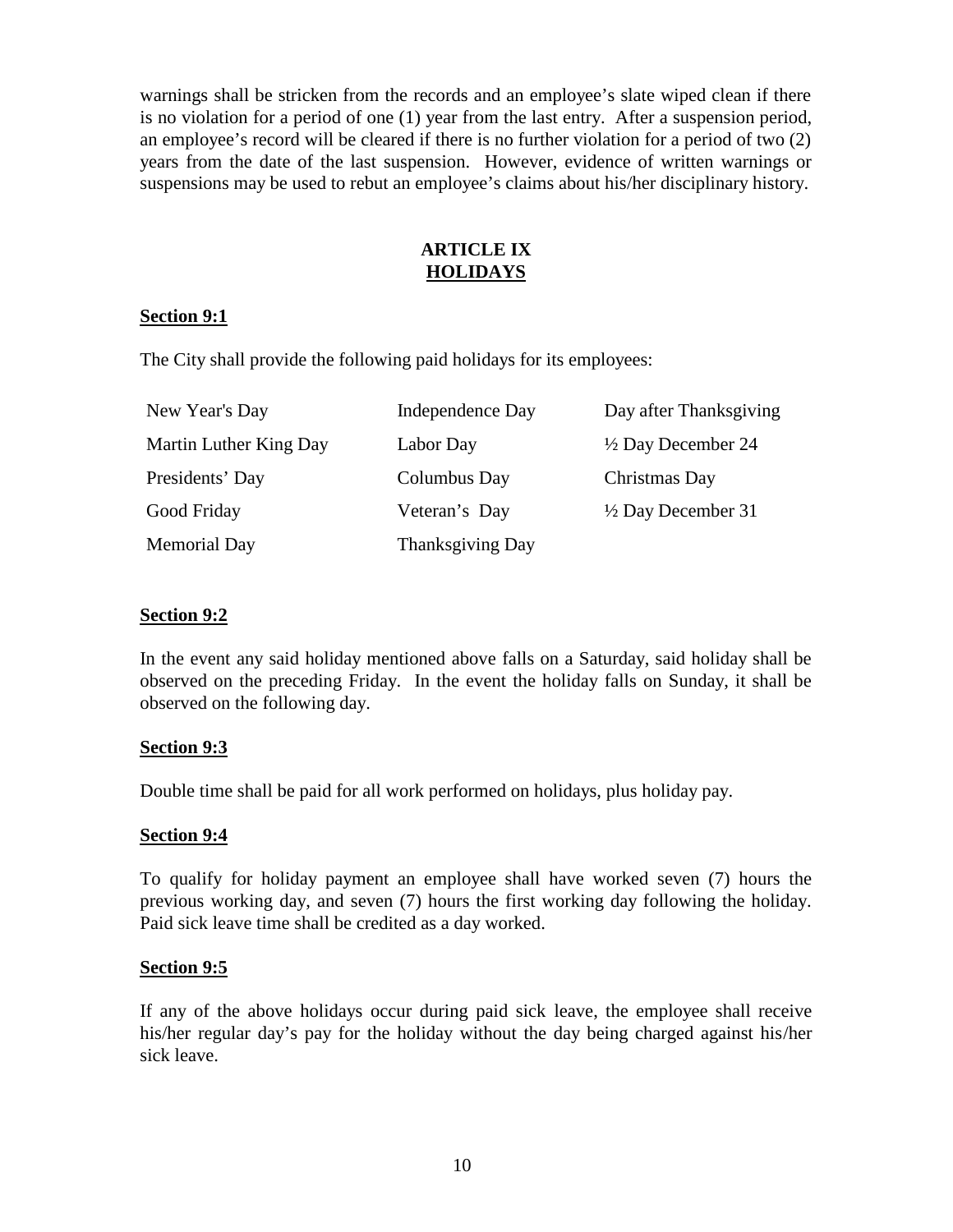## **Section 9:6**

For Library employees, the first sentence of 9:2 above shall not apply. Should a holiday fall on a Library employee's regularly scheduled day off, said employee shall be credited with a compensatory day that must be taken within a sixty (60) day period following the holiday.

#### **ARTICLE X VACATIONS**

## **Section 10:1**

Employees who have from three (3) to six (6) months of continuous employment as of June 30th, of any year, shall receive one (1) week vacation with pay at their regular rate. Effective April 1, 2017, employees who have zero (0) to less than three (3) months of continuous employment as of June  $30<sup>th</sup>$  of any year or zero (0) to three (3) months immediately following the start of a new fiscal year, shall receive one (1) week of vacation the following January  $1<sup>st</sup>$ .

#### **Section 10:2**

Employees who have been continuously employed over six (6) months as of June 30th, of any year, shall receive two (2) weeks vacation with pay at their regular rate.

#### **Section 10:3**

Employees who have been continuously employed for six (6) years as of June 30th, of any year, shall receive three (3) weeks vacation with pay at their regular rate.

#### **Section 10:4**

Employees who have been continuously employed for eleven (11) years as of June 30th, of any year, shall receive four (4) weeks vacation with pay at their regular rate.

#### **Section 10:5**

If a paid holiday should occur during any employee's paid vacation he/she shall be entitled to one (1) extra vacation day with pay, which shall be taken as an extension of the vacation unless the employee notifies the Department Head otherwise prior to such scheduled vacation.

#### **Section 10:6**

The Department Head shall determine and schedule the vacation period for each employee eligible for vacation. Consideration shall be given, where possible, to the preference of the employee as to the time of his/her vacation according to seniority.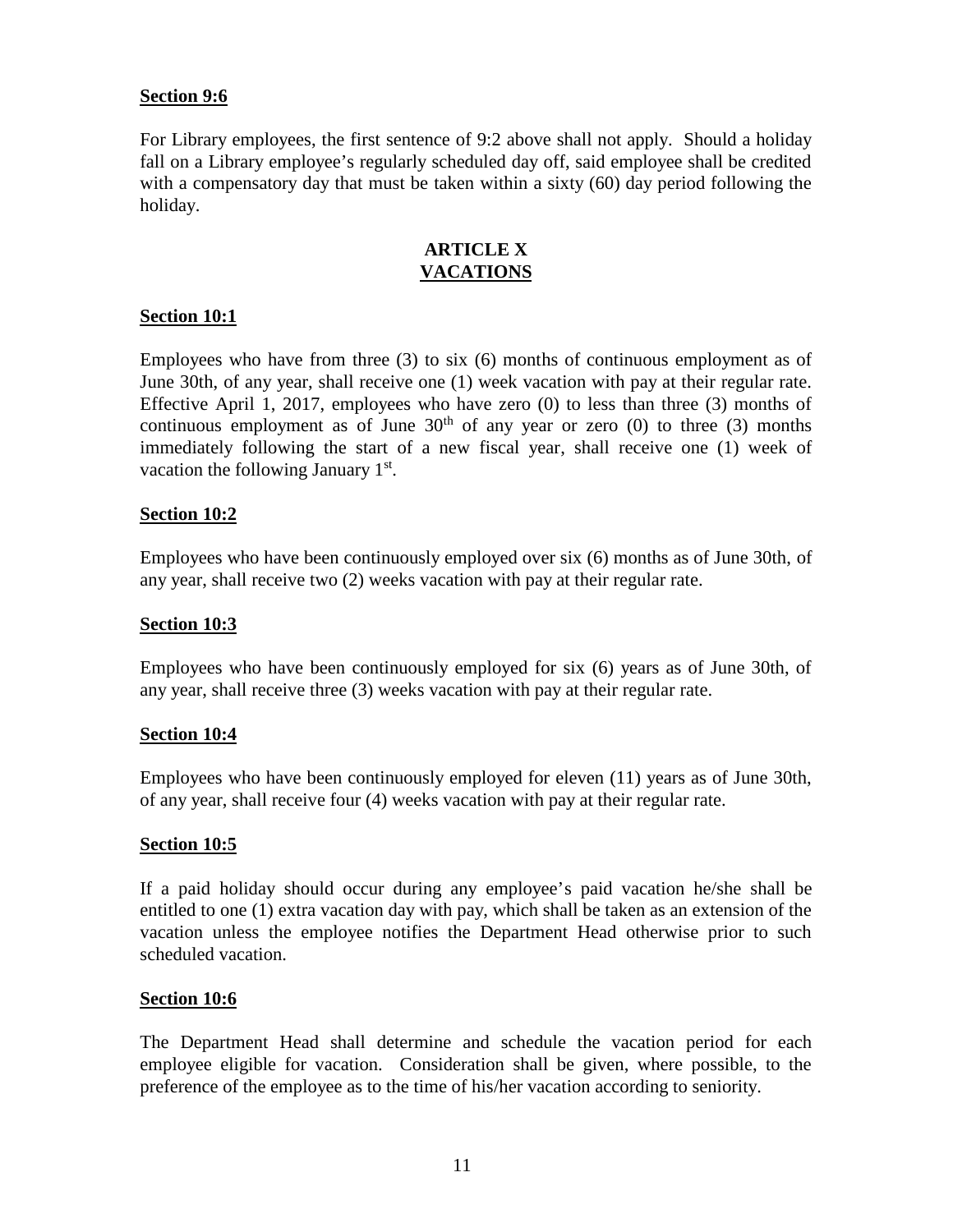## **Section 10:7**

An employee may carry over vacation credits that he/she earns in a given year into the next fiscal year. Such carry over must be used or forfeited by the next June  $30<sup>th</sup>$ .

## **Section 10:7.1**

Employees with four (4) weeks vacation can request compensation of one (1) week of said vacation in lieu of time off should the Department Head feel the employee can be used at employment.

## **Section 10:8**

Service with other departments of the City shall be counted in computing vacation eligibility, but employment must be continuous in all cases.

#### **Section 10:9**

The term vacation shall be defined as a period of time not in excess of four (4) regular work weeks in any one budget year which full pay is granted. It shall be in no manner construed as payment in lieu of regular work.

#### **Section 10:10**

An employee who retires or voluntarily resigns (with at least one (1) year of service) before his/her vacation period in any year shall be eligible for a vacation pay-out on a prorated basis provided that he/she has provided at least four (4) weeks advance written notice in the case of retirement or two (2) weeks advance written notice for a voluntary resignation. If an employee dies, pro-rated vacation and unused vacation time shall be paid to an employee's estate at the employee's regular rate as death benefits. An employee who retires, resigns, is laid off or is discharged shall be paid their balance of unused vacation time.

#### **Section 10:11**

The normal vacation period shall be from July 1 to June 30 of each year.

#### **ARTICLE XI SICK LEAVE**

#### **Section 11:1**

Sick leave shall be considered to be an absence from duty with pay for illness or injury as covered in this Article, except when directly traceable to employment by an employer other than the City of Bristol.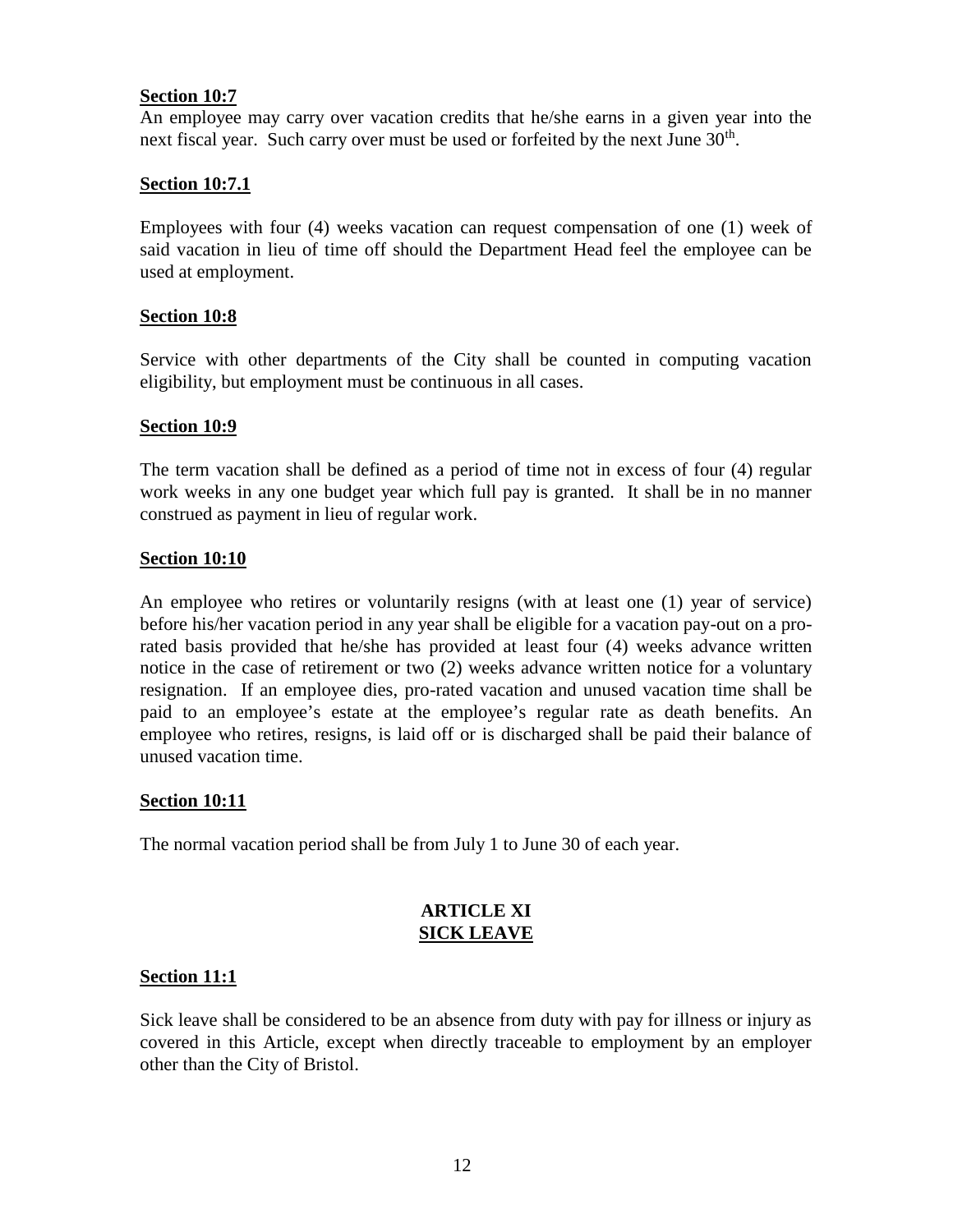## **Section 11:2**

Eligibility for sick leave payments shall be computed from the date an employee is appointed a regular employee. Employees shall call in on or before their assigned starting time or they shall not receive sick leave credit for said day, unless the reason for tardy notification is deemed satisfactory by the Department Head. The accumulation and payment of sick leave shall be made as covered in this Article.

## **Section 11:3**

An employee who has been on the payroll for less than six (6) months shall receive no sick leave, but upon completion of six (6) months continuous service shall receive five (5) working days sick leave credit.

#### **Section 11:4**

An employee who has been on the payroll continuously for one (1) year shall receive seven (7) additional working days sick leave credit on the anniversary date of his/her employment.

#### **Section 11:5**

An employee who has been on the payroll continuously for two (2) years but less than five (5) years shall receive twelve (12) working days sick leave credit on the anniversary date of his/her employment, subject to the provisions of 11:8.

#### **Section 11:6**

An employee who has been on the payroll continuously for five (5) years or more shall receive eighteen (18) working days sick leave credit each year on the anniversary date of his/her employment, subject to the provisions of 11:8.

#### **Section 11:7**

Unused sick days shall continue to accumulate until such time as two hundred (200) working days are achieved which shall be the maximum credits allowable for any employee. For employees hired after September 8, 2010, unused sick days shall continue to accumulate until such time as one hundred seventy-five (175) working days are achieved which shall be the maximum credits allowable for such employees.

#### **Section 11:8**

Sick leave benefits shall commence with the second (2nd) consecutive sick day of each sick absence starting with the fourth (4th) individual illness in the employee's anniversary year. For the purposes of this Section, the second (2nd) consecutive sick day of a sick absence shall not commence until after the employee has been absent for the number of work hours in the employee's normal work day.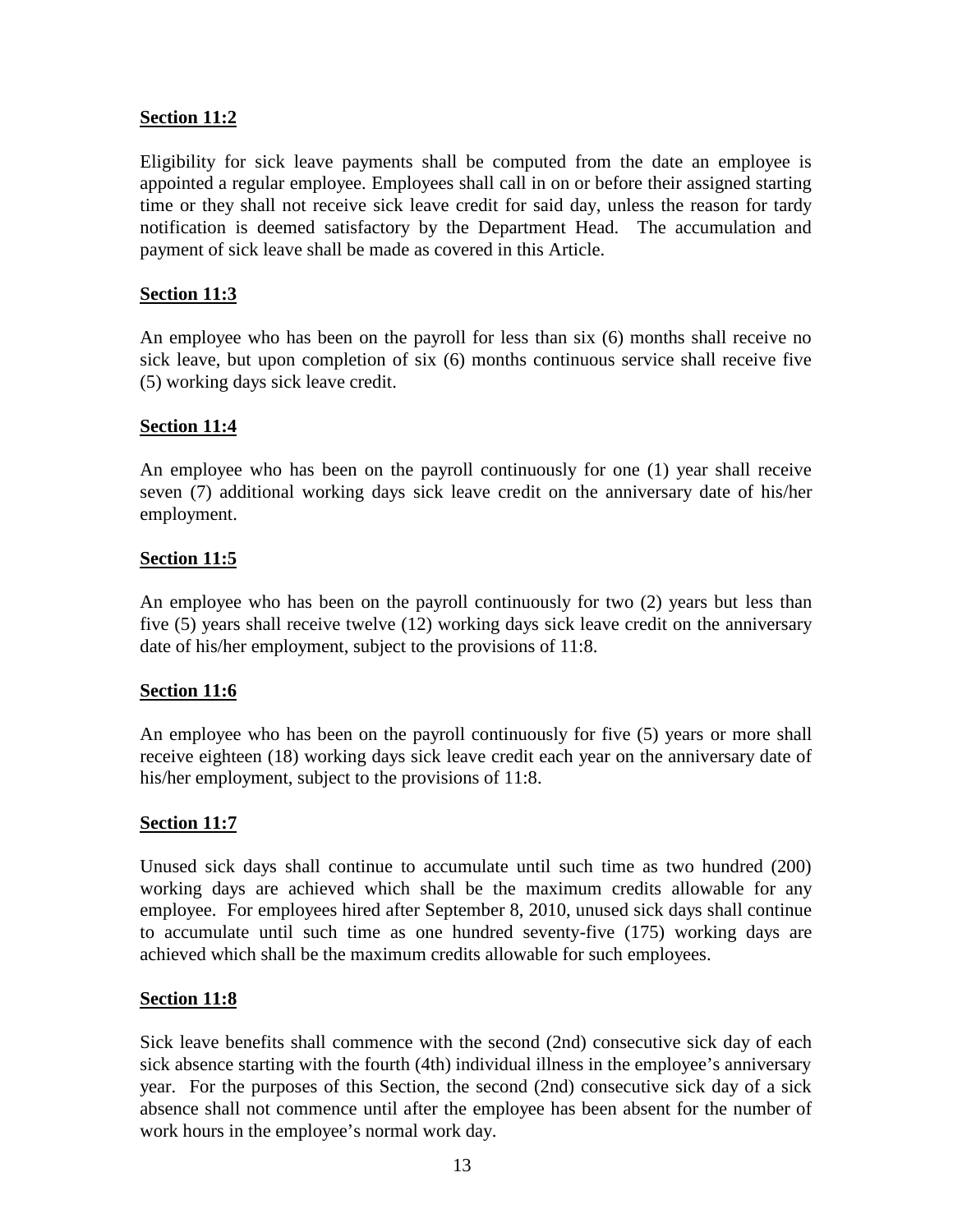## **Section 11:9**

After the expiration of sick leave days and voluntary use of vacation time (including donated time as applicable), employees will receive Short Term Disability benefits under the terms of the approved policy for thirteen (13) weeks at sixty percent (60%) of the weekly rate of basic earnings capped with a weekly maximum of \$250.

#### **Section 11:10**

A medical certificate shall be required and reason for an absence consisting of more than three (3) consecutive working days at the employee's expense. Should a medical certificate be required by the City for absence of three (3) consecutive days or less, it shall be paid for by the City.

## **Section 11:11**

If an employee is approved for return to work without a physician's certificate, he shall return to work immediately, if scheduled. Should an employee require a physician's approval, he/she shall not return to work until a medical certificate is given by said physician as to the reason for absence and it is received by the responsible Department Head or Supervisor in charge. If an employee returns to work with a physician's certificate which includes any restrictions or limitations on the full performance of all regular duties, he/she shall be assigned to light duty work only if available; the City is not required to create such work.

## **Section 11:11.1**

A status statement, once per month, from the employee's doctor shall set forth the approximate time the employee's absence is expected to continue.

#### **Section 11:12**

It shall be the right of the City through any Department Head and/or Director of Personnel to indicate existing abuses of sick leave. In such case the Department Head and/or Director of Personnel shall produce records and proof of sick leave abuse to the employee involved and inform the employee the manner in which the abuse is to be handled. This action can be subject to the grievance procedure as outlined.

#### **Section 11:13**

Upon retirement or death of an employee, forty-five percent (45%) of all unused sick leave shall be paid to the employee, or next of kin, whichever is applicable.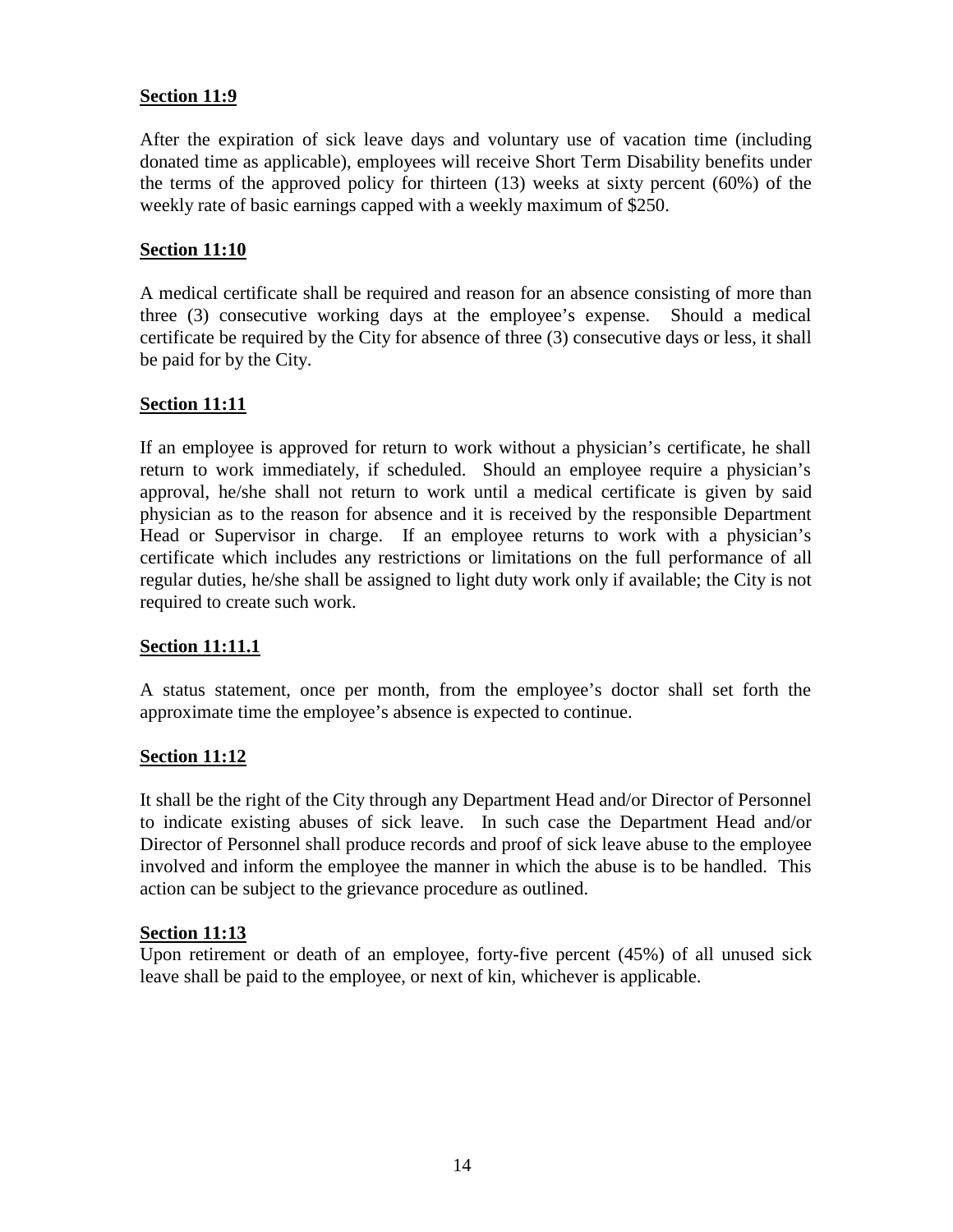# **ARTICLE XII LEAVE WITH PAY AND SPECIAL LEAVE**

## **Section 12:1**

Each employee is entitled to two (2) personal leave days with pay per year (July 1 through June 30) which must be requested of and granted by the Department Head. Any personal leave time not used by June 30 of each year is forfeited. Employees hired on or after May 1<sup>st</sup> of any year shall not be entitled to personal leave until July 1 of the next fiscal year.

## **Section 12:2**

A leave of absence without pay for good cause may be granted not to exceed one (1) year. A request for leave of absence must be made in writing by the employee with the explanation of reasons therefore and showing dates from and to on the request and presented to the Department Head. If approved, the Department Head will so indicate by signing the employee's request. The request for leave shall be then sent for final approval to the Director of Personnel. It is understood that leaves of absence will not be granted to specifically pursue other full-time paid employment.

## **Section 12:3**

A properly authorized leave of absence shall have no affect on the employee's length of service, or any other benefit based on length of service, except that no additional leave time or other benefits shall continue to accrue after thirty (30) days of such leave. Any employee who wishes to retain group insurance coverage after thirty (30) days of such leave must do so at his/her own expense. Upon the return to work of the employee, the Department Head shall notify the Personnel Department giving all necessary information to effectuate the employee's return to work.

#### **Section 12:4**

The City will grant three (3) regular working days, with pay, in case of death in the immediate family for bereavement. For the purposes of this Section, the immediate family is defined as spouse, child, step-child, parent, step-parent, brother, sister, motherin-law, father-in-law, grandchildren or any member of the household. Time taken must be in conjunction with the date of the funeral or memorial service.

## **Section 12:5**

The City will grant one (1) day's pay on the day of the funeral, should said funeral fall on a regular work day, for the grandparents, aunts, uncles, niece, nephew, brother-in-law, sister-in-law of the employee and the employee's spouse. The City may request proof of attendance if they desire.

## **Section 12:6**

Employees in the Library Department may be given up to seventy-five (75) hours per fiscal year to further their library education after one (1) year of employment upon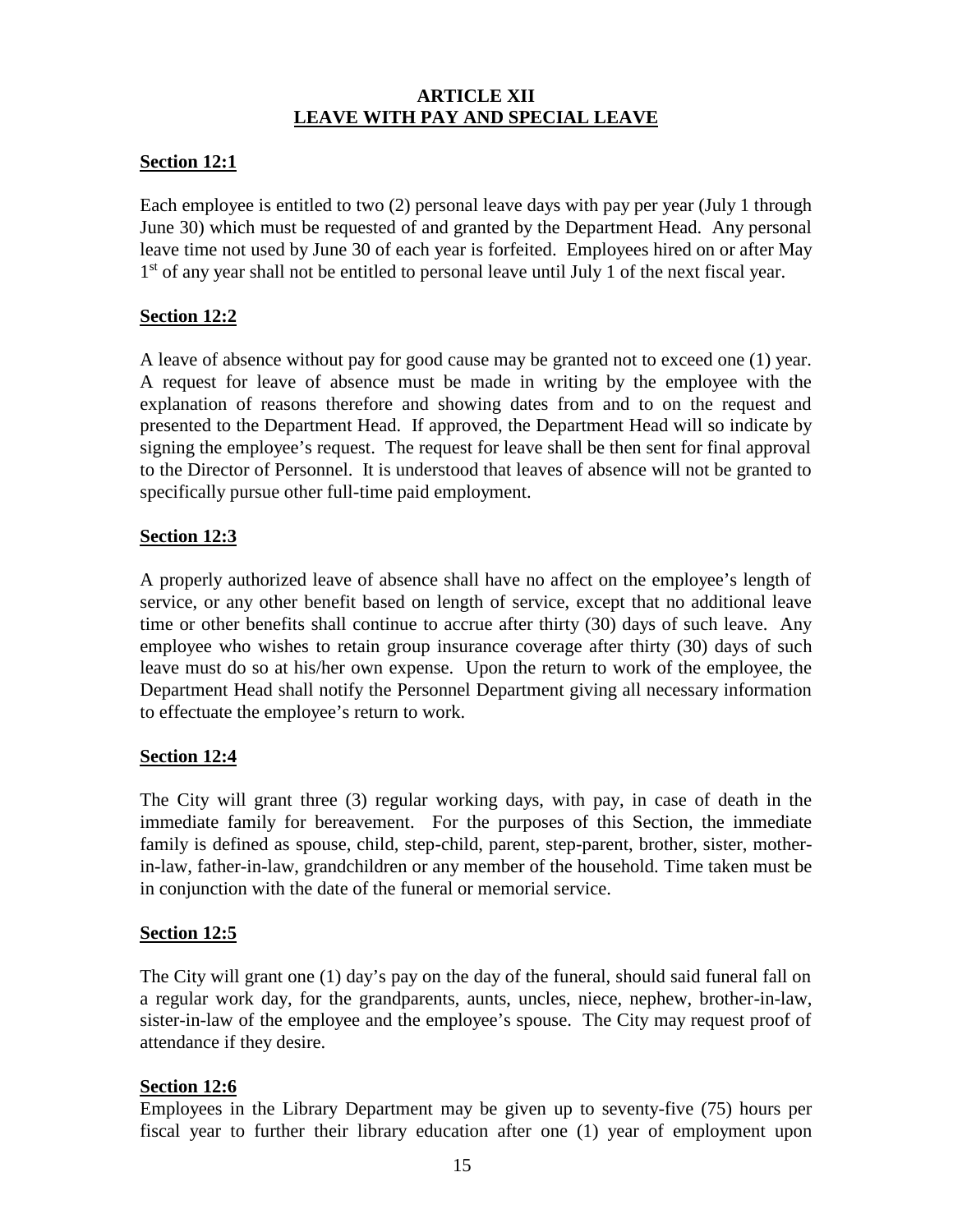granted permission by the Library Director and Personnel Director. It is understood that such educational leave shall be certified library course study, and will be in addition to other paid leave.

## **ARTICLE XIII MILITARY LEAVE**

#### **Section 13:1**

An employee departing for military service shall, upon written request, receive any vacation time accrued to his/her credit and such employee's seniority rights shall not be impaired during his/her period of military duty. Upon such employee's return from military service, the City shall provide a reasonable amount of time to take any remaining accrued vacation time if not already provided for by Article X.

## **Section 13:2**

An employee who reports to the City within ninety (90) days after his/her honorable release from military service shall be immediately returned to the position he/she held formerly, or to one of like rank and compensation at the time of his/her return, provided such position still exists.

## **Section 13:3**

Military leave for members actively participating in military reserve activities, including the National Guard, shall be granted an amount specified by Connecticut Statute. Pay for these weeks shall be the difference between their current military pay for that training period and their normal straight-time City pay, if any. Proof of the above must be furnished.

#### **Section 13:4**

It is understood that any employee working elsewhere prior to claiming his/her pre service position, can be denied reemployment. Re-employment rights generally apply for cumulative length of military service which does not exceed five (5) years as outlined by USERRA regulations.

## **ARTICLE XIV JURY DUTY**

## **Section 14:1**

The City shall deduct from an employee's regular straight time pay the amount of any payment received by the employee for demanded service on any State or Federal Jury. Employees serving on said juries must file proof of jury duty tenure and all necessary monetary statements to the Department Head.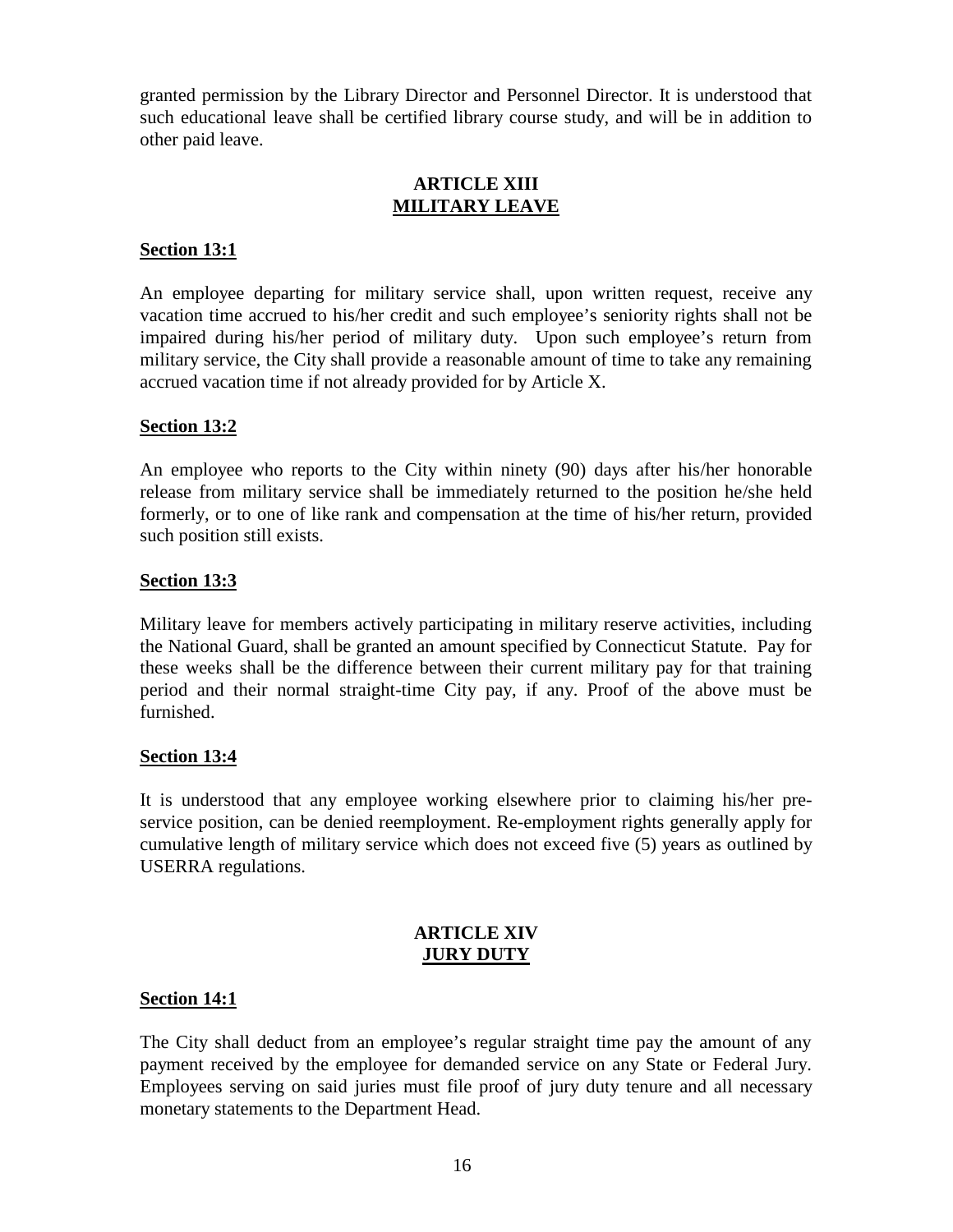## **ARTICLE XV PERFECT ATTENDANCE DAYS**

## **Section 15:1**

Perfect attendance time shall be granted for perfect attendance under the following conditions:

## **Section 15:1.1**

Each calendar quarter of perfect attendance shall earn any employee one (1) day vacation to be taken within one year (12 months) from the time earned. The calendar quarters shall begin January 1, April 1, July 1, and October 1, of each year.

#### **Section 15:1.2**

Any employee who has four (4) consecutive quarters of perfect attendance shall receive two (2) additional days earned vacation to be taken within one year (12 months) from the time earned.

## **Section 15:1.3**

Any amount of lost time in a given quarter shall constitute a break in continuity of perfect attendance unless it is allowable time off as covered in 15:1.4.

#### **Section 15:1.4**

The following leave time shall be considered earned toward perfect attendance:

- a. Earned Vacation
- b. Perfect Attendance Days
- c. Funeral Leave and Bereavement Leave
- d. Personal Leave with pay as stated in Section 12:1
- e. Workers' Compensation Leave

## **ARTICLE XVI UNION BUSINESS LEAVE**

#### **Section 16:1**

A total of twenty-five (25) man hours per week without loss of pay shall be allowed Stewards and other Union Officials for the purpose of investigating grievances, writing grievances, and any other business relating to the grievance procedure not involving mutually scheduled meetings with City Officials. Meetings at any formal step of the grievance procedure which are mutually scheduled by the Union and the City, and meetings scheduled by the State Board of Mediation and Arbitration or the State Board of Labor Relations shall not count against the twenty-five (25) hour total. In first step grievance meetings held during regular working hours, the Union Grievance Committee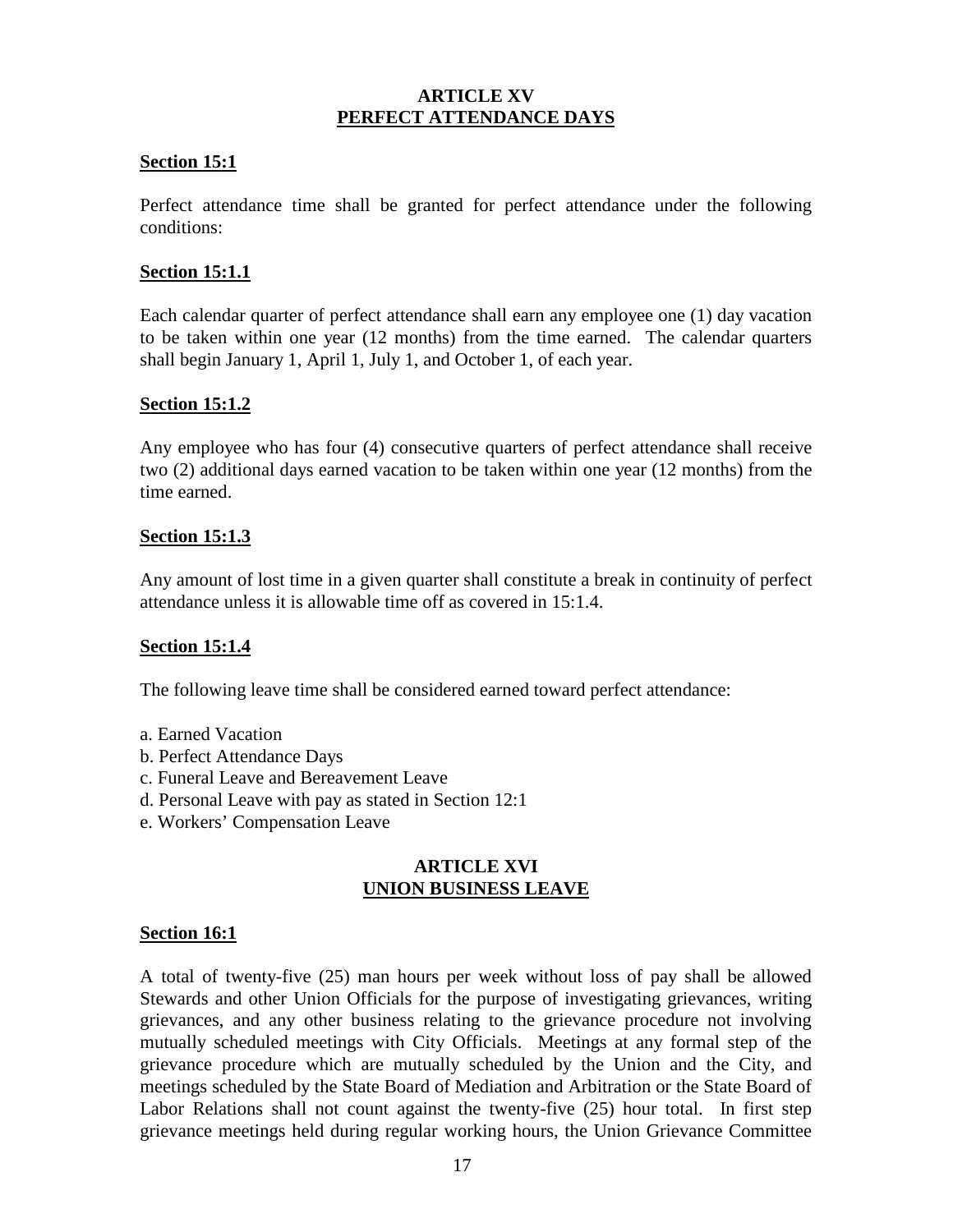shall consist of not more than one (1) Union Official and the grievant and second, third and fourth step meetings shall include not more than two (2) Union Officials and the grievant. In the event of unusual circumstances, the Union may request to the Personnel Director to have three (3) Union officials at Step 4 meetings. If more time is needed by the President of the Union, the Director of Personnel may grant him, upon request, sufficient time to carry out the provisions of this Agreement. Any Union Official availing himself of this privilege must first clear with his/her Department Head or immediate supervisor before leaving the job, explaining general reason, approximate length of time and destination of grievance site, and must sign out and sign in upon departure and return. Whenever necessary and mutually agreeable, the Negotiating Committee of the Union shall meet with Officials of the City on contract procedures or other matters of mutual concern during regular working hours without loss of pay, however, the City shall not pay wages for more than six (6) members of this Committee.

#### **Section 16:2**

Time off with pay up to a maximum of one hundred sixty (160) hours, per contract year, accumulatively, shall be allowed all accredited delegates to the State Labor Convention and the National Labor Convention. Names of delegates must be submitted to the Department Head in writing, with a copy to the Personnel Director.

#### **ARTICLE XVII NO STRIKE, NO LOCKOUT**

#### **Section 17:1**

The Union agrees that during the length of this Agreement, it will not call nor support any work stoppage, slowdown, or strike in any of the services of the City. The City agrees that there shall be no lockout of employees during the life of this contract.

#### **Section 17:2**

The City will not require employees, as a condition of continued employment, to cross any picket line established on, in front of, or at the premises of any private employer. However, in the event of a refusal to cross such a picket line, the City may accomplish the necessary work by any other means at its disposal, including the use of supervisors.

## **ARTICLE XVIII HOURS OF WORK**

#### **Section 18:1.1**

The hours of work for Clerical Workers and Engineering Department Technicians shall be 8:30 a.m. to 5:00 p.m., with one (1) hour off for lunch. The City may adjust such hours of work to meet operational requirements in Tax Office, Assessor's Office, Information Systems, Comptroller's Office, City Clerk's Office, Police Department Records Division, Public Works Department and Personnel Department, provided such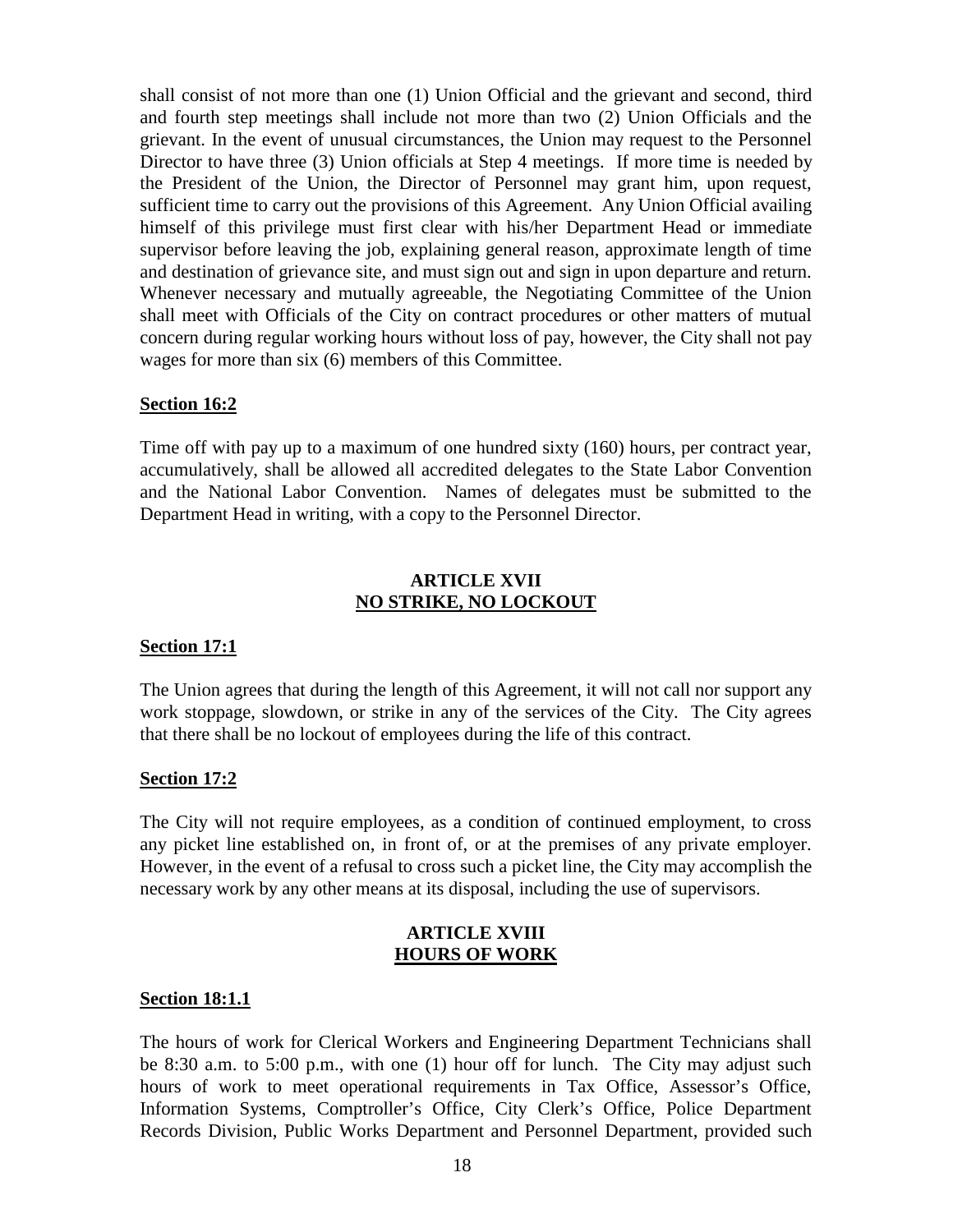schedule shall include seven and one-half  $(7/2)$  hours of work plus a one (1) hour lunch period and shall not begin earlier than 7:30 a.m. nor end later than 5:30 p.m. The City and the Union may mutually agree in writing to change work schedules in other operations as needed.

## **Section 18:1.2**

The hours of work for employees of the Building Department, Excavation Inspector, Environmental Protection Technician and Engineering Highway Inspector shall be 8:00 a.m. to 4:30 p.m., Monday through Friday. Construction Inspectors shall work contractor's hours.

## **Section 18:1.3**

The hours of work for the Survey Crew shall be 7:00 a.m. to 3:00 p.m., Monday through Friday, with a half hour lunch period, on the job.

## **Section 18:1.4**

Second and third shifts may be established by the City subject to Article XIX, Section 19:6. Such shifts shall consist of seven and one-half (7½) hours per day, Monday through Friday, with the second shift beginning not later than 5:00 p.m.

## **Section 18:1.5**

When the hours of work for a second or third shift have been established and have remained in effect for at least three (3) months, they shall not thereafter be changed without written agreement between the City and Union.

#### **Section 18:1.6**

All newly created second and third shift positions, and all subsequent vacancies in such positions, shall be posted and filled in accordance with Article V. If the posting procedure fails to fill all second and third shift positions, the City may transfer employees to the same classification on a different shift, provided the employee in the needed classification who has the least departmental seniority shall be transferred first.

#### **Section 18:2**

The hours of work for maintenance and/or custodial personnel shall not be later than 7:30 a.m. and such shift shall consist of seven and one-half (7½) hours with a thirty (30) minute lunch period. During such lunch period, employees may leave their buildings, provided such lunch periods shall be scheduled so as to provide continuous coverage for the buildings. It is understood that not more than one (1) employee per shift shall be scheduled Sunday through Thursday. When an employee's regular schedule is Sunday through Thursday, time worked on Sunday is paid at straight time.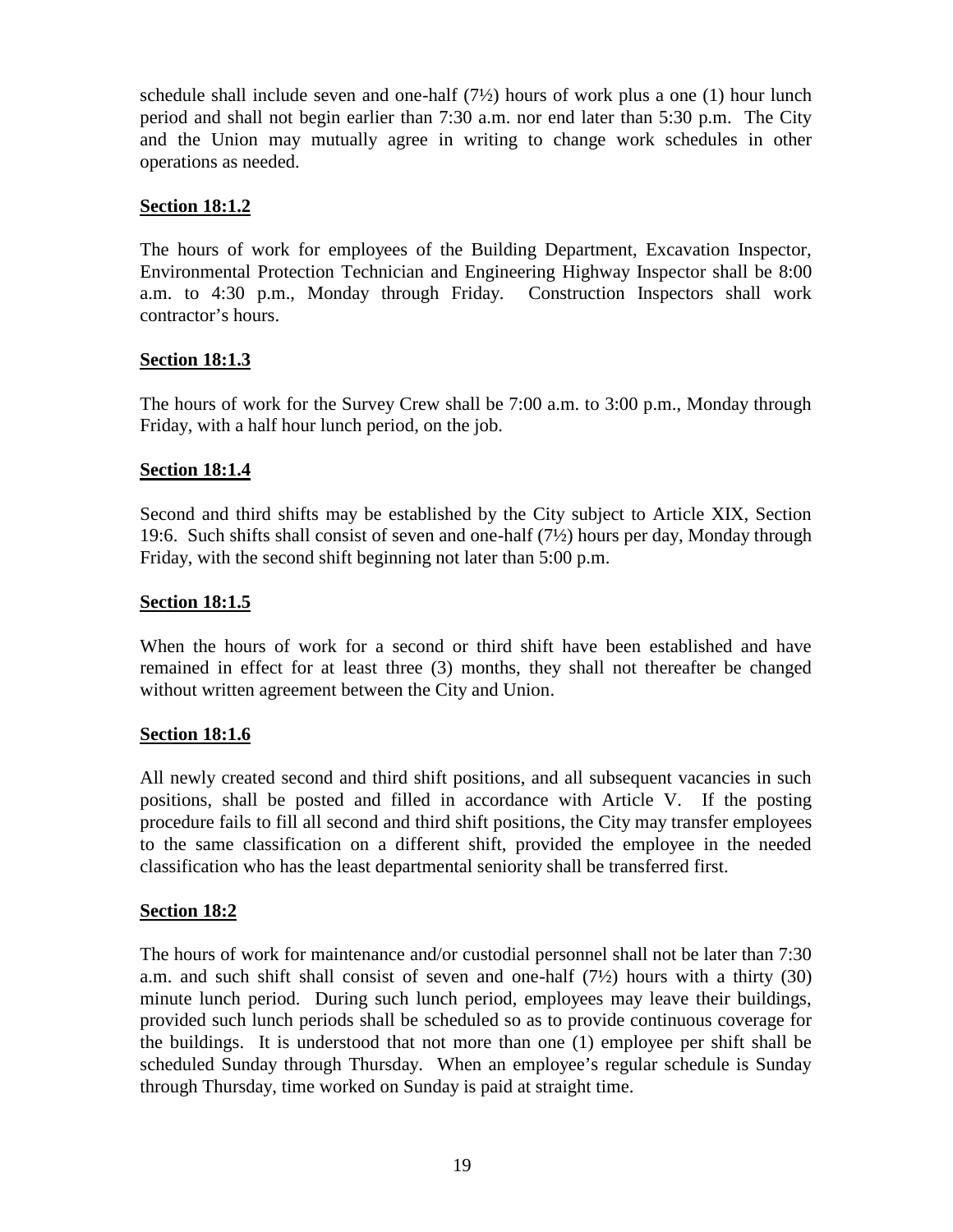## **Section 18:2.1**

Second and third shifts may be established by the City subject to Article XIX, Section 19:6. Such shifts shall consist of seven and one-half (7½) hours per day, Monday through Friday, with the second shift beginning no later than 5:00 p.m. Such shifts shall include a thirty (30) minute lunch period, during which employees shall be permitted to leave their work site. It is understood that not more than one (1) employee per shift shall be scheduled Tuesday through Saturday.

## **Section 18:2.2**

Maintenance and/or custodial personnel may be utilized in any building under the jurisdiction of Local 233.

## **Section 18:3**

Time and one-half shall be paid for all hours worked after eight hours (8) in one (1) day or forty (40) hours in one (1) week. All time worked on Saturday shall be paid at time and one-half, except in the Library Department, and all Sunday work shall be paid at double time, in all departments. However, custodial and/or maintenance staff whose regular schedule includes Saturday and/or Sunday shall be paid time and one-half only after their regularly scheduled workday and/or workweek. Any employee who is absent from duty on paid or unpaid sick leave, on his/her regularly scheduled work day shall not be considered available for overtime or emergency work, and shall be so recorded, until he/she returns to duty. This section shall not apply to Public Safety Dispatchers.

#### **Section 18:4**

Any employee in the bargaining unit called back to work outside his/her basic work schedule shall be paid at the rate of time and one-half his/her normal rate for at least a minimum of four (4) hours. Minimum call back time shall not include Board Meetings.

#### **Section 18:5**

When overtime becomes necessary, the City shall divide the work among the employees in a given classification within each department for the purpose of equalizing overtime work. At no time shall the overtime go outside the classification and department until all employees in such classification and department have been asked to work. The City will make a good faith effort in filling overtime assignments. However, in the event that an error is made in scheduling of an overtime assignment, such employee shall be made whole by being offered the next available overtime opportunity.

#### **Section 18:6**

In the Library Department, in lieu of the provisions of 18:1 and 18:2 above, the following provisions shall apply: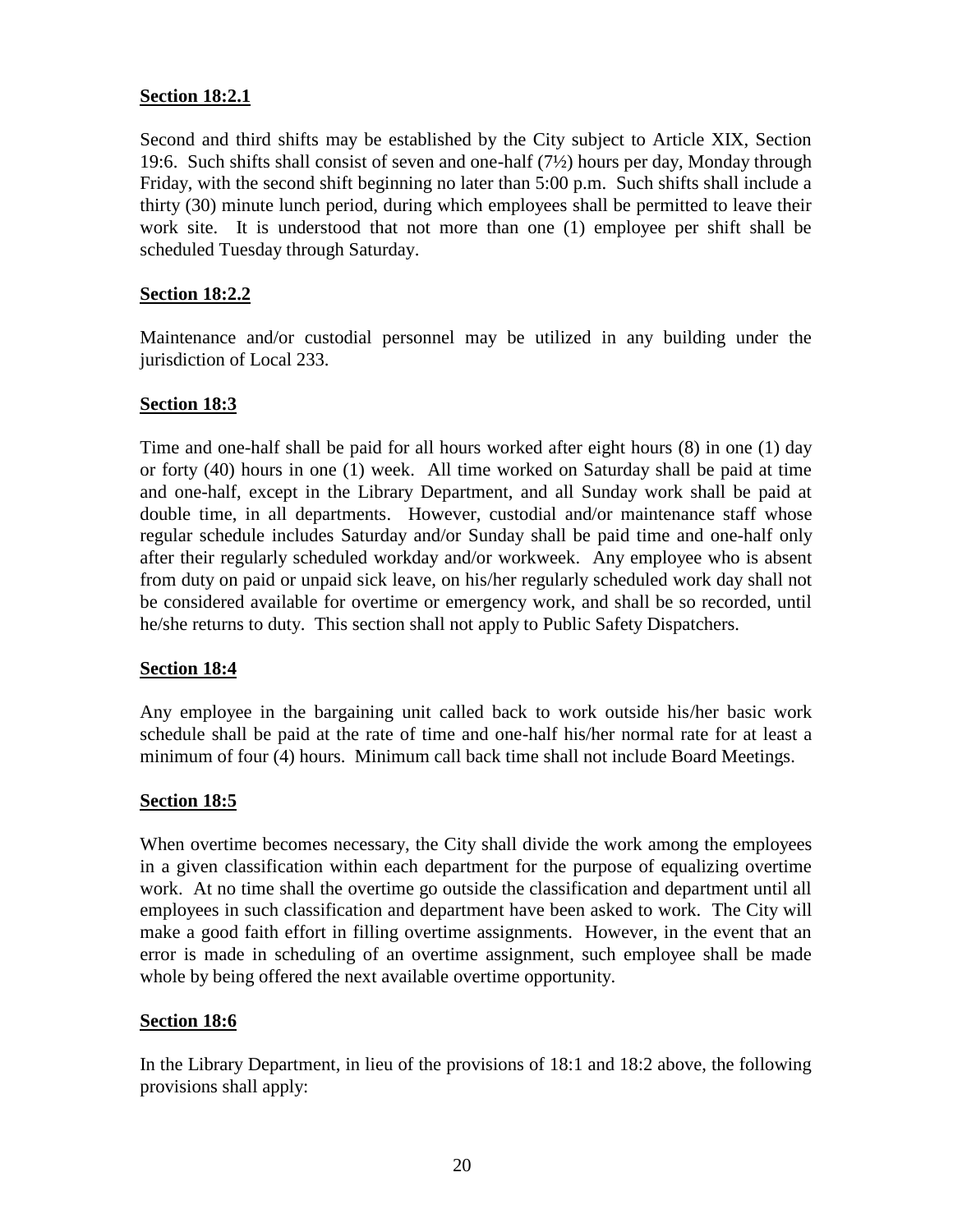## **Section 18:6.1**

The hours of work for all Library personnel shall be thirty-seven and one-half (37½) hours per week and employees shall be scheduled in accordance with 18:2 between the following hours:

| Monday through Friday | $8:30$ a.m. $-9:00$ p.m. |
|-----------------------|--------------------------|
| Saturday              | $8:30$ a.m. $-6:00$ p.m. |

Notwithstanding the above and Section 18:6.2, employees may be periodically scheduled beginning at 7:30 a.m. Monday through Friday for the purpose of meeting operational needs of the Library as determined at the sole discretion of the Library Director. Any such schedule adjustments shall be temporary in nature, permitted for business reasons only and shall not constitute any fixed practice with respect to scheduling. The City reserves the unilateral right to terminate the preceding scheduling option at any time.

#### **Section 18:6.2**

The normal scheduled work week for full-time employees in the schedule of open hours shall be three (3) days starting at the beginning of the opening hours of the department for a full shift and two (2) days that start during the course of the opening hours of the department for a full shift which shall end at the closing hours of the Library, understanding that such hours do not total more than thirty-seven and one-half  $(37/2)$ hours per week and employees working in the afternoon shift shall be paid for lunch time of no longer than thirty (30) minutes and they shall remain on the premises and on-call. It is understood that employees scheduled over eight (8) hours per shift shall receive time and one-half for all hours worked over eight (8) hours in any one (1) day.

## **Section 18:6.3**

The hours of work for employees of the maintenance and/or custodial force shall be thirty-seven and one-half  $(37/2)$  hours, seven and one-half  $(7/2)$  hours per day, with a thirty (30) minute lunch period during which the employee shall be permitted to leave their work site. The workweek shall consist of five (5) days per week, Monday through Saturday. It is understood that no more than one (1) employee shall be scheduled Tuesday through Saturday at the Main Library, as well as any branch, or alternatively may be scheduled for seven (7) hours Monday through Friday plus two and one-half  $(2\frac{1}{2})$ hours on Saturday. It is also understood that employees will be paid overtime only after their regular scheduled work day and/or work week.

#### **Section 18:7**

There shall be no pyramiding of overtime; however, an employee shall be entitled to the highest rate of pay permitted under any applicable section of this Article.

#### **Section 18:8**

The parties recognize their mutual interest in assuring that qualified employees shall first be offered any overtime work and be available to accept such overtime assignment within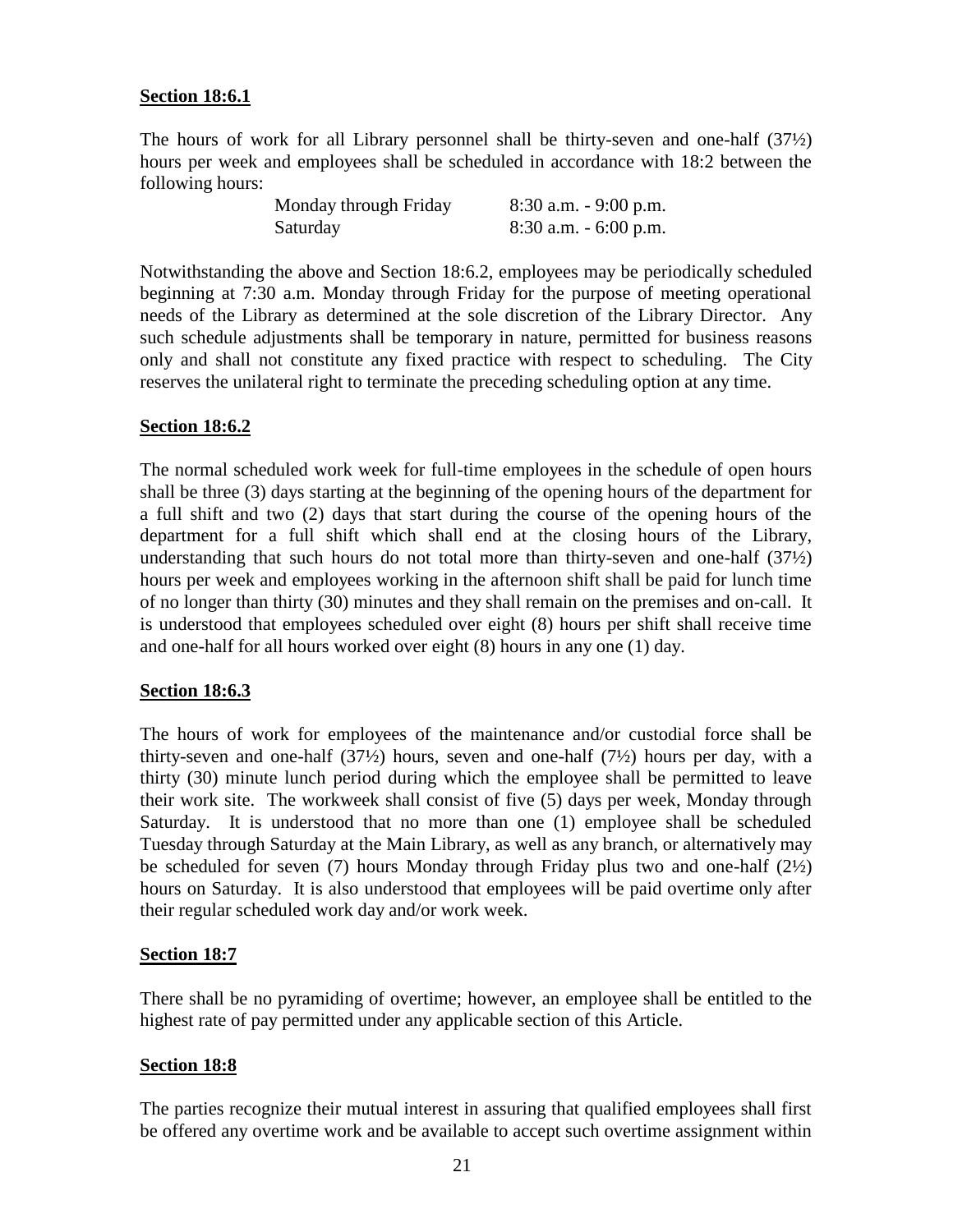any reasonable length of time. In any event in case of an emergency, the City reserves the right to fulfill its responsibility to the public but only after it has given full recognition to priorities set in this Article and such priorities have failed to provide available manpower as may be dictated by the emergency.

## **ARTICLE XIX WAGES**

## **Section 19:1**

Wage and salary payments shall be in accordance with the schedules attached hereto which shall reflect the following:

Effective and retro-active to July 1, 2014, the salaries at all classifications and steps on the salary schedule shall be increased by one and nine-tenths percent (1.9%).

Effective July 1, 2015, the salaries at all classifications and steps on the 2014- 2015 salary schedule shall be increased by \$275. Effective July 1, 2015, following application of the aforementioned \$275, each step on the 2014-2015 salary schedule shall be increased by one and nine-tenths percent (1.9%).

Effective and retro-active to July 1, 2016, the salaries at all classifications and steps on the 2015-2016 salary schedule shall be increased by two and eight-tenths percent (2.8%).

Effective July 1, 2017, the salaries at all classifications and steps on the 2016- 2017 salary schedule shall be increased by two and one-half percent (2.5%).

#### **Section 19:2**

On promotion, an employee will be paid at the lowest step of his/her new position which is greater than the pay for the step he/she had attained in his/her previous position, and he/she shall start accumulating time toward step advancement in his new job as of the date of his/her promotion.

#### **Section 19:3**

If an employee accepts a position in a different classification in the same code, he/she shall be paid at the same step he/she had attained in his previous classification, and time served at such step in his/her previous classification shall count toward step advancement in his/her new classification.

#### **Section 19:4**

Whenever a Department Head or Foreman requests an employee to perform work temporarily in a classification higher than his/her own, the Department Head may insist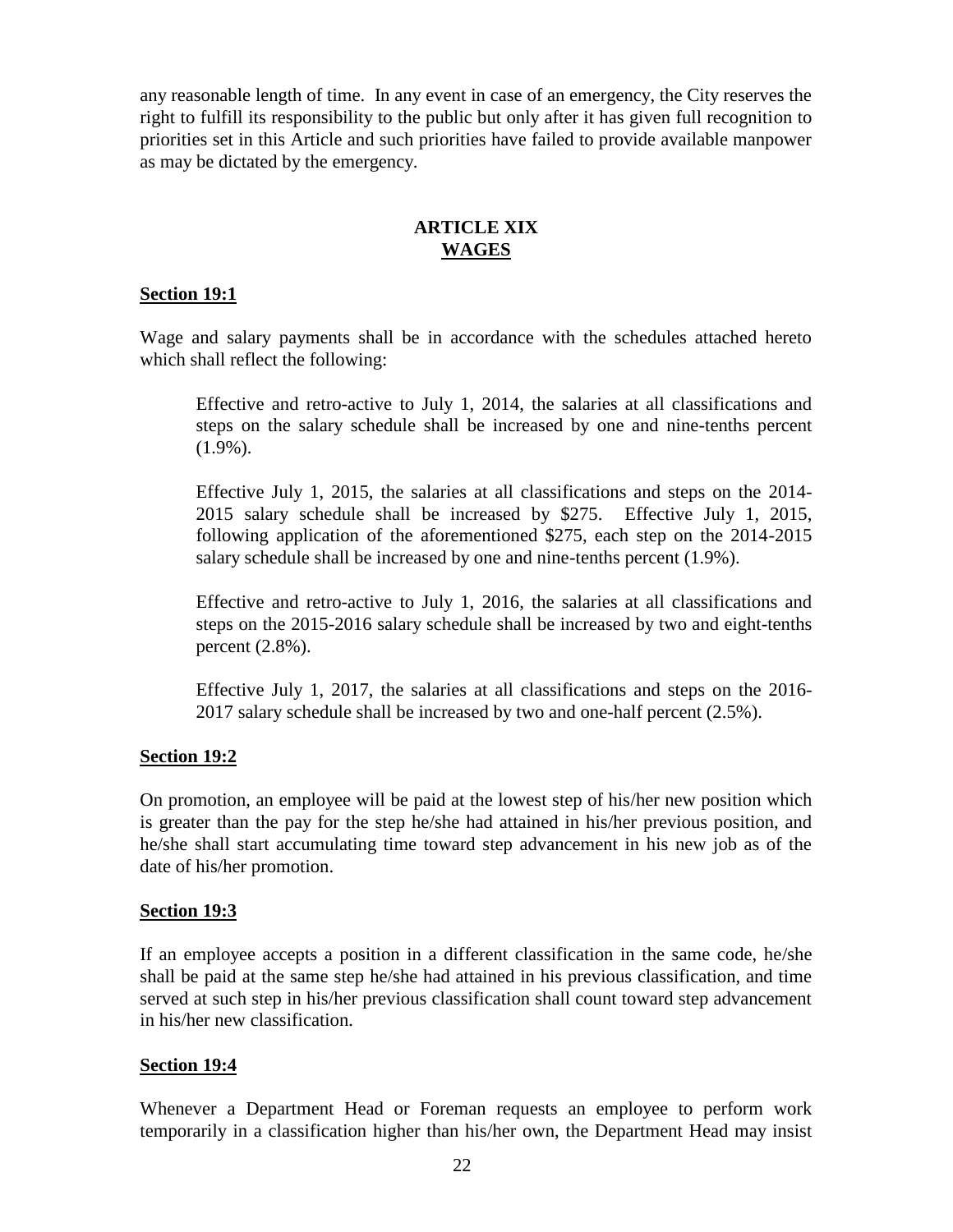that the employee be given a four (4) hour period at his/her regular rate of pay in which to qualify for the higher classification. If the employee is continued in the higher classification, he/she shall be compensated based on the rate of pay for such higher classification, at the same step the employee has attained in his/her regular classification. It shall not be necessary for any employee to qualify more than once for temporary assignment to the same higher classification. Should a temporary opening occur within a department prior to the start of a shift, the senior qualified employee available shall be given the first opportunity to fill said opening. Should the temporary opening not be filled by seniority, the least senior qualified employee available shall assume said opening. Should a temporary opening occur after the start of a scheduled shift, said opening shall be filled at the discretion of the supervisor.

# **Section 19:4.1**

Employees assigned to temporarily assume the full duties, as determined by the City, of a non-bargaining or BPSA position, shall be paid a fifteen percent (15%) pay differential beginning with the eleventh  $(11<sup>th</sup>)$  consecutive day of the assignment. If such employee has worked more than thirty (30) consecutive working days in such assignment, such differential shall retroactively be applied beginning with the sixth  $(6<sup>th</sup>)$  consecutive day (rather than the eleventh  $(11<sup>th</sup>)$  day). Such differential shall apply only to time worked. This section does not apply to an employee assigned to act as the Building Official.

# **Section 19:4.2**

An employee assigned to act as the Building Official shall be selected, at the discretion of the Building Official or the Mayor, from among all of the Building, Electrical and Mechanical Inspectors, and shall be paid a fifteen percent (15%) pay differential upon five consecutive days, retroactively applied from the  $1<sup>st</sup>$  day of the assignment. Such differential shall apply only to time worked.

# **Section 19:5**

Employees moving to a lower code, in accordance with the posting procedure, shall retain the same comparable wage schedule position in the lower code as they had in the higher code.

# **Section 19:6**

Current employees assigned, on or prior to September 8, 2010, to second or third shift, defined as any shift beginning at or after 2:00 p.m. or before 7:00 a.m., will continue to be paid a twelve percent (12%) shift differential. Any employee assigned to second or third shift after September 8, 2010, (such shift defined as any shift beginning at or after 2:00 p.m. or before 6:00 a.m.), will be paid a six percent (6%) shift differential. Shift differential shall be included in computing pay for any day on which no work is performed but pay is received.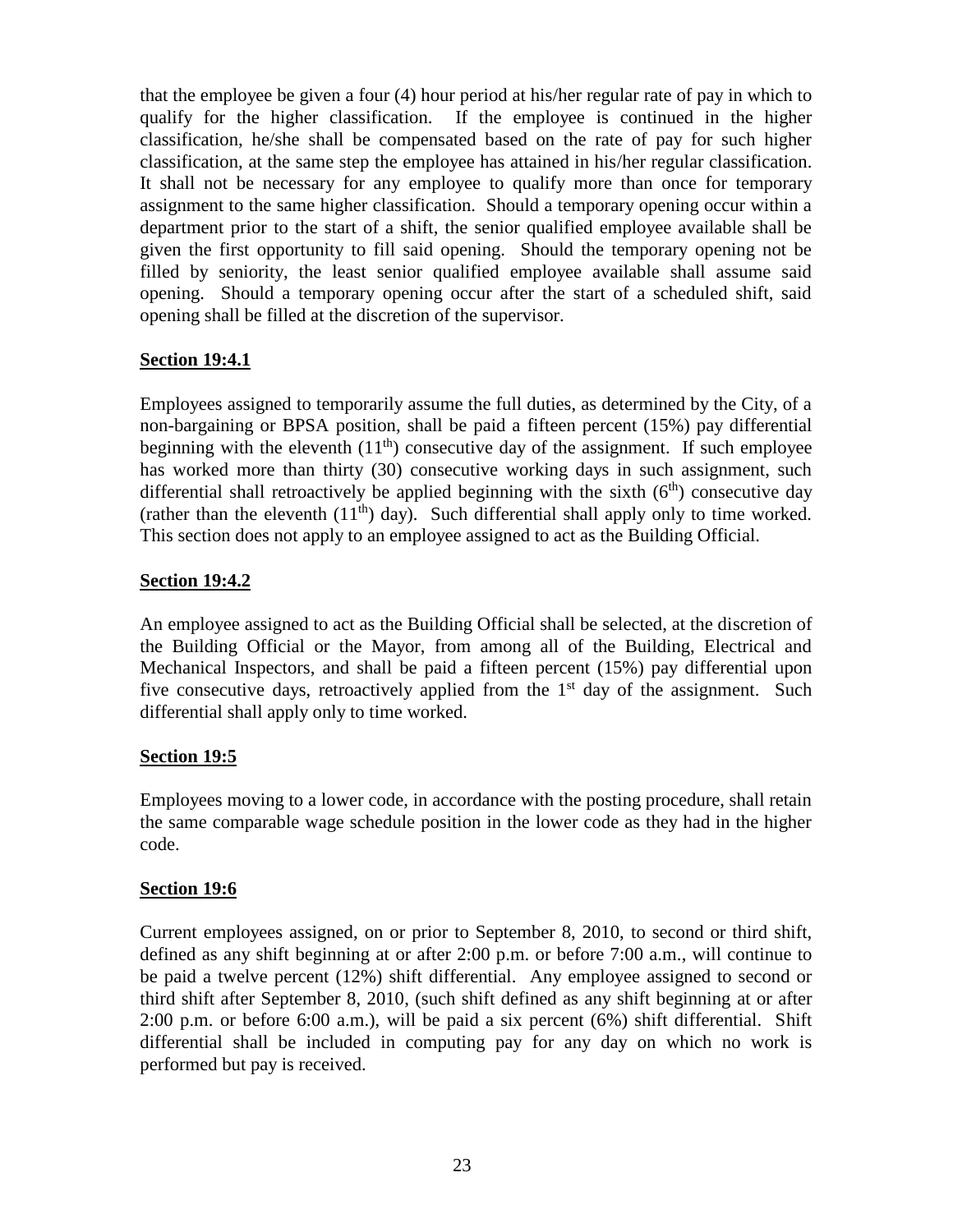#### **Section 19:7**

All members of the bargaining unit shall receive weekly paychecks. Employees working the second or third shifts may obtain their paychecks during the last hour of business in the Comptrollers Office on the day before payday, provided they are ready.

## **ARTICLE XX INSURANCE AND PENSION**

#### **Section 20:1**

The City of Bristol shall pay for eligible employees and enrolled dependents, including dependent children to age 25 (currently age 26 subject to Federal Affordable Health Care Act remaining in effect), the full cost of the medical insurance plan, and prescription plan subject to employee cost share; the summary of the medical plan is set forth in Appendix B, C or D, attached hereto. Appendix B, C and D are for reference purposes only, with the Summary Plan Description on file in the City Comptroller's Office.

#### **Section 20:1.1**

Effective July 1, 2014, employees shall pay nine and one-half (9.5%) percent of the cost (fully insured equivalent rate) of medical, prescription and dental insurances for themselves and eligible dependents through a Section 125 pretax salary deduction plan in accordance with the Internal Revenue Code. Effective July 1, 2015, employee cost share shall increase by one and one-half (1.5%) percent for those employees and enrolled spouses who do not fully participate in the wellness program described in the following paragraph.

Effective and retro-active to July 1, 2016, employee cost share shall be ten and three quarters (10.75%) percent of the cost (allocation rate) of medical, prescription and dental insurances for themselves and eligible dependents through a Section 125 pretax salary deduction plan in accordance with the Internal Revenue Code. Effective July 1, 2017, employee cost share shall increase to eleven and three-quarters (11.75%) percent of the cost (allocation rate) of medical, prescription and dental insurances for themselves and eligible dependents through a Section 125 pretax salary deduction plan in accordance with the Internal Revenue Code, except that an employee's cost share shall be increased by an additional fourteen dollars (\$14) per week if during the preceding calendar year the employee and the employee's enrolled spouse did not participate in each of the following components of an ongoing wellness program that includes: 1) biometric screening; 2) health risk assessment; 3) age appropriate preventive screenings to include annual exam; 4) participation in disease management program for those with diabetes (Type 1 and 2), asthma or COPD, heart disease/heart failure, hyperlipidemia (high cholesterol) or hypertension. Compliance shall be assumed for calendar year 2016. Thereafter, employees and enrolled spouses who are non-compliant as of July 1<sup>st</sup> of any year shall have the opportunity to achieve compliance by December  $31<sup>st</sup>$  of that same year. Once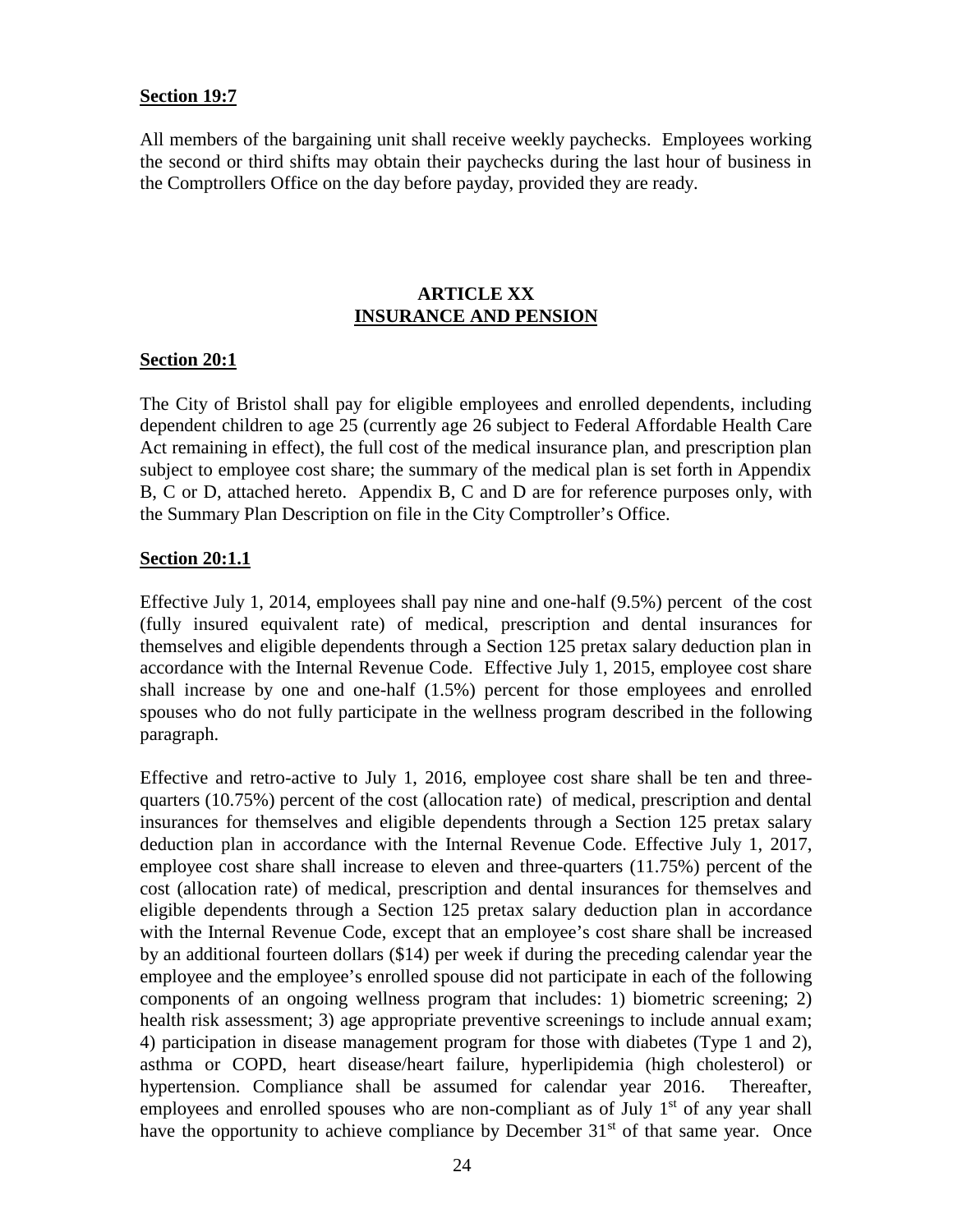achieved, the additional fourteen dollar (\$14) cost share shall be waived for the last six months of the fiscal year. This section shall also apply during any period of unpaid leave, except where required to pay the full cost as described in Section 12:3.

## **Section 20:2**

Subject to 20:1.1, the City shall provide members of the bargaining unit and enrolled dependents, including dependent children to age 25, the Blue Cross Co-Pay Dental Plan which shall include the following:

# **Section 20:2.1**

Riders A, B, C, and D; and

# **Section 20:2.2**

Dependent Child Rider.

## **Section 20:3**

Effective February 1, 1997, for employees who retire with the combination of age and years of service which entitles them to full retirement benefits, the City will pay the full cost of the health insurance coverage cited in Section 20:1, hereinabove, for the retiree and spouse for the first ten (10) years after the date of retirement, subject to the conditions set forth in Section 20:3.2, 20:3.4 and 20:3.5 below.

## **Section 20:3.1**

Effective for all new employees hired after September 8, 2010 who retire with the combination of age and years of service which entitles them to full retirement benefits, the City will pay the full cost of the health insurance coverage cited in section 20:1, hereinabove, for the retiree and spouse for the first five (5) years after the date of retirement, subject to the conditions set forth in Section 20:3.3, 20:3.4 and 20:3.5 below.

## **Section 20:3.2**

Effective July 1, 1988, any retiree who wishes to enroll additional dependents and any retiree (or spouse or dependent of a deceased retiree) who wishes to remain enrolled beyond ten (10) years following the date of retirement, may do so at their own expense, at group rates**,** carrier permitting.

## **Section 20:3.3**

For all new employees hired after September 8, 2010, any retiree who wishes to enroll additional dependents and any retiree (or spouse or dependent of a deceased retiree) who wishes to remain enrolled beyond five (5) years following the date of retirement, may do so at their own expense, at group rates**,** carrier permitting.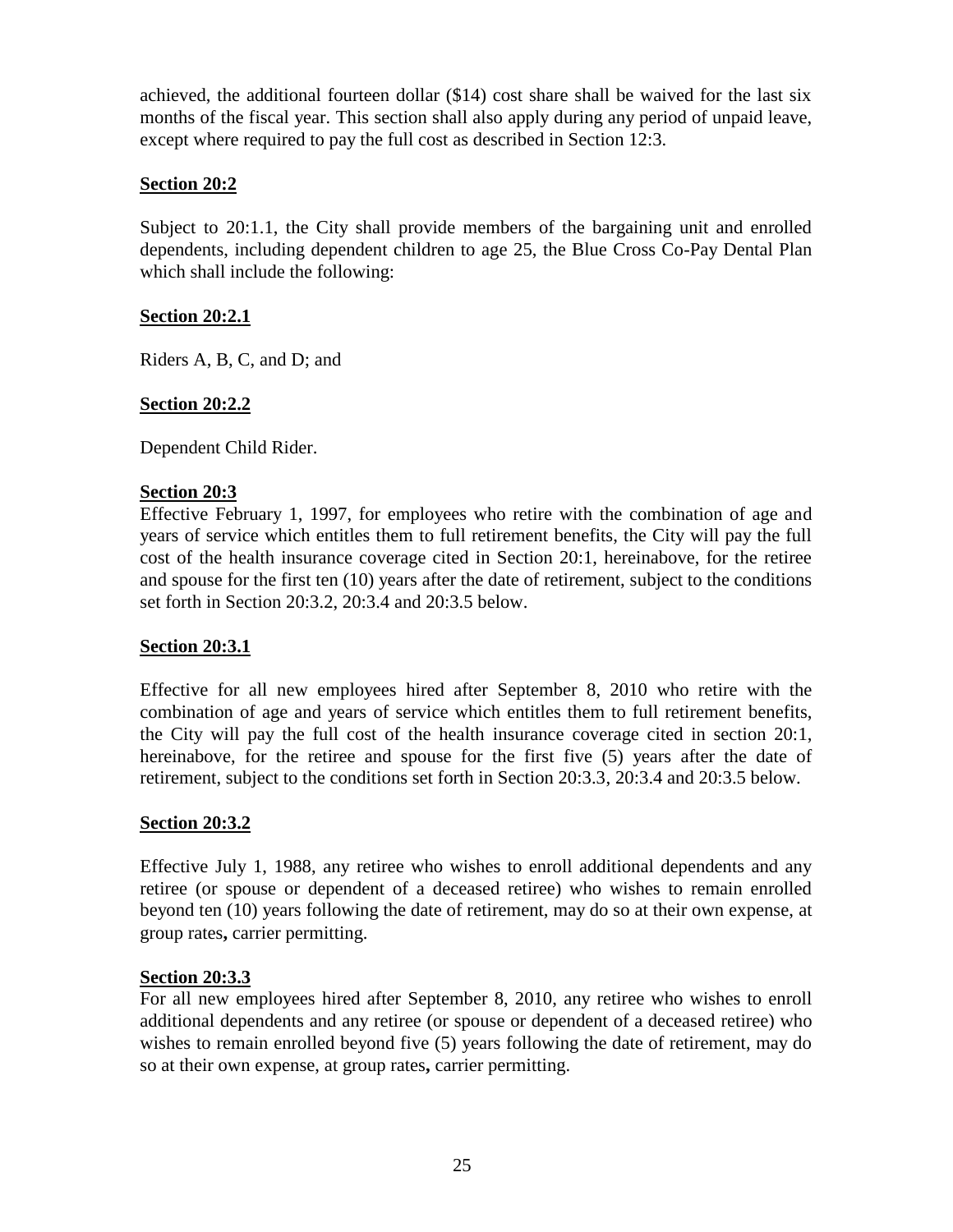## **Section 20:3.4**

The City shall not be obligated to provide coverage for any retiree or spouse who is eligible for comparable health insurance coverage through another employer; provided that if an employee or spouse is eligible for lesser coverage, or comparable coverage at less than full payment, the City may elect to provide appropriate supplementary coverage or may reimburse the employee's payment in lieu of the above coverage.

#### **Section 20:3.5**

The City's plan shall be supplemental to Medicare for any retiree (and spouse) age sixtyfive (65) or older who is eligible for and enrolled in Medicare Parts  $A \& B$ .

## **Section 20:4**

Present, or similar replacement benefits of equal value, enjoyed by bargaining unit employees, shall be considered part of this Agreement.

#### **Section 20:5**

At any time should alternate health insurance become available through the State of Connecticut, MEHIP, or a similar pooling concept which would provide comparable coverage in terms of level of benefits, numbers of providers, level of administration, and at a lower premium cost to the City and to the employee, then the City may request to meet and negotiate possible inclusion into such plan or plans for the bargaining unit.

#### **Section 20:6**

The City shall provide and pay for each employee a Term Life Insurance Policy in the amount of \$30,000.

#### **Section 20:7**

Any City employee who shall suffer personal injury in the performance of his/her duty and who shall be eligible for payments under the Workers' Compensation Act shall be paid by the City of Bristol, the monetary difference between said City employee's weekly straight time pay (after deducting Social Security and withholding taxes) and the benefits payable to him/her under the Workers' Compensation Act. Said monetary difference shall be no greater than is paid to the injured employee at the inception of the injury, and shall not be paid for an accumulative total of more than two hundred sixty (260) working days of absence due to a particular injury, including recurrences of that injury.

#### **Section 20:7.1**

The Union accepts the City's Return to Duty Program and Preferred provider network for all workers compensation injuries/illnesses.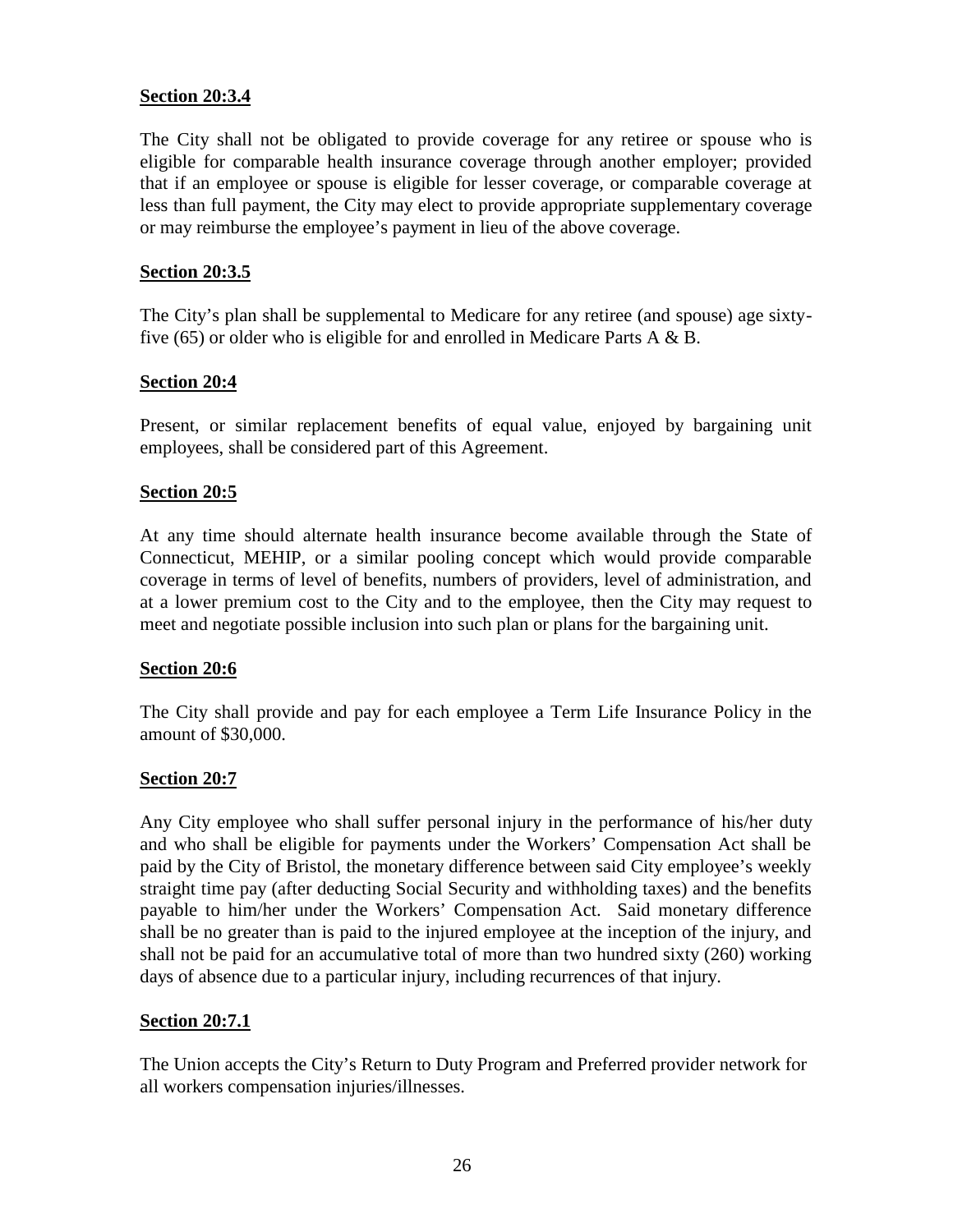#### **Section 20:8**

The existing City Pension Plan will remain in effect (unless changes are required by applicable law). The Normal Retirement Benefits formula for a pension for life shall be two and four tenths percent (2.40%) of "Average Annual Pay" multiplied by the number of completed years of service. Effective September 8, 2010, for pension purposes employees shall contribute six percent (6%) of all pay on a pre-tax basis in accordance with IRS Code Section  $414(h)(2)$ . Effective upon the City's creation of a retiree health account in the pension trust as soon as is practical, one and one-half percent (1.5%) of the employee's contribution shall be applied to such retiree health account. In the event that the City's pension actuary annual report recommends that any General City department make contributions to the pension fund, future contributions of the 1.5% employee contribution to the retiree health account shall immediately be directed into the pension fund. Subsequent recommendations of the City's pension actuary annual report that no General City department make contributions to the pension fund shall cause the reapplication of future contributions of one and one-half percent (1.5%) employee contribution to the retiree health account. Such prerogative as may be exercised by the City to make such assignments and determinations of contributions shall not be subject to the grievance or arbitration procedure. The terms of the pension plan shall not be subject to renegotiation for the duration of this agreement. Employee contributions towards the retiree health account shall be irrevocable and non-refundable.

#### **ARTICLE XXI CONTRACT WORK**

#### **Section 21:1**

Work regularly performed by employees covered by this Agreement will not be contracted out if it would result in loss of continuity of employment or opportunities for permanent promotions to job classifications covered by this Agreement.

#### **ARTICLE XXII NO DISCRIMINATION**

#### **Section 22:1**

Both parties agree to continue their policies of not discriminating against any employee on the basis of race, color, religion, age, sex, national origin, marital status, residency, sexual orientation, gender identity, gender expression or physical disability which is unrelated to the ability of the employee to perform a particular job. As used in this Agreement, masculine or feminine pronouns shall include reference to either sex.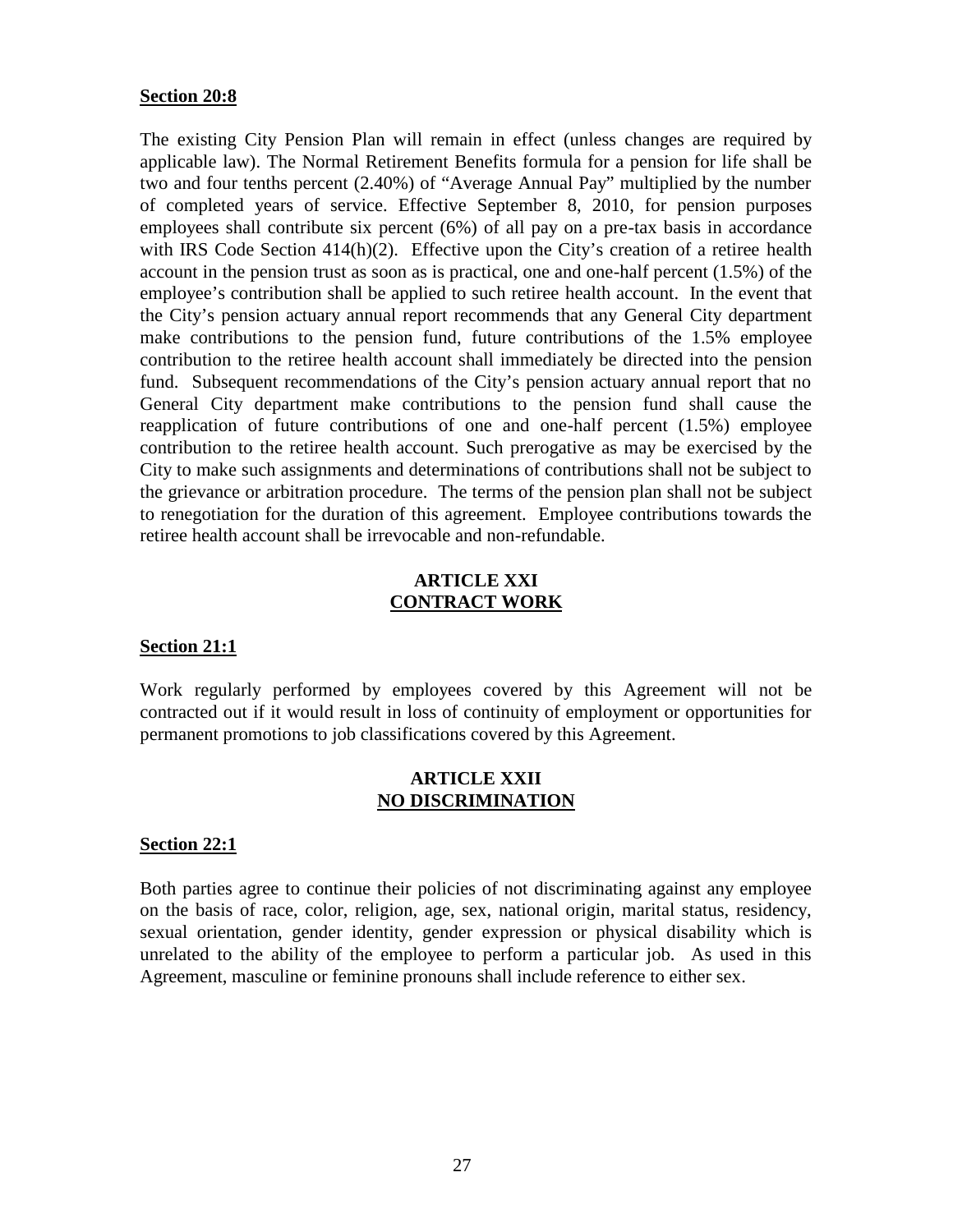# **ARTICLE XXIII MISCELLANEOUS**

## **Section 23:1**

Only the following articles and/or sections apply to part-time employees working less than twenty (20) hours per week: Article I – Recognition, Article II – Union Security, Article III – Dues Deduction, Article IV – Seniority, Section 4:4 for listing purposes only, in lieu of 4:6 as follows: New employees shall serve a probationary period of ninety (90) working days. During this probationary period the employee can be terminated by the City if it desires. Dismissal during the probationary period shall not be grievable or arbitrable. During the first thirty (30) working days, the employee is ineligible to post for promotional or lateral opportunities. After the first thirty (30) working days, if a probationary employee successfully posts for another position within the bargaining unit, the initial probationary period of ninety (90) working days restarts, and 4:7. Article V – Promotions, Section 5:1, 5:1.1, 5:2, 5:2.1, 5:2.2, 5:2.3, 5:2.4, 5:2.5, ; in lieu of 5:3 as follows: Qualified employees within the bargaining unit; 5:3.2; 5:4; 5:5; 5:6; 5:7, 5:8; 5:9 and 5:10, Article VII – Grievance Procedure, Article VIII – Standard Disciplinary Procedure, Article XIII – Military Leave, Article XVII – No Strike, No Lockout, Article XIX – Wages except for Section 6, Article XXI – Contract Work, Article XXII – No Discrimination, Article XXIII – Miscellaneous, Section 23:1, Section 23:3, Section 23:4, Section 23:5, Section 23:6, Section 23:8, Section 23:9, Section 23:10, Section 23:14, Section 23:15 and Section 23:16, Article XXIV – Controlled Substances, and Article XXVI – Duration.

#### **Section 23:2**

Tools will be replaced by the City for maintenance employees.

## **Section 23:3**

Uniforms will be supplied by the City for maintenance employees of the City Hall Building, Police Department, Library and Senior Citizens Center. However, should the City desire to replace a uniform, or any part thereof, there shall be no grievance submitted by the Union concerning this change. It is further understood that an exchange does not necessarily mean that this allowance has been eliminated, but rather that it has been replaced.

#### **Section 23:4**

Employee's glasses that are broken in the performance of their duty shall be replaced (cost of glasses only) at the expense of the City.

## **Section 23:5**

The Union shall have representation on the Safety Committee.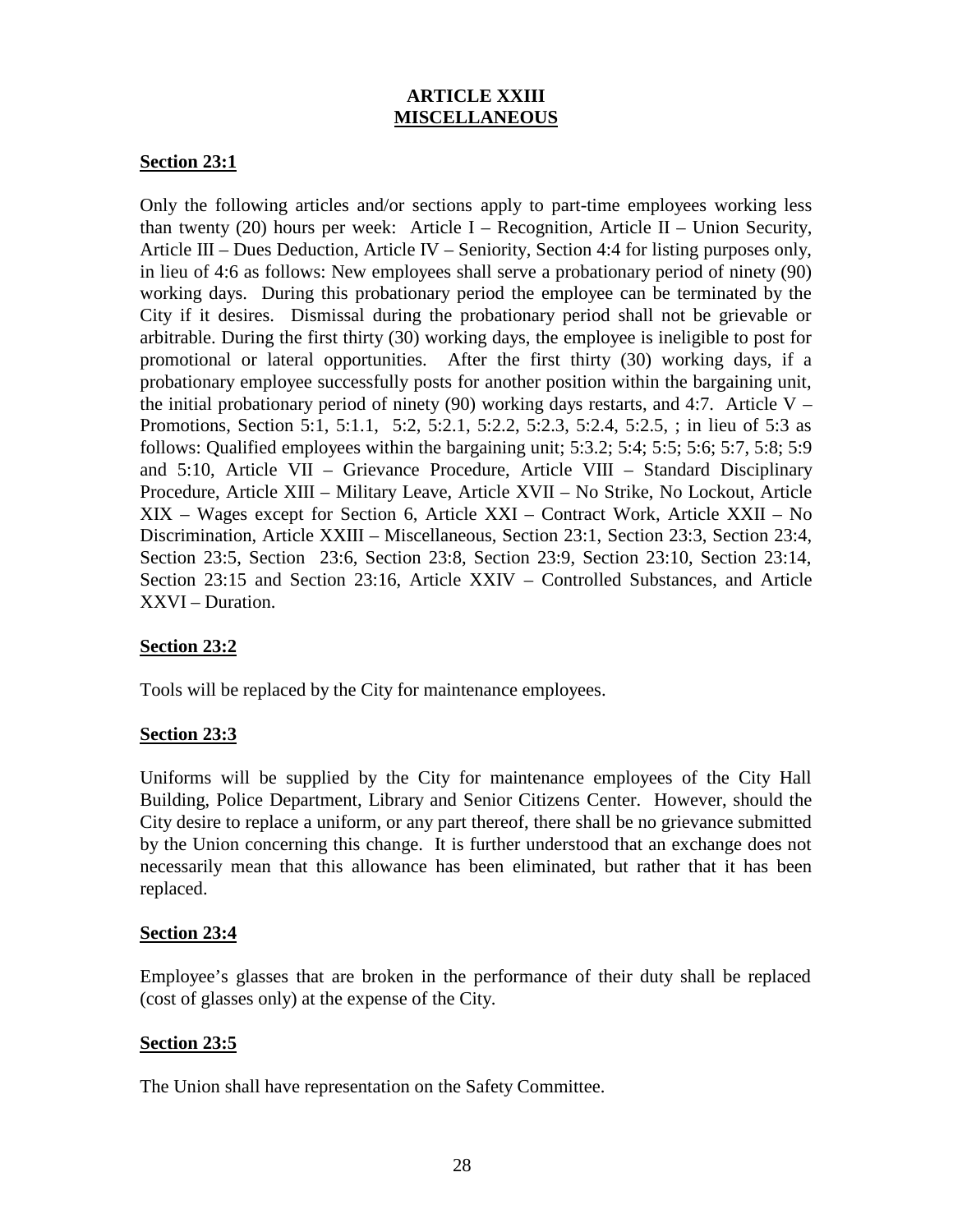## **Section 23:6**

The cost of the printing of contracts will be divided equally between the City and the Union and printing will be done by a union printer.

## **Section 23:7**

Each employee in the bargaining unit shall be entitled to one coffee break during the first half of his/her day's assignment and a second coffee break during the second half of his/her day's assignment, to be scheduled by mutual agreement between the employee and his/her supervisor. Coffee breaks shall not be less than ten (10) minutes nor more than fifteen (15) minutes in duration, from the time the employee stops work to the time he resumes work.

## **Section 23:8**

The City shall have the right to temporarily transfer from one (1) department or work area to another any employee in any job classification in Codes 4 (4A eff. 8-8-17) through 6 (with the exception of Rodman) for periods not exceeding sixty (60) calendar days. This provision shall not apply to employees who are present incumbents in such positions as of June 30, 1981, so long as they remain in their present position or in some other position in the bargaining unit which falls in Code 4 (4A eff. 8-8-17) or higher.

## **Section 23:9**

If a member of the bargaining unit is required to use his/her personal vehicle for City business, the employee shall be reimbursed for mileage at the current Internal Revenue Service rate per mile.

#### **Section 23:10**

The Personnel Department shall maintain employee personnel files which are to be known as the official files.

#### **Section 23:11**

When changes occur in the health and medical benefits the City shall provide all employees with any information about the change which the City has available.

#### **Section 23:12**

The contents of this Agreement shall be applied uniformly throughout all departments by the Personnel Department. When the Personnel Director issues a written interpretation of any provision of this Agreement, such interpretation shall be binding on all departments of the City.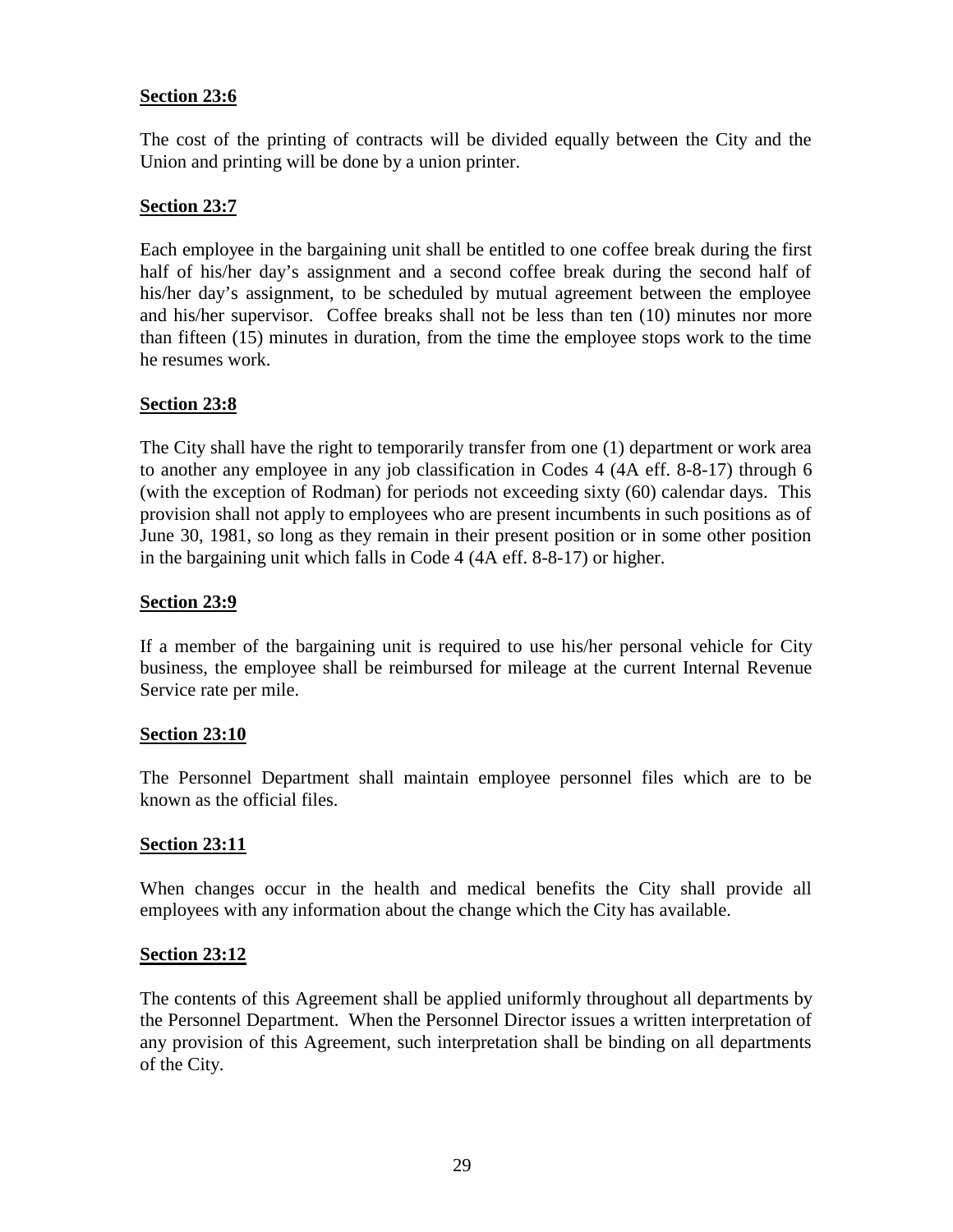## **Section 23:13**

In the event any functions currently performed by members of the bargaining unit are transferred to any multi-town entity (such as a District Health Department), and if any member of the Local 233 bargaining unit is to become an employee of any municipality or entity other than the City of Bristol, the City will comply with its obligations to negotiate the effects of such change with Local 233 under the Municipal Employee Relations Act.

## **Section 23:14**

The Union agrees that annually, during the periods of December 15th through the end of January, and from May 15th to the first of September, seasonal personnel may work in the Tax Department and the Assessor's Office.

## **Section 23:15**

The Union and the City agree that annually, during the summer months, the City may place BCO employees in departments. Placement of BCO employees will be in accordance with AFSCME, Council #4 program conditions, however, the parties are not required to endorse a work agreement. (See Appendix A.)

## **Section 23:16**

The City and the Union agree that when City Hall or any of its facilities close early due to any circumstances beyond the City's control (such as inclement weather), any employee who gets permission to leave prior to the revised closing time must charge appropriate time (vacation, GPL, Pad, etc.) from the time they leave until the time they were regularly scheduled to leave; not the early closing time. In the event an employee has no appropriate paid time to charge, it shall be time off without pay.

#### **Section 23:17**

The City of Bristol Tuition Reimbursement Program and any changes in such program which the City may adopt, shall apply to members of the bargaining unit beginning January 1, 2009. Denial of reimbursements by the Salary Committee or the City Council shall not be grievable.

## **ARTICLE XXIV CONTROLLED SUBSTANCES**

#### **Section 24:1**

The City has a vital interest in maintaining a safe and healthy work environment in which all employees may perform in a productive manner. The City also has a commitment to its citizens, residents, visitors, and the community in which it operates and where our employees and families live. Therefore, it is unlawful to manufacture and dispense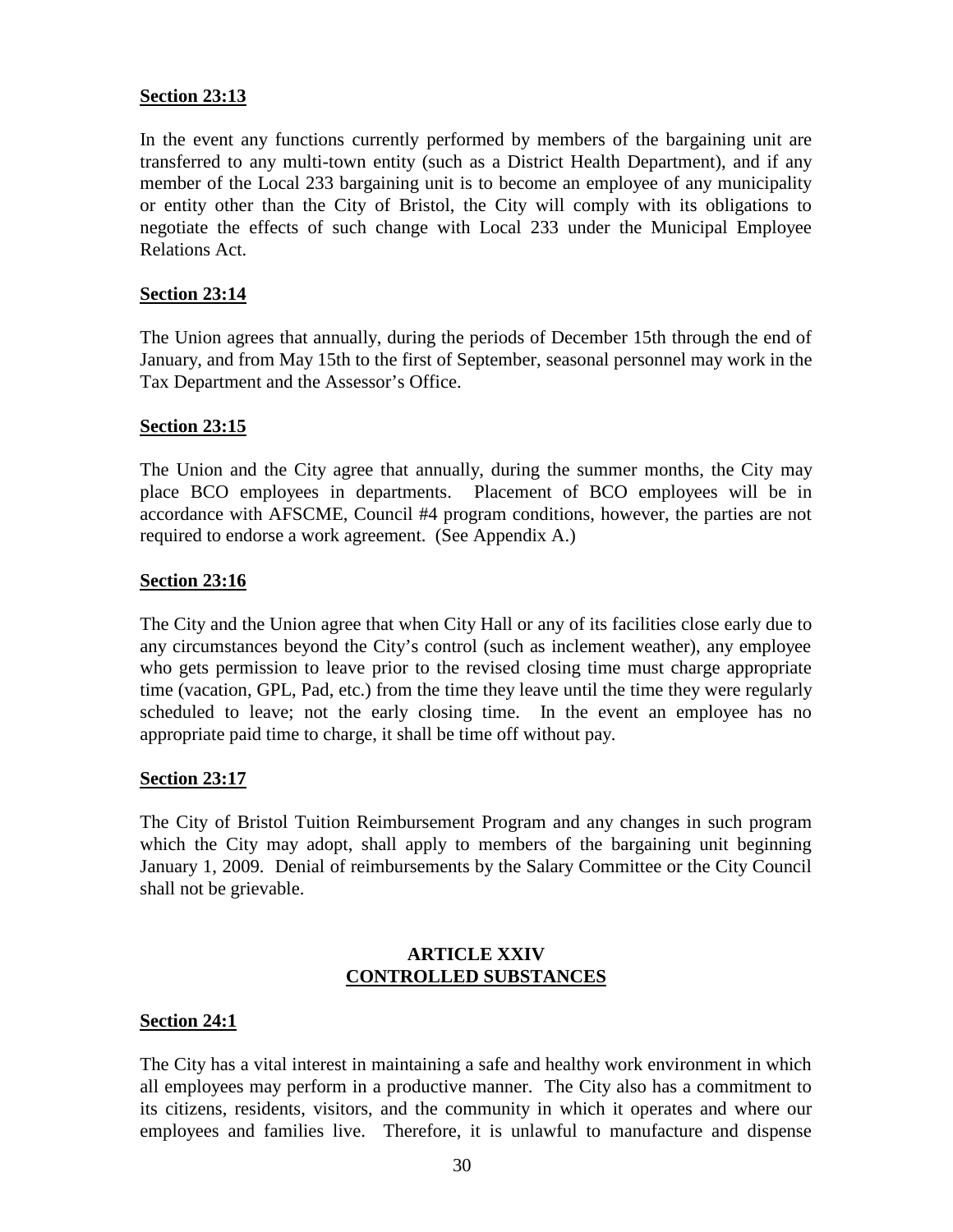controlled substances; the illegal use, possession, distribution, purchase, or sale of controlled substances on City premises or while on City business is prohibited. Violation of this policy will subject employees to severe discipline, which may include termination. The matter may also be reported to the appropriate law enforcement agencies. Employees will notify management within five days of conviction for a criminal drug law offense occurring in the workplace.

For purposes of this policy, controlled substances are defined as drugs controlled by the federal or state government to prevent, curtail or limit their distribution and manufacture, including but not limited to marijuana, cocaine, opiates, amphetamines, hallucinogens, and other stimulants and depressants not prescribed for personal treatment by a physician.

## **Section 24:2**

To protect the vast majority of employees who do not misuse controlled substances and to insure that the City's interests are properly safeguarded, a program which includes detection, awareness training, communication, and employee assistance will be developed. The basis of the program will be:

## **Section 24:2.1**

No applicant for employment will be placed on the payroll until a pre-employment medical examination is completed and the drug screen results are deemed negative. Employees returning after an extended absence are subject to drug screening before returning to work when there is a prior history of substance abuse or reason to believe that drugs are being used.

## **Section 24:2.2**

When there is reason to believe that controlled substances may be affecting any employee's safety, health, or productive performance, the City will take action in order to detect or confirm the use or presence of controlled substances. While the City will endeavor to recognize the sensitivity of employee privacy and confidentiality, such action may include surveillance, controlled substance testing, or searches of property under control of the City but used by employees for their personal or other use.

#### **Section 24:2.3**

Employees who are either identified as using controlled substances or voluntarily seek assistance for such a problem, and who are offered and accept an opportunity for treatment by the City, will be afforded this chance for assistance in order to become productive employees and remain free of controlled substance use. Those employees who refuse assistance will be subject to severe discipline which may include termination of employment. During and after participation in the assistance program, the employees will be required to maintain a controlled substance-free status in order to remain employed. The City retains the right to test these employees in order to confirm their status. The opportunity for assistance will not be afforded to those employees who, in conjunction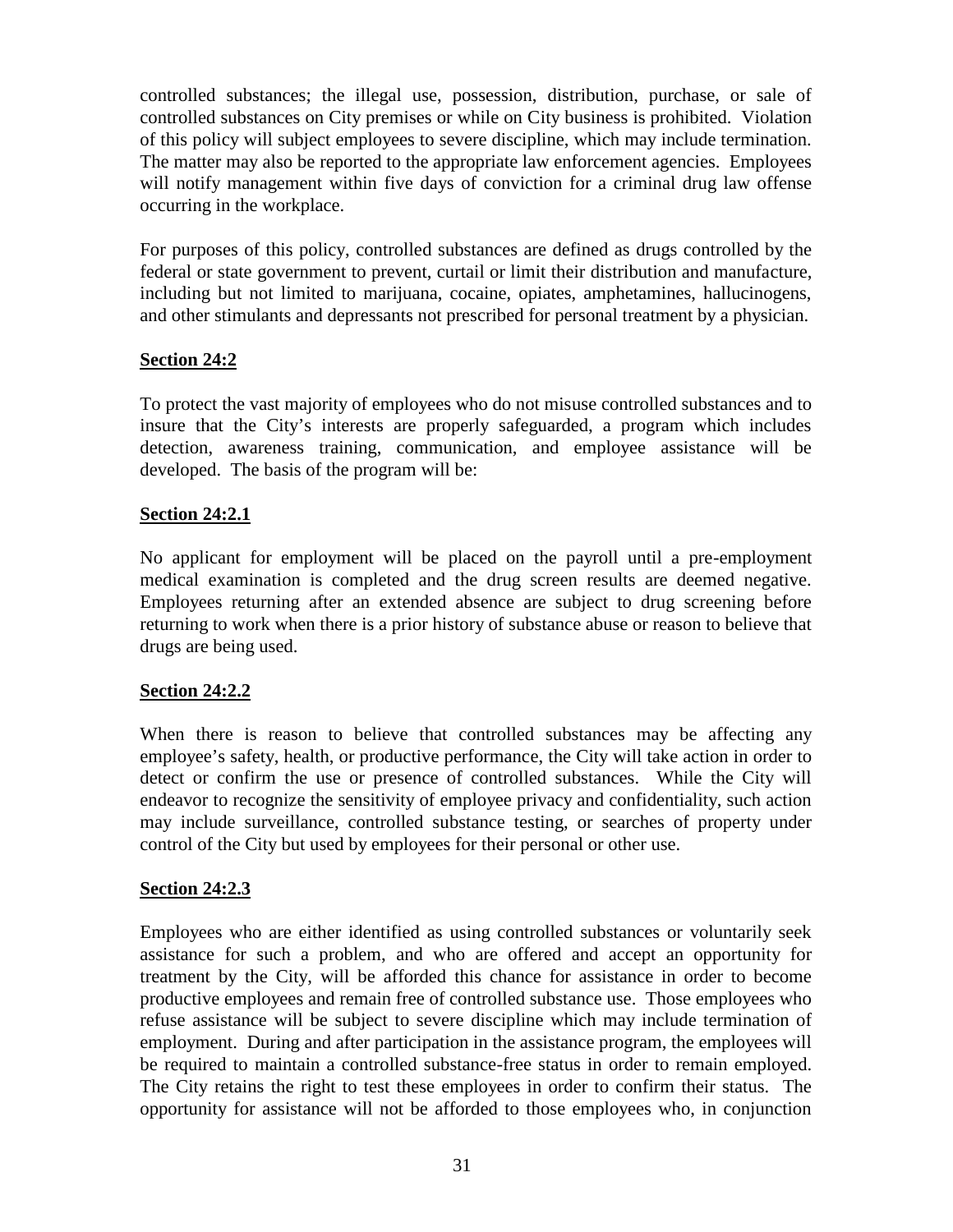with the use of controlled substances, engage in other illegal activities or other types of behavior which would subject the employee to termination of employment.

# **Section 24:2.4**

Employees who refuse to take a drug test or refuse to submit to a search of City property which may be used by employees for their personal or other use will be subject to severe disciplinary action including discharge.

## **Section 24:2.5**

All supervisory and managerial employees will be given awareness training in order to effectively implement this policy. This training will be updated periodically.

## **Section 24:2.6**

When there are known incidents or reasons to believe that the City's policy on controlled substances has been violated, details concerning such incidents and the individuals involved must be immediately reported to the appropriate Manager or Department Head, and the Personnel Department. An exception to this reporting are those incidents involving employees, who on their own volition, seek and accept treatment for a controlled substance problem.

## **Section 24:3**

All visitors, contractors, subcontractors, and their employees are prohibited from the illegal use, possession, distribution, purchase, or sale of controlled substances on City premises or while on business for the City. It is also unlawful to manufacture or dispense controlled substances on City premises or while on business for the City.

#### **Section 24:4**

It is the responsibility of Supervisors, Managers and Department Heads to ensure that this policy is communicated and implemented throughout the organization for all employees of the City of Bristol.

## **ARTICLE XXV PUBLIC SAFETY DISPATCHERS**

## **Section 25:1 Seniority**

## **Section 25:1.1**

The initial probationary period shall be twelve (12) months for all full-time and part-time dispatchers.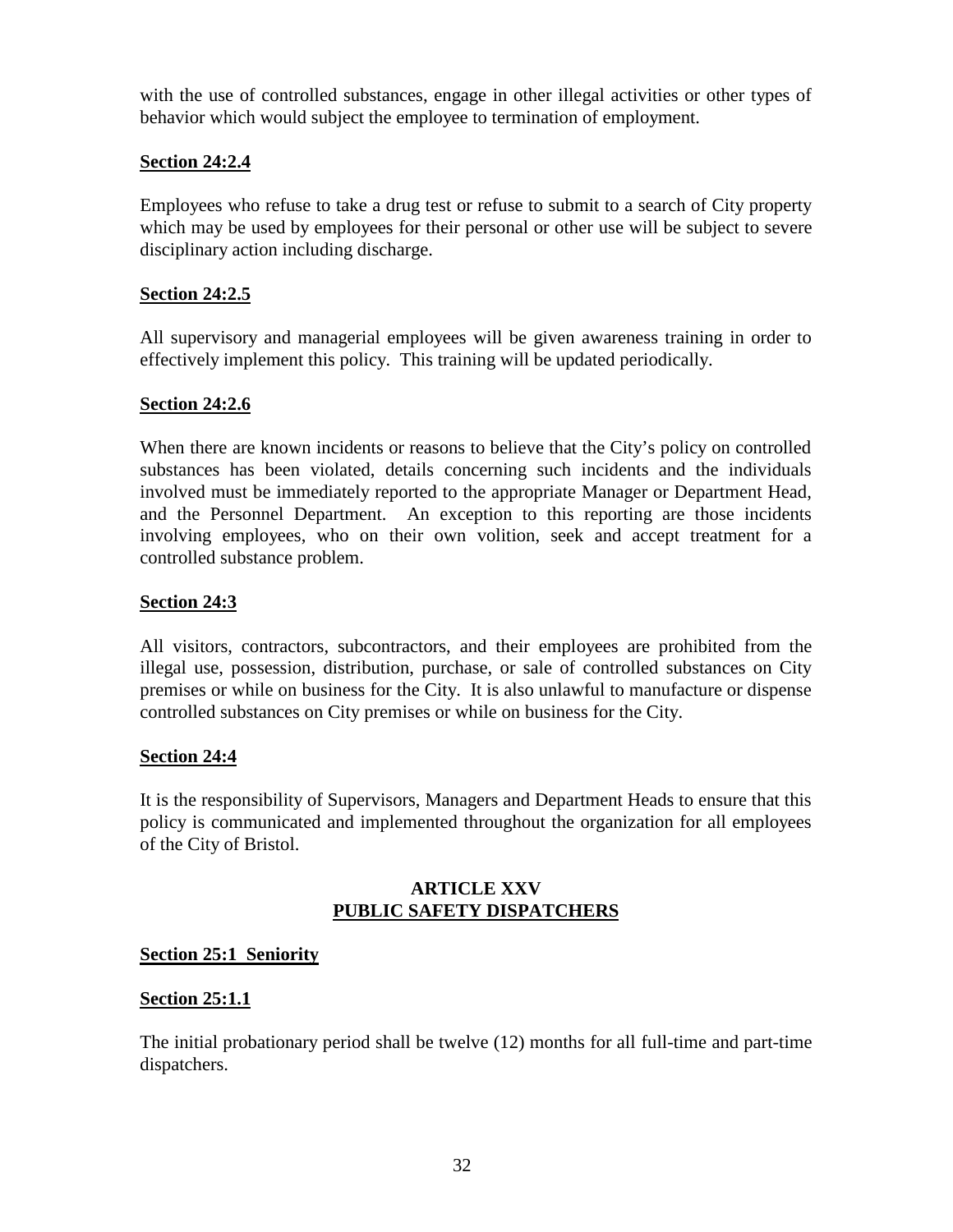## **Section 25:1.2**

During this probationary period the employee can be terminated by the City if it desires. Dismissal during the probationary period shall not be grievable or arbitrable.

## **Section 25:1.3**

Upon receiving regular appointment, the employee shall be granted seniority rights which shall date retroactively to the date of initial employment, except that seniority rights do not apply to part-time dispatchers.

#### **Section 25:1.4**

Department seniority for full-time Police Communications Division employees shall be interpreted in the same manner as Section 4:2 of the contract. Therefore, the Division shall be considered a separate "department" for the purpose of seniority.

## **Section 25:1.5**

It is understood that, except for part-time dispatchers, for tie breaking purposes when more than one Communications Division employee has the same hire date as another employee, the department seniority date shall be based on the final earned rating of the examination for Dispatcher (i.e. the highest rating being the most senior), and shall apply to all seniority rights as prescribed by said Agreement.

#### **Section 25:1.6**

For part-time dispatchers, only Section 4:4 (for listing purposes only) and Section 4:7 of Article IV – Seniority shall apply.

#### **Section 25:2 Holidays**

#### **Section 25:2.1**

For full-time dispatchers, Sections 9:2 and 9:3 of Article IX do not apply. Holidays will be paid out during the week during which the holiday falls. For purposes of holiday pay for dispatch, Christmas and New Years shall be recognized on the actual calendar date. For purposes of holiday pay, dispatchers who work on July  $4<sup>th</sup>$ , Thanksgiving, and Christmas, shall be paid one and one-half  $(1\frac{1}{2})$  times their regular straight time hourly rate for all hours so worked; all other holidays worked will be paid at straight time.

## **Section 25:2.2**

For part-time Dispatchers: Sections 9:2, 9:3, and 9:5 of Article IX-Holidays do not apply. A part-time dispatcher who is not scheduled to work on a holiday will not receive holiday pay.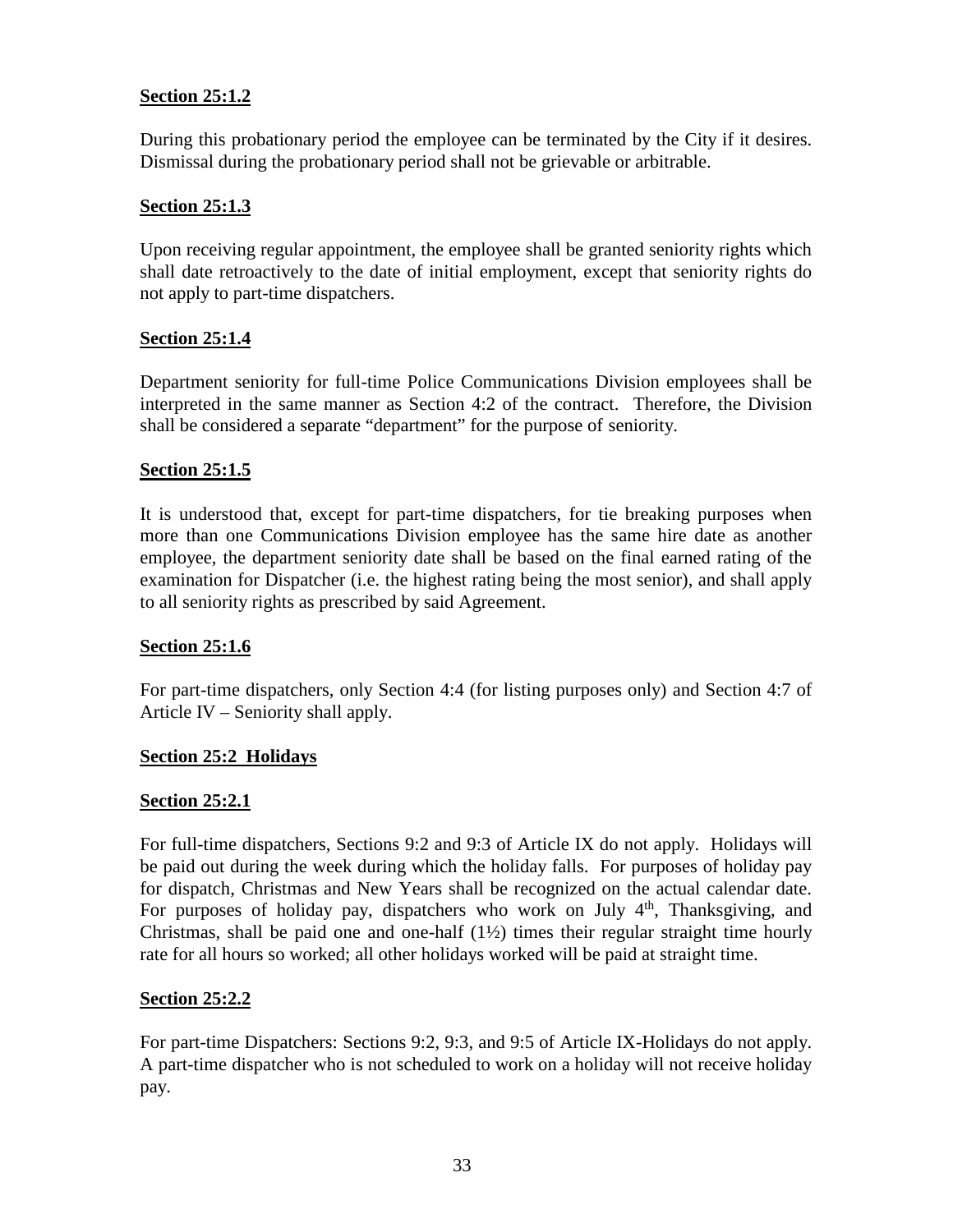If a part-time dispatcher is scheduled to work on a holiday, he/she will be paid holiday pay equal to the number of scheduled hours worked. Such pay shall be paid during the week which the holiday falls. For purposes of holiday pay in dispatch, Christmas and New Years shall be recognized on the actual calendar date. A part-time dispatcher who works on July  $4<sup>th</sup>$ , Thanksgiving, and Christmas, shall be paid one and one-half (1½) times their regular straight time hourly rate for all hours so worked. The provisions of 9:4 will be deemed to have been met if the employee worked his/her scheduled working hours on his/her last scheduled working day before and his/her first scheduled working day after the holiday.

## **Section 25:3 Hours of Work**

## **Section 25:3.1**

For full-time Dispatchers: Hours of work shall be based on an 8 hour day with a half  $\frac{1}{2}$ hour paid meal period; however, the work week is 37.5 hours based on a six-week cycle. Initially, work schedules shall be the same as Police Officers, 4 shifts on duty followed by 2 shifts off duty. Shifts are 6 a.m.  $-2$  p.m.,  $2$  p.m.  $-10$  p.m.,  $10$  p.m.  $-6$  a.m. The City reserves the right to alter work schedules to meet the needs of the division.

## **Section 25:3.2**

Shifts shall be bid by seniority; however, new dispatchers shall not be eligible to bid during their initial Communications Training Program.

#### **Section 25:3.3**

For purposes of time off, divisional seniority in dispatch shall apply. Dispatchers may not request more than one consecutive week of vacation during the time period from June  $1<sup>st</sup>$ through September  $1<sup>st</sup>$  each year.

## **Section 25:3.4**

Hours of Work – Article XVIII with the exception of 18:7 and 18:8, shall not apply to dispatchers except that time and one-half shall be paid for all hours worked over 8 in a day or 40 in one week.

## **Section 25:3.5**

For part-time Dispatchers: Hours of work shall generally be 4 or 8 per day, (excluding the initial training period) but shall average between 16 and 18 hours per week. Any 8 hour day shall include a half  $(\frac{1}{2})$  hour paid meal period. The City reserves the right to make assignments to any shift as needed to meet the needs of the division. XVIII-Hours of Work shall not apply to part-time dispatchers, except that time and one-half shall be paid for all hours worked over 40 in one week.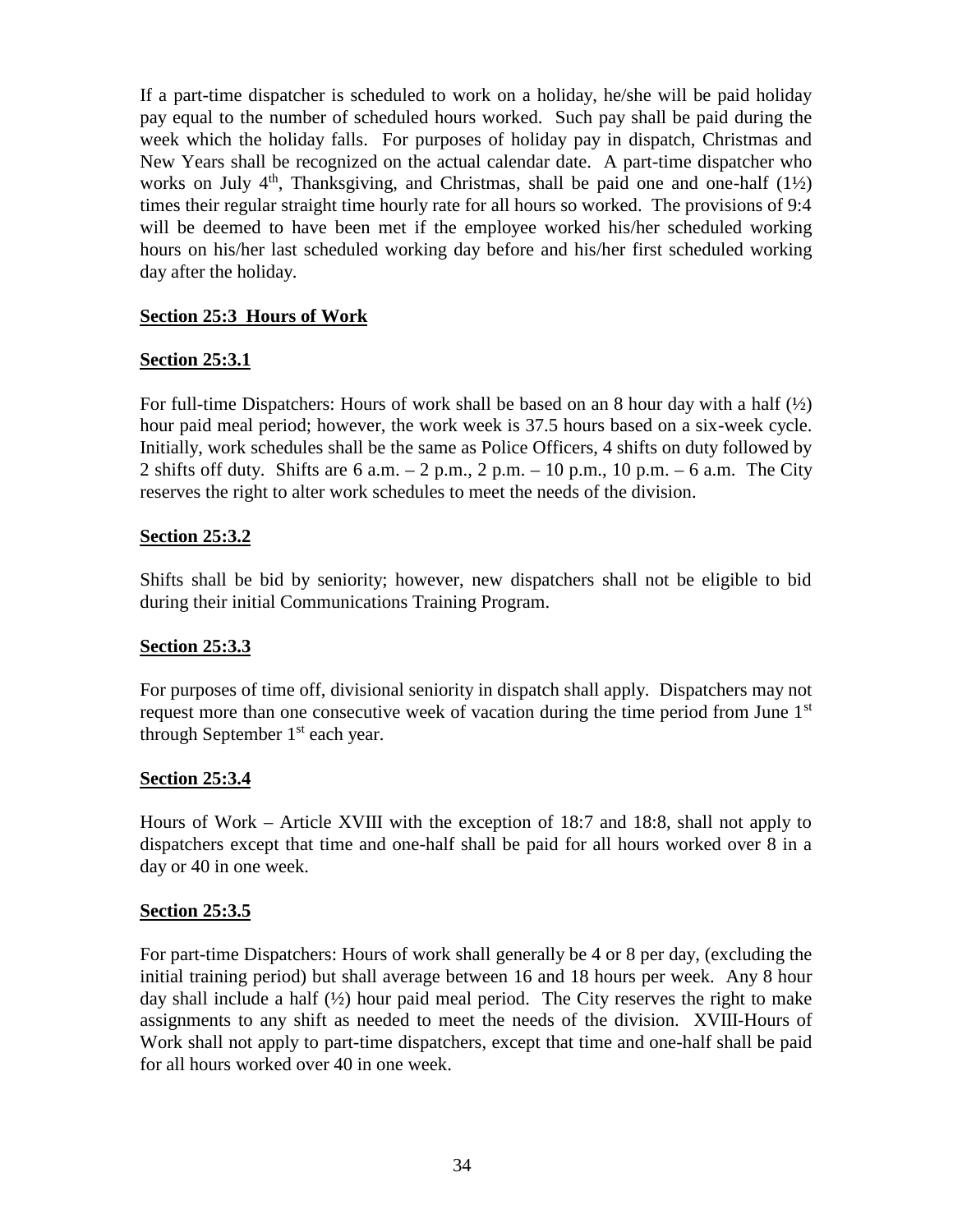## **Section 25:3.6**

Public Safety Dispatchers may, on occasion and on a limited basis, at the discretion of the Communications Lieutenant or assigned and with prior approval, switch shifts. To be eligible for shift switches, both employees must have completed the Communications Division initial training program. Such approval is subject to revocation as dictated by the needs of the department. Reasonable notice, normally in excess of 24 hours, must be given to the Communications Lieutenant or assigned. The employee scheduled to work the shift remains responsible for covering the shift. The hours worked shall be excluded in the calculation of hours for which the substituting employee would otherwise be entitled to compensation. Such shift switch shall not impose any additional costs on the City. Neither the department nor the City is responsible for enforcing any agreement made between two employees.

## **Section 25:3.7**

During training, an employee may be assigned to any shift.

## **Section 25:3.8**

Public Safety Dispatchers may not work more than 16 consecutive hours unless it is determined by the Chief of Police or assigned that emergency conditions exist.

## **Section 25:3.9**

The City shall, as needs require, hold an employee over from one shift to the next shift and/or call in an employee from the following shift to meet the staffing needs of the next shift. Such hold-overs or call-ins shall not be used in lieu of filling the shift. Hold-overs or call-ins shall be assigned from the rotational holdover/call-in list in descending order of employees with the least number of total overtime hours using the most recent weekly payroll overtime records as of the date the schedule is prepared. The following shall apply for overtime in the division:

- a. For purposes of overtime opportunities, a four hour rotational overtime list and an eight hour rotational overtime list shall be maintained for dispatchers by the Communications Lieutenant or his/her designee with no requirement to equalize. Names of dispatchers assigned as lead dispatchers shall be asterisked on the lists. Overtime unavailable status shall be limited to persons already working, out sick, on other approved paid leave, or maximum hours allowable. A dispatcher failing to answer a call or message for overtime availability will be considered a refusal and moved to the bottom of the OT list.
- b. The rotational overtime list shall not be used should it be determined by the Chief of Police or assigned that emergency conditions exist.
- c. The City shall make a good faith effort in filling overtime, however, in the event that an error is made, the affected employee shall be offered the next overtime opportunity.
- d. An employee who accepts an overtime opportunity less than eight (8) hours before the vacancy occurs will remain in position on the rotational overtime list.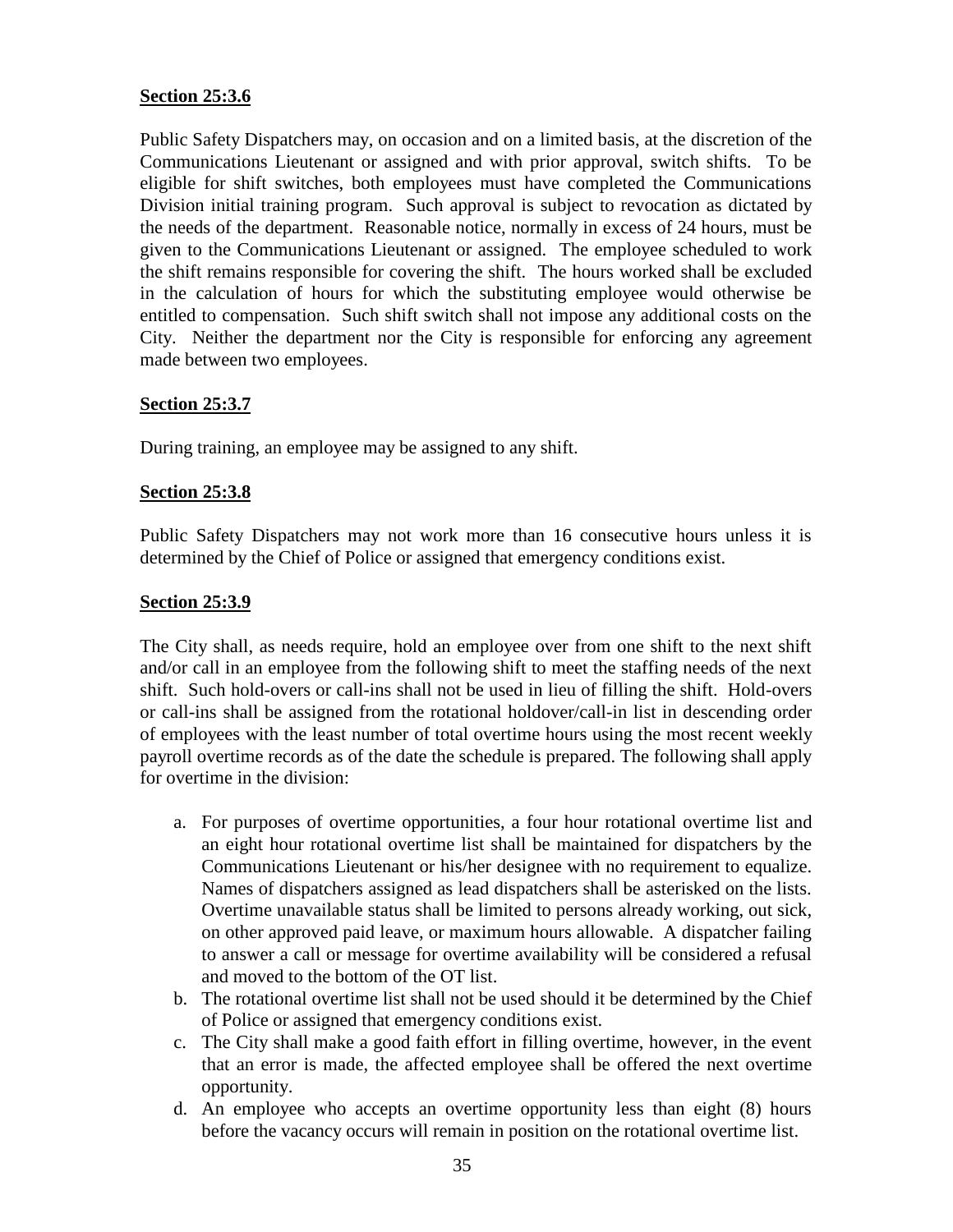- e. If the City determines there to be an overtime assignment which should be filled, the City shall first offer it to full-time employees. If it can't be filled in this manner, it shall next be offered to part-time employees as a straight time assignment with no minimum number of hours required, provided such employees are reasonably close to the sixteen hour average weekly hours. Failure to offer the assignment to part-time employees shall not be grievable. If it can't be filled in this manner, the next dispatcher in rotation with the least number of total overtime hours on the rotational hold/call-in list shall be required to extend his/her shift or be called in from the next shift. Seniority, from least to most, shall be used to determine eligibility in the event of equality of total overtime hours. Part-time employees do not rotate and may only be required to extend their shift or be called in from the next shift when such is deemed by the City to be in the best interest of the Communications Division and not in violation of any term of this article. The City reserves its right to determine whether an overtime opportunity exists.
- f. When a public safety dispatcher is scheduled to work overtime and is unavailable for that overtime, he/she must provide two (2) days notice to the supervisor of their unavailability.
- g. A dispatcher may not be involuntarily put down for an overtime shift on the first day back to work without at least twenty-four (24) hours advance notice to the dispatcher.
- h. The department shall make every effort to notify dispatchers on days off of pending overtime opportunities and their availabilities.
- i. If a public safety dispatcher does not work a scheduled overtime assignment for which he/she has been previously scheduled and notified, he/she shall forfeit his/her next two (2) overtime opportunities and shall be charged as if he/she had refused them. Such forfeiture shall not preclude disciplinary action regarding such absence.

## **Section 25:3.10**

Should a public safety dispatcher be required to attend off-shift training, he/she shall not be required to report to work for his/her regular shift if such shift would be in an overtime status, but may elect to do so.

## **Section 25:4 Wages**

## **Section 25:4.1**

When a public safety dispatcher (telecommunicator) is assigned to perform training duties in the Communications Training Officer (CTO) Program by the Communications Lieutenant or designee, they shall be compensated with an additional seven and one half percent (7.50%) over their regular hourly rate. The additional compensation shall be paid for the purpose of training new public safety dispatchers and shall cease upon the new dispatcher's completion of the program. Such compensation shall be seven and one half percent (7.50%) regardless of how many new employees are assigned for training.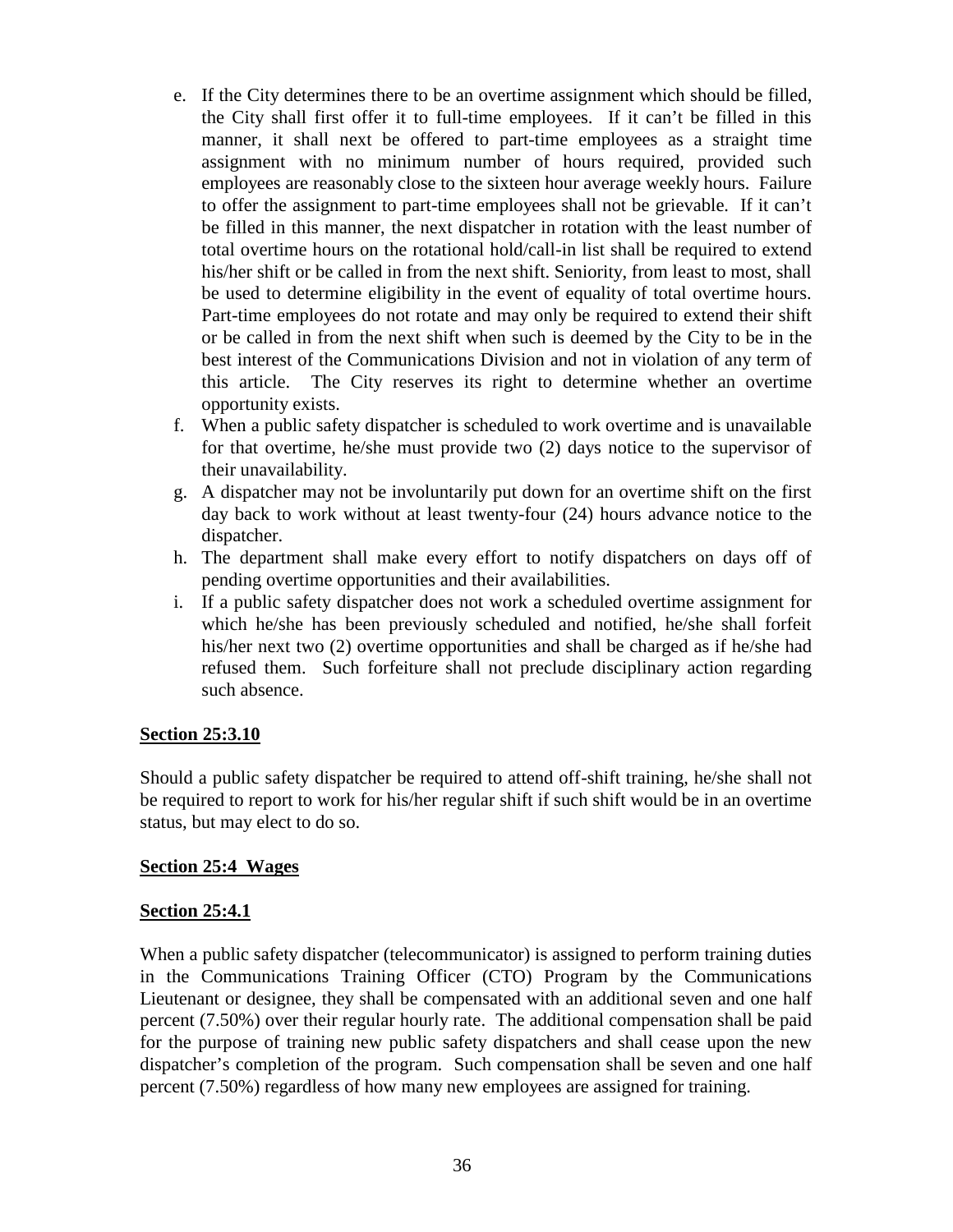## **Section 25:4.2**

The Communications Lieutenant and Police Chief shall have sole discretion to select employees to perform training duties. It is understood that the City may utilize public safety dispatchers or police personnel to provide training. Priority for selection shall be given to public safety dispatchers when practical.

## **Section 25:4.3**

New hires who meet all certification requirements as determined by the City will be advanced to step 2 of the salary range upon successful completion of the in-house Communications Training program or no later than 12 months from start date, whichever date comes first. Advancement to step 3 shall be achieved on the six month anniversary date of achieving step 2.

## **Section 25:4.4**

Section 19:6 shall not apply. A 3<sup>rd</sup> shift (10 p.m.-6 a.m.) differential shall consist of an additional \$1.00 per hour (whether at straight time or overtime) for hours worked (not hours paid) between 10 p.m. and 6 a.m. Effective upon ratification, an additional fiftycents (.50) per hour (whether at straight time or overtime) shift differential shall be paid for  $2<sup>nd</sup>$  shift (2:00 p.m.-10:00 p.m.) for hours worked (not hours paid) between 2 p.m. and 10 p.m.

## **Section 25:5 Lead Dispatcher**

#### **Section 25:5.1**

The title of Lead Dispatcher shall become a part of this Agreement, listed as a Code 9A- Step 2 assignment on the Code and Salary Schedule (which includes standard step progression to Step 3), but for all other purposes, shall remain an assignment as determined by the Police Chief or his/her designee. Code 9A pay applies for all hours worked, whether assigned as lead or as dispatcher, and for all wage related benefits and calculations. Effective upon ratification (August 8, 2017), the title of Lead Dispatcher shall be listed as a Code 10 assignment.

#### **Section 25:5.2**

The terms of such assignment are as follows: Such assignment shall not be considered to be a promotion under Article V. In addition to performance of regular dispatch work, duties include but are not limited to: providing basic direction to other public safety dispatchers on the shift, monitoring performance/workplace conduct issues, ensuring compliance with policies/procedures, monitoring meals/breaks, and other duties assigned by the Lieutenant or Chief, etc. The Communications Lieutenant shall provide orientation to those assigned which outlines the responsibilities of the assignment.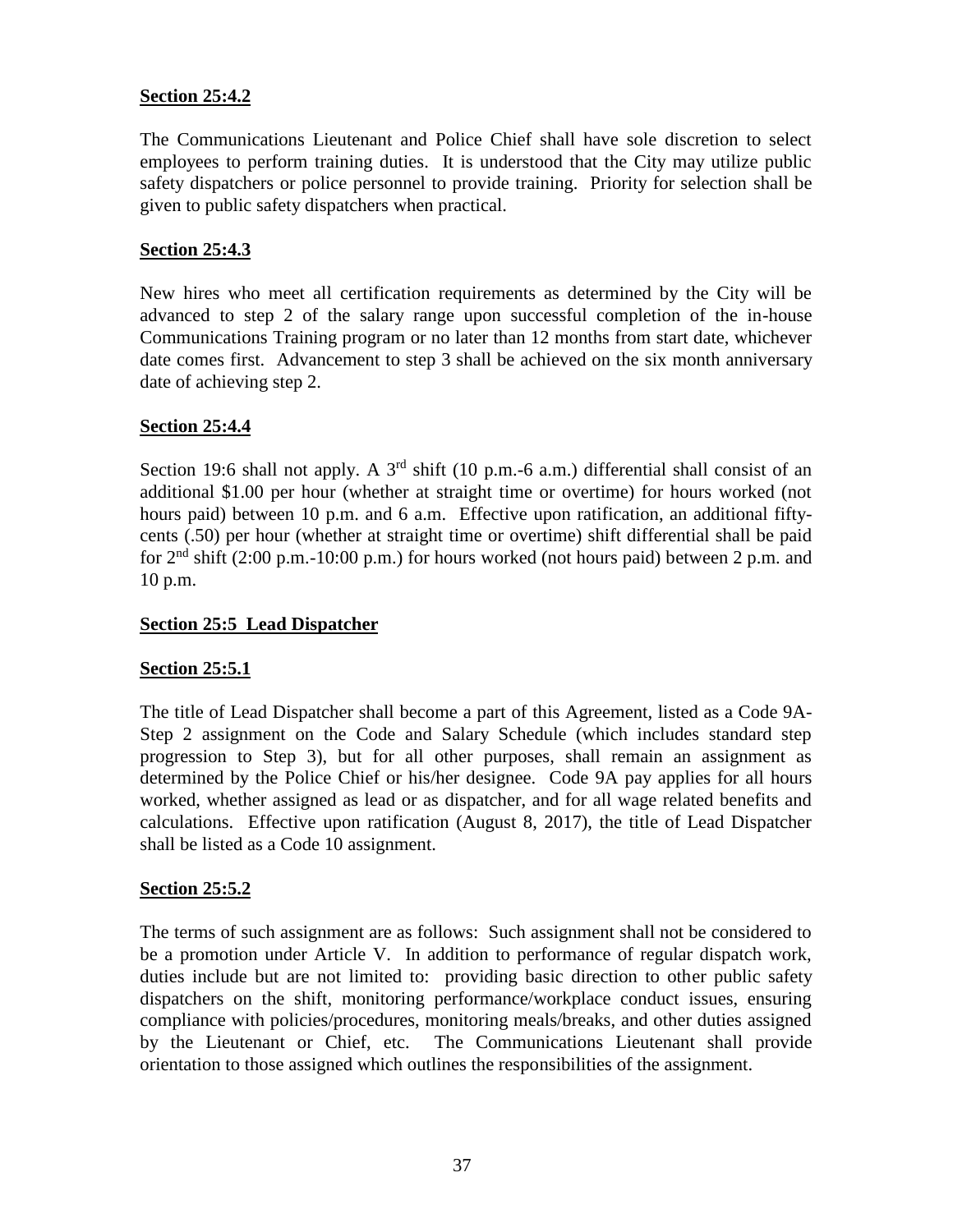#### **Section 25:5.3**

The Communications Lieutenant and Police Chief shall have sole discretion to select employees to perform in such assignment and shall have discretion to remove employees from performing such assignment. Any removal may not be arbitrary in nature and shall be subject to prior notification to the Union and review and approval by the Director of Personnel. Selection and removal shall not be subject to the grievance procedure.

#### **Section 25:5.4**

Once selected for a lead dispatcher assignment, a request to return to a non-lead dispatcher position must be mutually agreed upon by the employee and the City.

## **Section 25:5.5**

Selection of part-time dispatchers shall only be considered after full-time dispatchers have been exhausted.

#### **Section 25:5.6**

The City maintains its right to assign or not to assign an employee to perform such duties on each shift. No more than one employee may be assigned as a Lead Dispatcher per shift.

#### **Section 25:5.7**

Should a lead assignment become vacant, existing lead dispatchers may bid on such shift assignment by divisional seniority prior to a selection process.

#### **Section 25:5.8**

The Lead Dispatcher assignment shall not establish any precedence as to the bargaining unit who will or may perform this work in the future and the performance of this work by Local 233 members may not be used to preclude the City from utilizing other personnel to perform this work in the future.

#### **Section 25:6 Miscellaneous**

#### **Section 25:6.1**

The City will provide each dispatcher in each fiscal year with any combination of shirts and khaki pants from the uniform vendor list, provided that the total cost of uniform clothing does not exceed the uniform vendor price quote for six (6) uniform shirts and one (1) job shirt for the pertinent fiscal year; it is expected that dispatchers will wear uniforms in neat condition.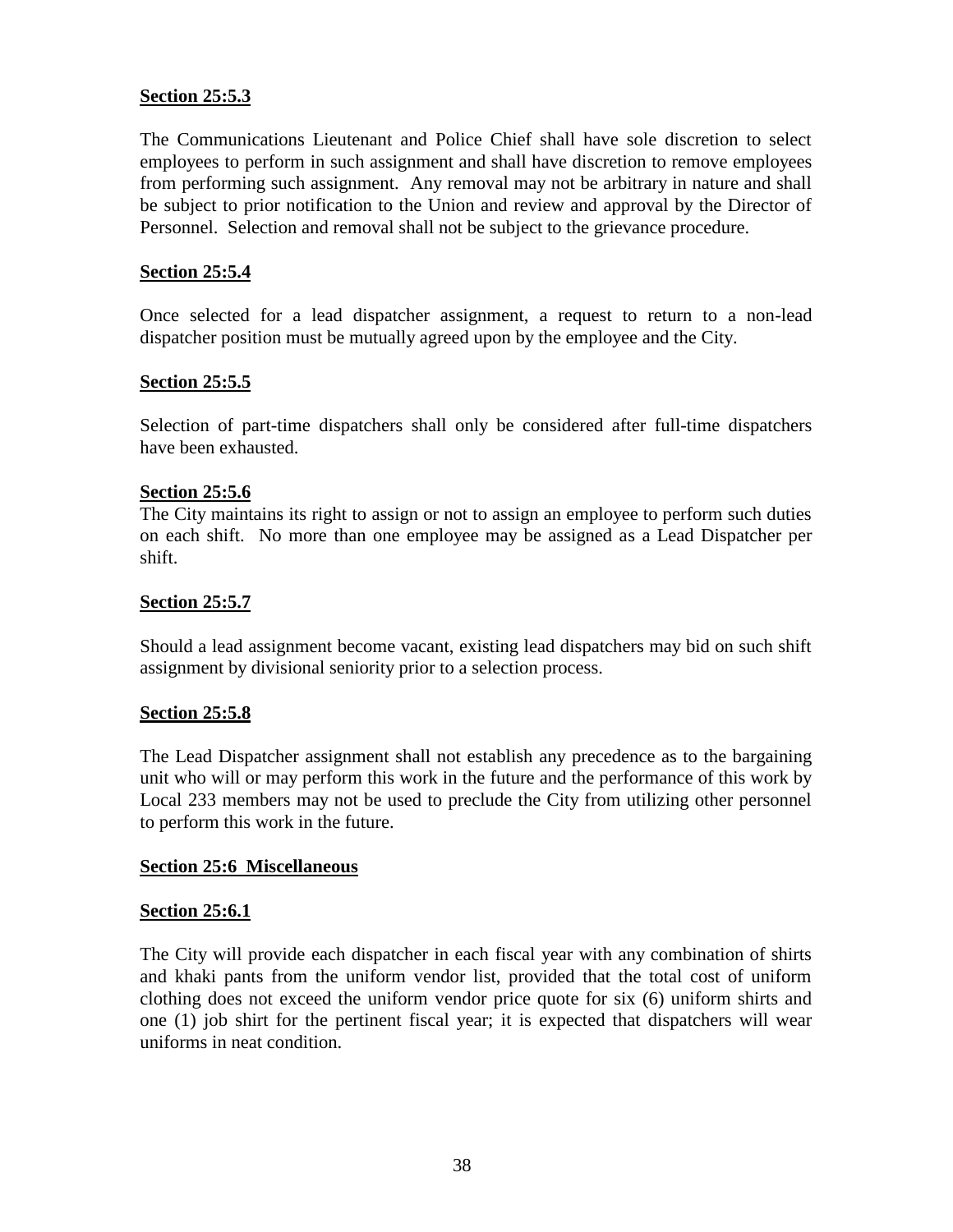#### **Section 25:6.2**

It is acknowledged that all Communications Division employees shall use Police Department time clocks, and follow the rules enumerated in the Memorandum of Agreement, Re: Time Clocks of the Contract.

#### **Section 25:6.3**

The City reserves the right to determine the number of Public Safety Dispatcher positions.

#### **Section 25:6.4**

For part-time dispatchers, the following shall also not apply:

Article VI-Layoffs Article X-Vacations Article XI-Sick Leave Article XII-Leave with pay and Special Leave Article XV-Perfect Attendance Article XVI-Union Business Leave Article XIX-Wages-Section 6 Article XX-Insurance and Pension

#### **Section 25:6.5**

For dispatchers, all other conditions of employment not included in or excluded by this Article shall be as otherwise covered by the contract.

#### **Section 25:6.6**

Any time the City conducts a disciplinary investigation involving a dispatcher, upon request, such employee and the union shall be provided with a copy of relevant investigative reports and statements, if any, once the investigation is completed. Under normal circumstances, investigations will be completed within sixty (60) calendar days. In the event that additional time is needed to complete an investigation, the City shall provide written notice of extension to the Union with an estimated date of conclusion. In the event an investigation is concluded without any disciplinary action, such employee and the union shall be so notified.

#### **ARTICLE XXVI DURATION**

#### **Section 26:1**

This contract contains the full and complete Agreement between the parties on all negotiable issues, and neither party shall be required during the term of this contract to negotiate on any issue, whether it is covered or not covered herein. However, if the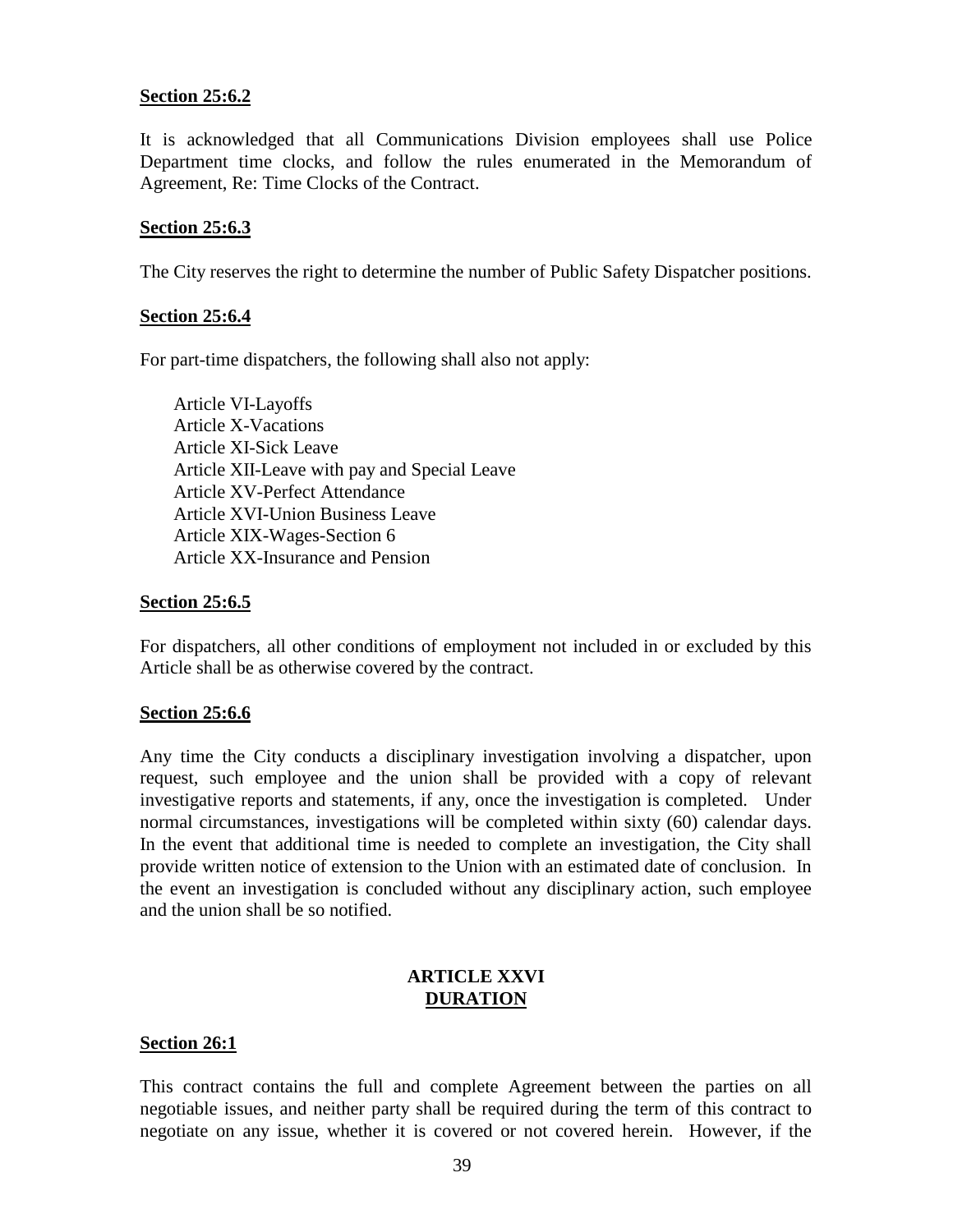parties voluntarily elect to enter into such negotiations, any Agreement reached shall be reduced to writing, and upon ratification by both parties, shall become a part hereof.

## **Section 26:2**

In the event that any Federal or State Legislation, governmental regulation or court decision causes invalidation of any article or section of this Agreement, all other articles and sections not so invalidated shall remain in full force and effect.

## **Section 26:3**

This Agreement shall become effective upon ratification by both parties and shall remain in full force and effect through June 30, 2018 and from year to year thereafter unless modified as provided herein.

## **Section 26:4**

On or about March 1, 2018, or any March 1 thereafter, either party may give written notice to the other party that it wishes to negotiate a successor Agreement to be effective not earlier than July 1 of the same year. If no successor Agreement is reached by such date, this contract will hold over and remain in force until such new Agreement becomes effective.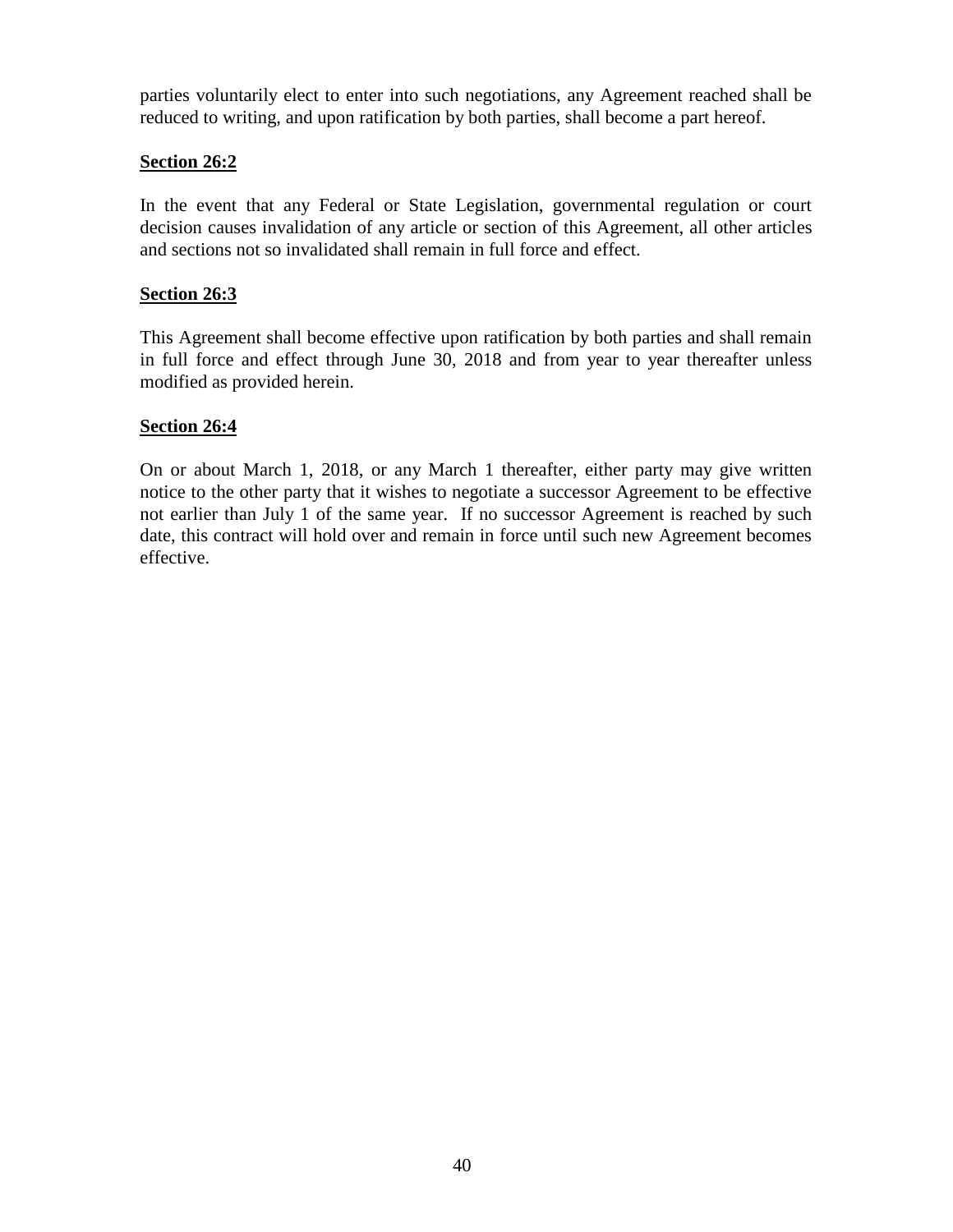#### **ARTICLE XXVII SIGNATURE PAGE**

IN WITNESS WHEREOF, the parties have hereunto set their hands and seal this  $30<sup>th</sup>$ day of November 3017.

**REPRESENTING** THE CITY OF BRISTOL

Diane Ferguson, Personnel Director

Linda Milia, Asst. Personnel Director

# **REPRESENTING LOCAL #233 OF** COUNCIL #4, AFSCME, AFL-CIO

ohn Neveu, Union President

Union Vice President Les McHugh,

Thomas Lozier, Negotiann Team

Christopher Atwood, Negotiating Team

Patricia Bednaz, Negotiating Team

ATTEST: Therese Pac, Town and City Clerk

As per vote of the City Council on August 8, 2017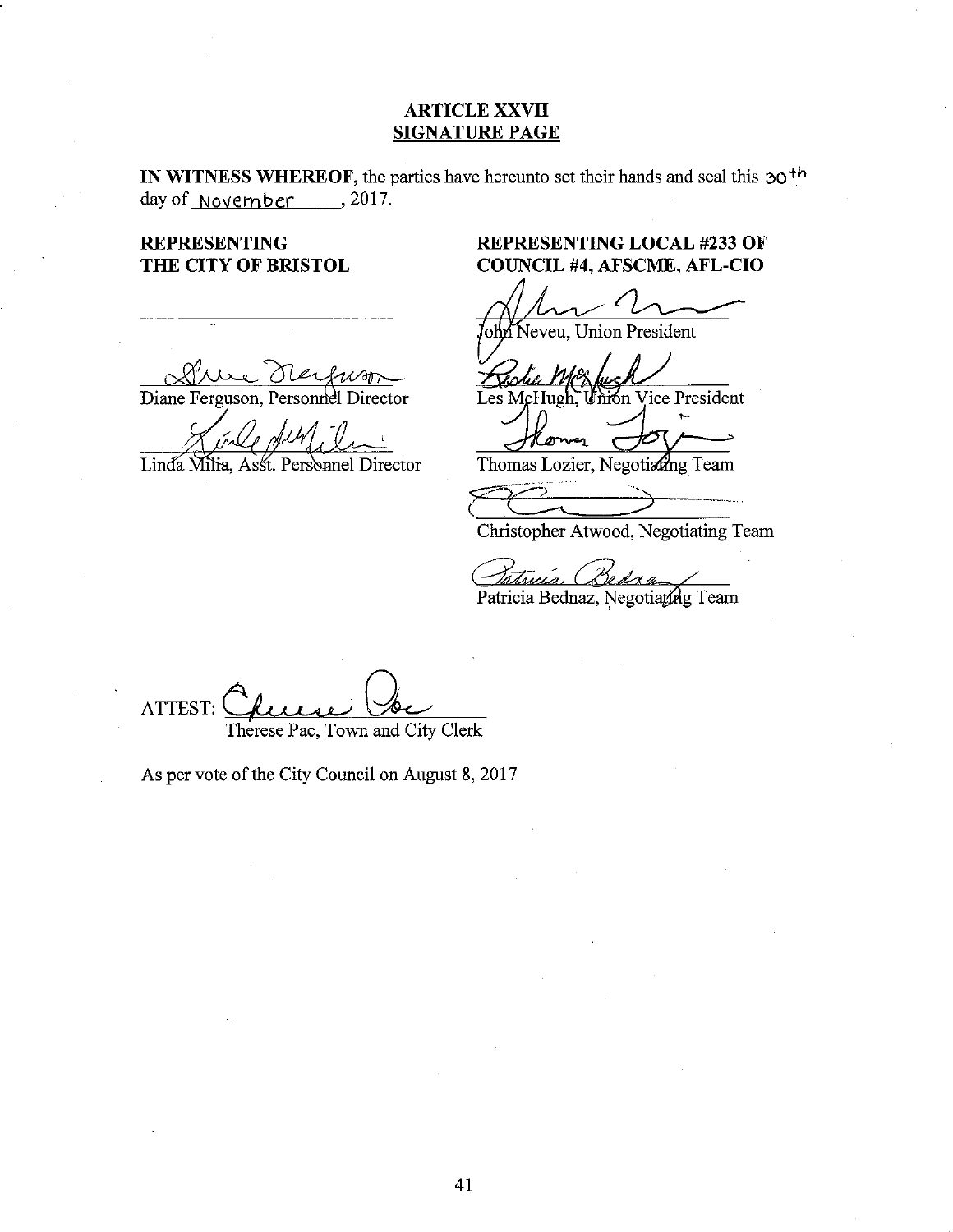## **MEMORANDUM OF AGREEMENT RE: TIME CLOCKS**

Any employee in Local 233 of Council #4, American Federation of State, County and Municipal Employees AFL-CIO Bargaining Unit who is required to punch in a time clock which is used by Local 1338 of Council #4 employees shall do so under the same regulations that apply to employees in Local 1338 which are as follows:

Employees can only punch out within the last three (3) minutes of the shift unless otherwise excused.

A maximum time of three (3) minutes at the beginning of an employee's shift shall be allowed without loss of pay. However, continued tardiness can be handled by disciplinary action as deemed necessary.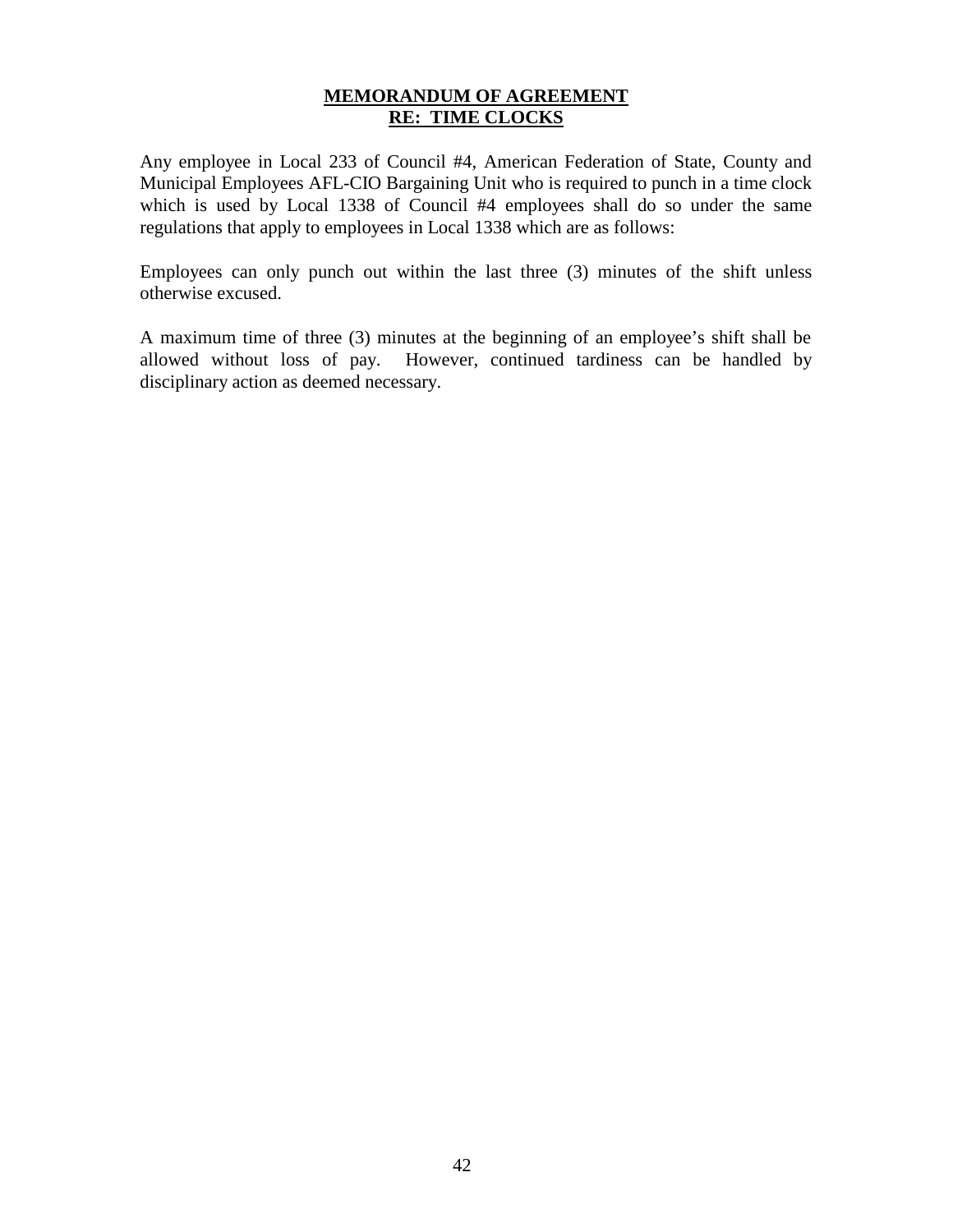## **MEMORANDUM OF AGREEMENT RE: MEETING MINUTES**

This Agreement is entered into by the City of Bristol, hereinafter referred to as the City, and Local 233 of Council #4, AFSCME, AFL-CIO, hereinafter referred to as the Union.

The following is the City and the Union's agreement regarding the taking of board, commission or other committee and hearing minutes, for one or more meetings, outside the employee's regular working hours (i.e. scheduled to begin after 5:00 p.m.). Compensation for meetings that begin during or immediately following the regular workday shall be in accordance with our standard overtime provisions (i.e. straight time from 5:00 p.m. to 5:30 p.m., then time and one-half for time worked beyond 5:30 p.m.).

- 1. The Union shall submit to the City each calendar year (or more frequently if requested) a list of volunteers to serve as a back-up if the regularly assigned employee is absent; or to serve for meetings that do not have a regularly assigned employee.
- 2. When the employee regularly assigned to a meeting is not available, and other qualified bargaining unit employees in relevant classifications in the department which is normally responsible for providing an employee to take minutes also is not available, the City shall use the list of volunteers submitted by the Union, in rotation from codes  $4^* - 6$ , in bargaining unit seniority by code, in sequential order beginning with Code  $4^*$ . If the names in codes  $4^*$  – 6 have been exhausted, the City reserves the right to go higher than code 6 to provide coverage for the meeting.
- 3. For meetings of boards, commissions or other committees that do not have a regularly assigned employee and are not expected to be ongoing, the City shall follow the procedure outlined in #2 above in order to cover those meetings. Such assigned employee shall be responsible for providing meeting minutes.
- 4. For meetings of boards, commissions or other committees that do not have a regularly assigned employee, and are expected to be ongoing for an indefinite period of time (as determined by the City), the City shall use the list of volunteers as referred to in #1 and #2 above starting at the top of the list, and will designate such volunteer to be regularly assigned to that board, commission or other committee for its duration. The assigned employee is expected to continue in the temporary assignment for the duration of the scheduled meetings. If the assigned employee is promoted to another position in the bargaining unit above Code 6, the City reserves the right to re-assign the meeting assignment. Once a volunteer is assigned to a board, commission or committee, any new requests for volunteers for on-going assignments shall be offered to the next employee on the list. Employees assigned in this section will remain in the regular rotation for other opportunities.
- 5. If an employee refuses an assignment three times in any rolling twelve-month period, that employee shall be removed from the list of volunteers for a period of twelve months. A refusal for the purpose of taking minutes for another City meeting will not be considered a refusal for the purposes of this section. A refusal for a meeting with less than twenty-four hours notice will not be considered a refusal.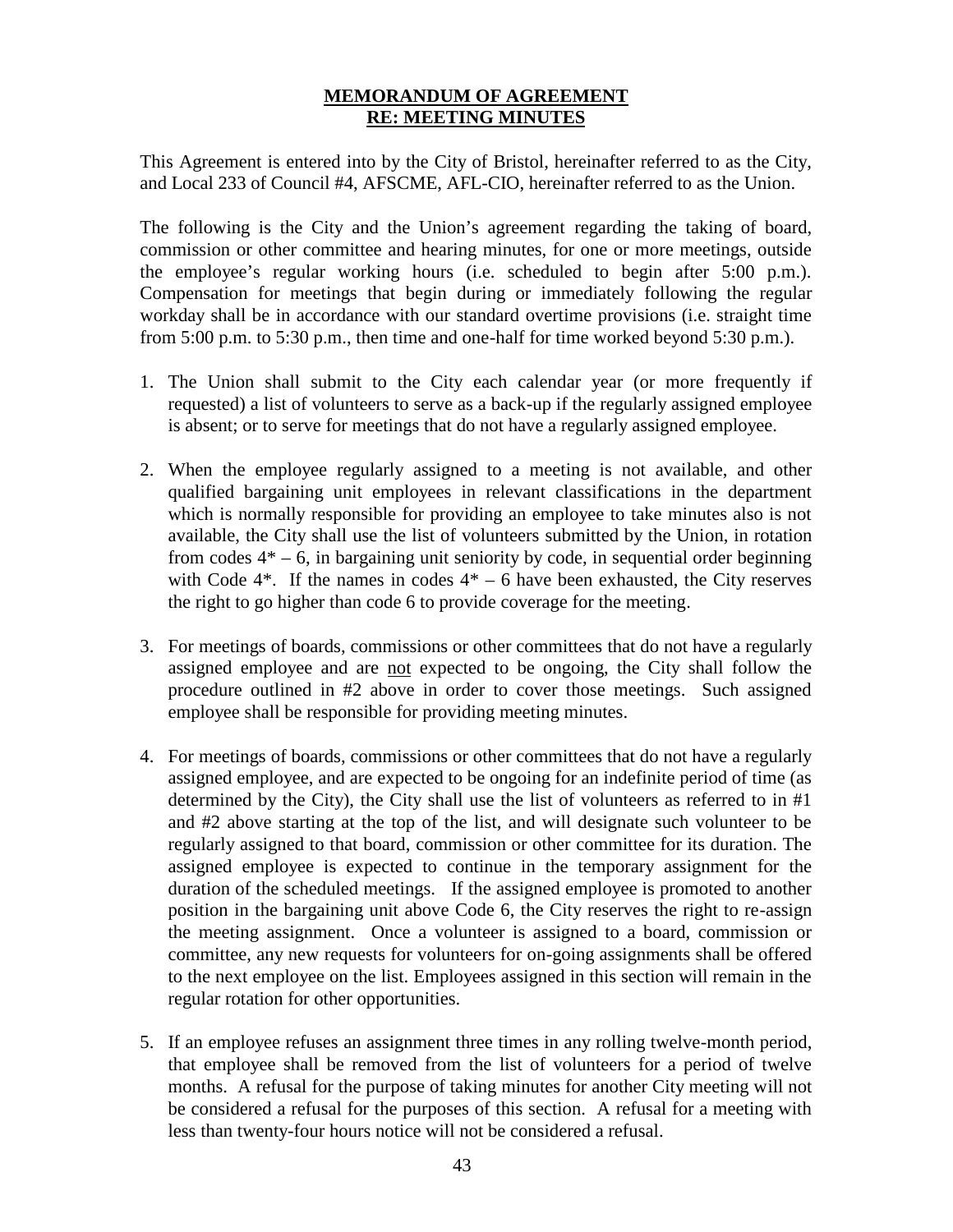- 6. For meetings that do not begin during or immediately following the regular workday, the City shall compensate employees for attending, and taking minutes of, meetings at time and one-half their regular hourly rate for all hours worked with a minimum of two hours of pay. Producing minutes shall be performed during regular work hours and shall be compensated in accordance with our standard overtime provisions (i.e. straight time from 5:00 p.m. to 5:30 p.m., then time and one-half for time worked beyond 5:30 p.m.). If a code 4\*-6 employee is performing work temporarily in a code higher than their own, the employee shall be compensated at the first step of the higher code that equals or exceeds their own rate of pay in their own code. If a code 7 or above employee is performing work, the employee's minimum compensation is code 6 – step 3. If covering code 7 or above work, they shall be compensated at the highest step of the applicable code that they are covering that does not exceed their own rate of pay in their own code.
- 7. Any employee who serves as a back-up will be responsible to tape the meeting, take legible notes of said meeting, which includes starting and ending times of the meeting, a list of attendees and votes taken. The employee who is regularly assigned to take the minutes of meetings and/or hearings for a specific board or commission will be responsible for transcribing the notes and/or tapes from said meetings unless such regular employee's length of absence precludes timely production of minutes in which case the back-up person shall be responsible. The notes and minutes are expected to be available in a format which would meet the state standards for Freedom of Information Act requests.

**\* Effective with the elimination of Code 4 and upgrade of all Code 4 positions to Code 4A on 8-8-17, all references to Code 4 in this agreement shall be read to be Code 4A.**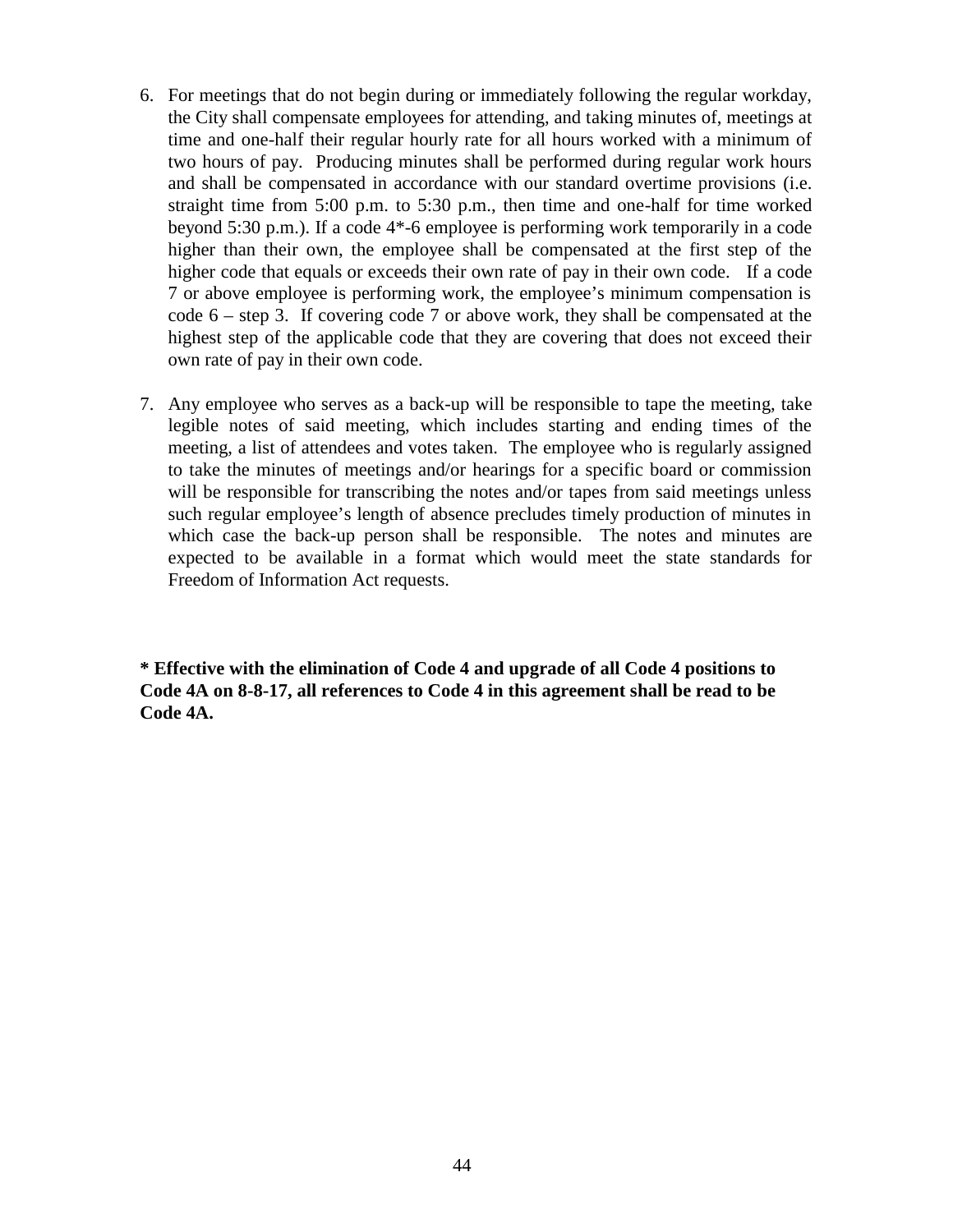## MEMORANDUM OF AGREEMENT BETWEEN THE CITY OF BRISTOL AND LOCAL #233

This Agreement is entered into by the City of Bristol, hereinafter referred to as the City, and Local 233 of Council #4, AFSCME, AFL-CIO, hereinafter referred to as the Union.

The following is the City and the Union's agreement regarding compliance with Public Act 11-52: An Act Mandating Employers Provide Paid Sick Leave to Employees, hereinafter referred to as the Act.

- 1. As used in this Agreement "eligible employee" means an employee that worked an average of ten hours per week in the most recently completed calendar quarter.
- 2. Reasons for absence under the Act include:

.

- employee's illness, injury or health condition;
- medical diagnosis, care or treatment of employee's mental illness or physical illness, injury or health condition;
- preventative medical care for employee;
- employee's child or spouse's illness, injury or health condition;
- medical diagnosis, care or treatment of employee's child's or spouse's mental or physical illness, injury or health condition; and

Where an employee is a victim of family violence or sexual assault:

- medical care or psychological or other counseling for physical or psychological injury or disability;
- to obtain services from a victim services organization;
- $\int$  to relocate due to such family violence or sexual assault; or
- to participate in any civil or criminal proceedings related to or resulting from such family violence or sexual assault.
- 3. If the need for leave under this Agreement is foreseeable, the City requires advance notice as soon as possible prior to the first date of leave.
- 4. Eligible full-time employees may use up to forty hours per calendar year of accrued vacation, perfect attendance time and granted personal leave for any purpose under the Act, except that accrued sick time must be used for one's own illness or injury and shall be included in the forty hour allotment under the Act.
- 5. Eligible full-time employees, who have exhausted their applicable time off as specified in this Agreement, and require time off for any purpose under the Act, may request and shall be granted pro-rated vacation time which, together with other time used for such purposes in the pertinent calendar year, may not exceed forty hours in such calendar year; such advanced vacation time shall be deducted from the next fiscal year's vacation accrual. For pro-rated paid leave of three or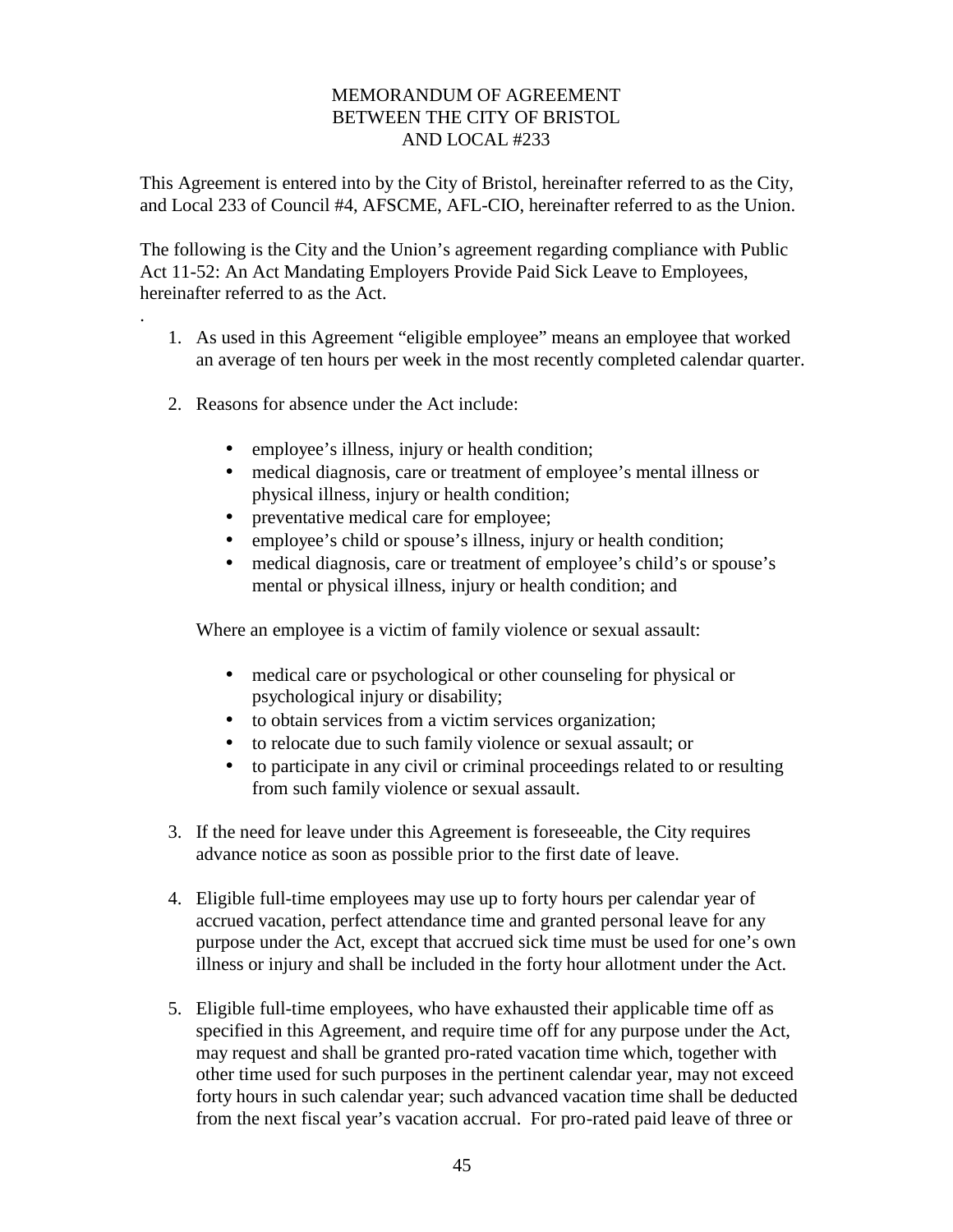more consecutive days, the City may require reasonable documentation that leave is taken for the purpose permitted under this agreement.

- 6. A part-time employee may use time accrued under the Act for any purpose.
- 7. Time accrued under the Act as a part-time employee that is carried over with a change to full-time status may be used prior to using other time accrued or earned under the bargaining agreement. Such carry-over may be used for any purpose; however such use shall constitute a break in continuity of perfect attendance.

This Agreement supersedes that which was executed on September 21, 2012.

As executed on May 27, 2016.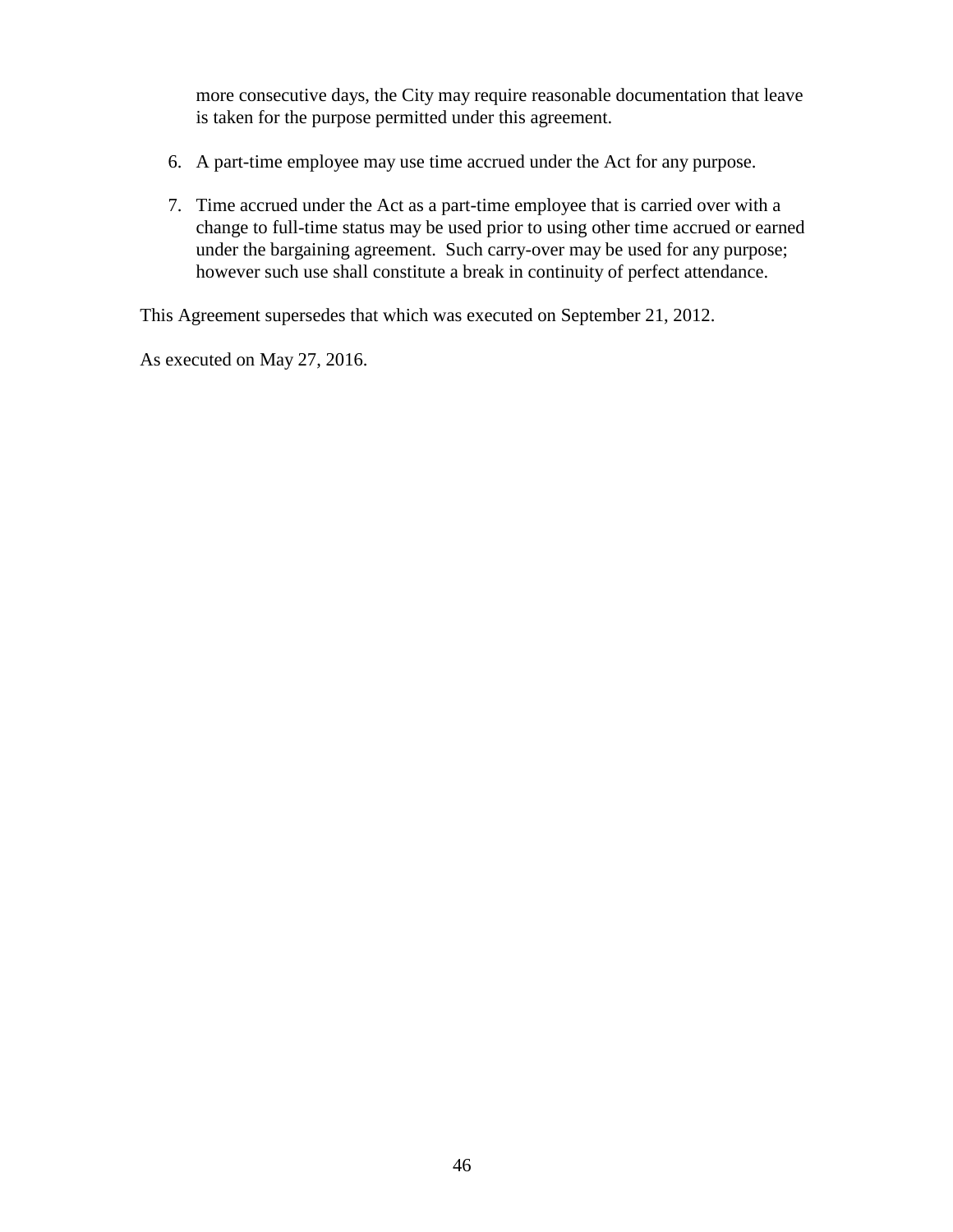# **APPENDIX A**

# **AFSCME CONNECTICUT COUNCIL #4**

## **JTPA-SUMMER YOUTH EMPLOYMENT PROGRAM CONDITIONS**

- 1) JTPA/SYEP positions will be only in addition to employment which would be otherwise available, and will not be in areas where positions are vacant or become vacant.
- 2) JTPA/SYEP placements will not result in the displacement of currently employed workers, including partial displacement such as reduction in hours of overtime or non-overtime work, wages or employment benefits.
- 3) JTPA/SYEP positions will not impair existing contracts for services or result in the substitution of federal funds for other funds in connection with work that would otherwise be performed.
- 4) JTPA/SYEP positions will not be substituted for existing federally assisted jobs under federally supported programs.
- 5) The worksite and/or the employing agency will not terminate, layoff, or reduce the working hours, regular or overtime, of an employee in anticipation of hiring an individual with funds available under JTPA. No participant will be used to provide services which are normally provided by permanent, temporary, part-time or seasonal workers. Nor shall participants provide services which are usually contracted out.
- 6) JTPA/SYEP participants will not be placed in bargaining units where employees in the same or similar positions are on layoff. Participants will not perform the same or similar duties of any terminated or laid off employees.
- 7) JTPA/SYEP participants will work only the regularly scheduled hours of currently employed workers on the day shift. They will not work Saturdays, Sundays, holidays or overtime.
- 8) The placement of JTPA/SYEP participants in bargaining unit positions will not prejudice any past, present or future agreements concerning the bargaining unit.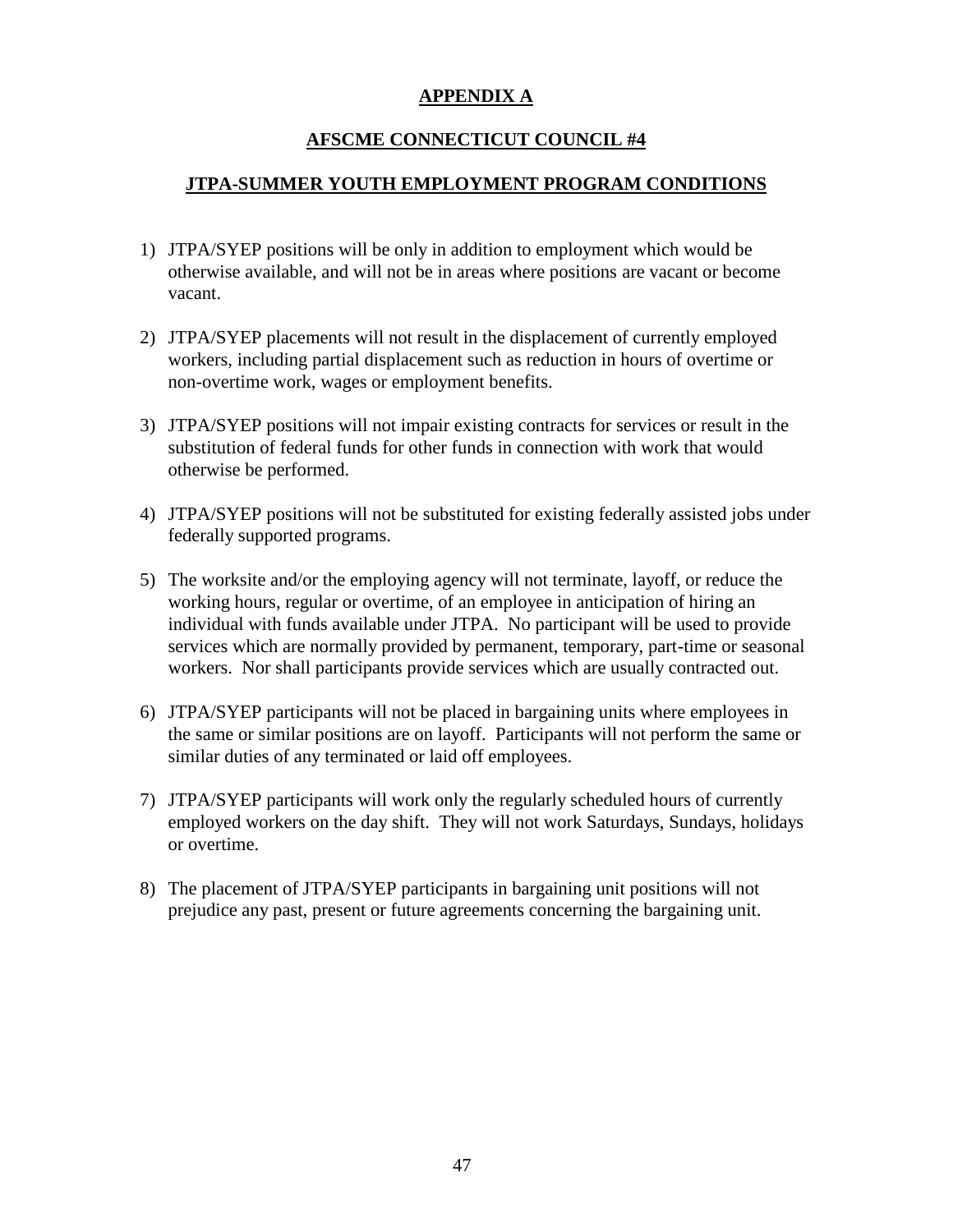#### **APPENDIX B**

| <b>City of Bristol</b>                                  |
|---------------------------------------------------------|
| Benefits at a Glance (In effect through March 31, 2015) |

|                                                         | <b>In Network</b>      | <b>Out-of-Network</b>        |
|---------------------------------------------------------|------------------------|------------------------------|
|                                                         | You Pay:               | You pay:                     |
| Office Visit Copayment                                  | \$10                   | You pay 20%                  |
|                                                         |                        | Plan pays 80%                |
|                                                         |                        | After the deductible is met  |
| <b>Hospital Copayment</b>                               | No charge              | You pay 20%                  |
|                                                         |                        | Plan pays 80%                |
|                                                         |                        | After the deductible is met  |
| <b>Outpatient Surgery Copayment</b>                     | No charge              | You pay 20%                  |
|                                                         |                        | Plan pays 80%                |
|                                                         |                        | After the deductible is met. |
|                                                         | \$0                    | You pay 20%                  |
| Coinsurance                                             |                        | Plan pays 80%                |
|                                                         |                        | After the deductible is met  |
| Calendar year deductible (individual/2-member           | \$250/\$500/\$750*     | \$250/\$500/\$750            |
| $family/3 + member family)$                             |                        |                              |
| *In-network calendar year deductible only applies to    |                        |                              |
| Short Term Rehabilitation in excess of 50 days and      |                        |                              |
| Pharmacy in excess of pharmacy plan annual maximum      |                        |                              |
| Calendar year out-of-pocket maximum (individual/2-      | \$750/\$1,500/\$2,250* | \$750/\$1,500/\$2,250        |
| member family/3+member family)                          |                        |                              |
| *In-network calendar year out of pocket only applies to |                        |                              |
| Short Term Rehabilitation in excess of 50 days and      |                        |                              |
| Pharmacy in excess of separate pharmacy plan annual     |                        |                              |
| maximum.                                                |                        |                              |
| Lifetime Maximum                                        | Unlimited              |                              |

#### **PREVENTIVE CARE**

| Routine Preventive Care – (Routine well child care,<br>routine OB/GYN care, routine health examinations) -<br>unlimited | No charge | You pay 20%<br>Plan pays 80%<br>After the deductible is met. |
|-------------------------------------------------------------------------------------------------------------------------|-----------|--------------------------------------------------------------|
| Mammograms                                                                                                              | No charge |                                                              |
| Hearing screenings                                                                                                      | No charge |                                                              |

#### **MEDICAL CARE**

| Office visits                                                                       | \$10 Copay | You pay 20%                 |
|-------------------------------------------------------------------------------------|------------|-----------------------------|
| Specialist consultations                                                            | \$10 Copay | Plan pays 80%               |
| OB/GYN care                                                                         | \$10 Copay | After the deductible is met |
| Maternity care – <i>initial visit subject to copayment, no</i><br>charge thereafter | \$10 Copay |                             |
| Lab and X-ray                                                                       | No charge  |                             |
| <b>Allergy Services</b>                                                             |            |                             |
| Office visits/testing                                                               | \$10 Copay |                             |
| <i>Injections</i>                                                                   | No charge  |                             |

#### **HOSPITAL CARE –** *Prior authorization required.*

| Semi-private room                                       | No charge | You pay 20%                  |
|---------------------------------------------------------|-----------|------------------------------|
| Maternity and newborn care                              | No charge | Plan pays 80%                |
| Skilled nursing facility, Rehabilitation Hospital, Sub- | No charge | After the deductible is met. |
| Acute Facilities – up to 180 days per calendar year     |           |                              |
| Outpatient surgery $-$ in a hospital or surgi-center    | No charge |                              |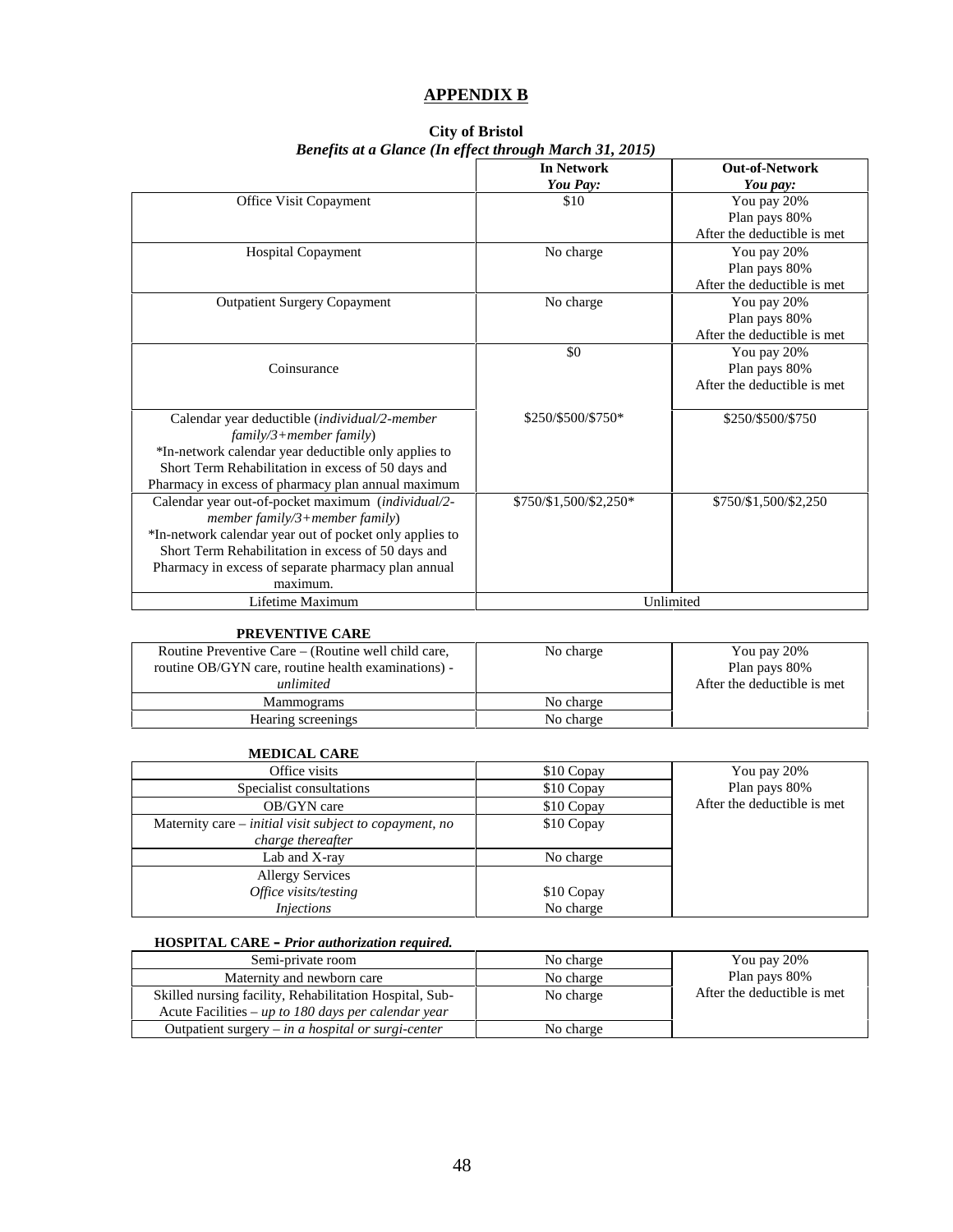#### **EMERGENCY CARE**

| Walk-in centers                                               | No charge  | No charge  |
|---------------------------------------------------------------|------------|------------|
| Urgent care                                                   | No charge  | No charge  |
| Hospital emergency room – <i>copayment</i> waived if admitted | \$50 Copay | \$50 Copay |
| Ambulance                                                     | No charge  | No charge  |

| <b>OTHER HEALTH CARE</b>                                                                                                       |                                                                            |                                                                  |
|--------------------------------------------------------------------------------------------------------------------------------|----------------------------------------------------------------------------|------------------------------------------------------------------|
| Outpatient rehabilitative services:<br>50 days maximum for PT, OT, ST and Chiro. per year,<br>excess covered as out of network | No charge after \$10 per office<br>visit Copay for 1 <sup>st</sup> 50 days | You pay 20%<br>Plan pays 80%<br>After the deductible is met      |
|                                                                                                                                | After 50 days, You pay 20%<br>Plan pays 80%<br>After the deductible is met |                                                                  |
| Cardiac Rehab – unlimited days per calendar year                                                                               | No charge                                                                  |                                                                  |
| Pulmonary rehab - unlimited days per calendar year<br>Cognitive therapy – unlimited days per calendar year                     | No charge after \$10 per office<br>visit Copay                             |                                                                  |
| Prosthetic devices                                                                                                             | No charge                                                                  | You pay 20%<br>Plan pays 80%<br>After the deductible is met      |
| Durable medical equipment                                                                                                      | No charge                                                                  | You pay 20%<br>Plan pays 80%<br>After the deductible is met.     |
| Hospice Care                                                                                                                   | No charge                                                                  | You pay 20%<br>Plan pays 80%<br>After the deductible is met      |
| Home Health Care <i>unlimited days per cal year</i>                                                                            | No charge                                                                  | You pay 20%<br>Plan pays 80%<br>After the \$50 deductible is met |
| Routine eye exams - Coverage under CIGNA Vision Care<br>$Network - 1$ exam annually                                            | No charge                                                                  | Coinsurance<br>Plan reimburses 80% to<br>maximum of \$170        |

#### **MENTAL HEALTH/SUBSTANCE ABUSE CARE**

| Innatient                          | No charge | You pay 20%                 |
|------------------------------------|-----------|-----------------------------|
| Outpatient physician office visits | 10 Copav  | Plan pays 80%               |
| Outpatient facility visits         | No charge | After the deductible is met |

#### **The prescription plan is a fully-managed formulary prescription plan with \$5/\$10/\$15 co-pays. Prescription drugs covered subject to deductible and coinsurance once annual maximum under pharmacy plan is met.**

**Note:** In situations where the member is responsible for obtaining the necessary pre-certification or prior authorization and fails to do so, benefits may be reduced or denied.

This summary outlines some highlights of your plan. For a complete list of both covered and not covered services, see your employer's summary plan description –the official plan document. If there are any differences between this summary and the plan document, the information in the plan document takes precedence.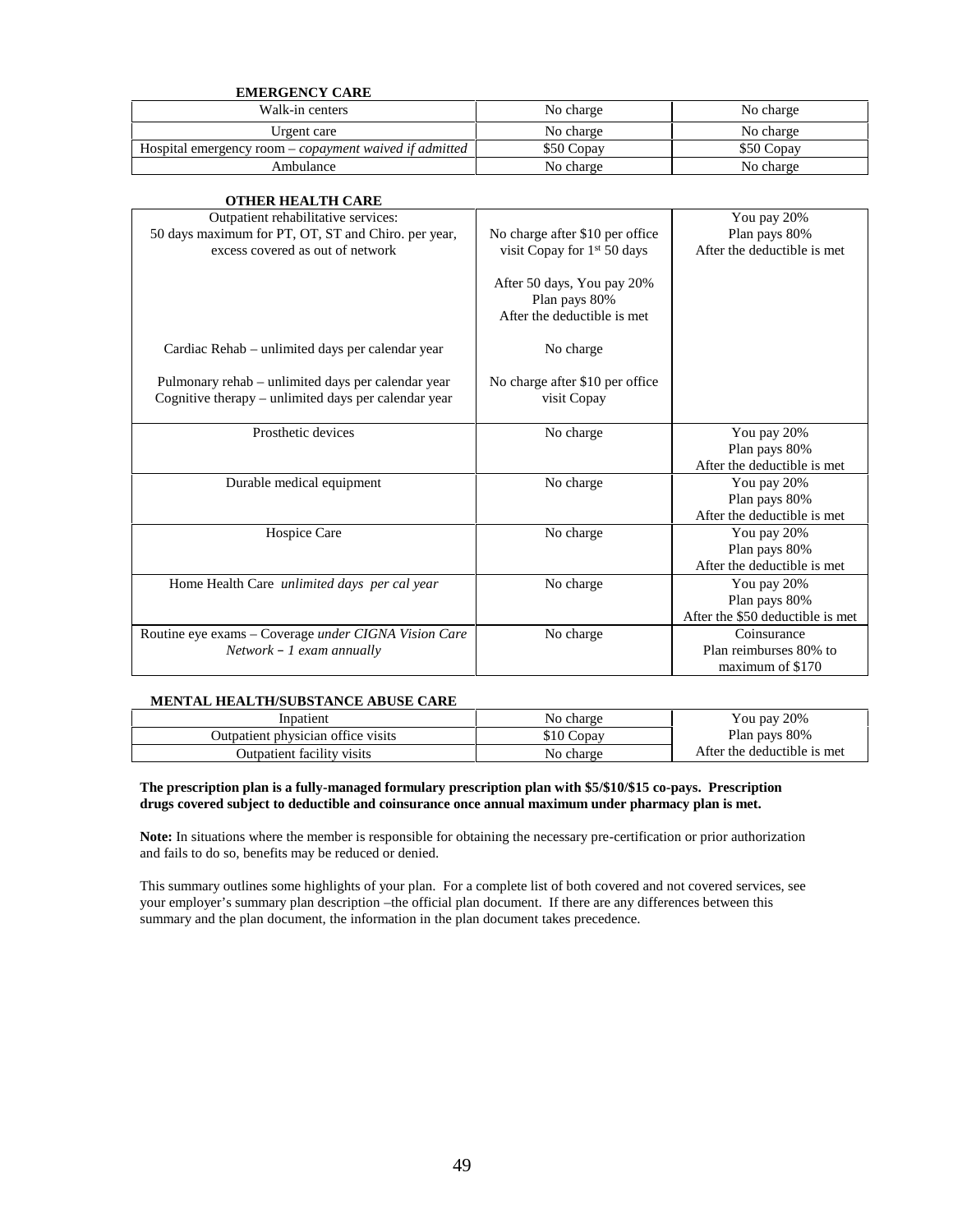## **APPENDIX C**

#### **City of Bristol CIGNA** *Benefits at a Glance (Effective April 1, 2015)*

|                                                                                                                                                                                                                                                                          | <b>In Network</b><br>You Pay: | <b>Out-of-Network</b><br>You pay:                           |
|--------------------------------------------------------------------------------------------------------------------------------------------------------------------------------------------------------------------------------------------------------------------------|-------------------------------|-------------------------------------------------------------|
| Office Visit Copayment                                                                                                                                                                                                                                                   | \$30                          | You pay 20%<br>Plan pays 80%<br>After the deductible is met |
| <b>Hospital Copayment</b>                                                                                                                                                                                                                                                | \$250                         | You pay 20%<br>Plan pays 80%<br>After the deductible is met |
| <b>Outpatient Surgery Copayment</b>                                                                                                                                                                                                                                      | \$100                         | You pay 20%<br>Plan pays 80%<br>After the deductible is met |
| Coinsurance                                                                                                                                                                                                                                                              | \$0                           | You pay 20%<br>Plan pays 80%<br>After the deductible is met |
| Calendar year deductible (individual/2-member<br>$family/3 + member family)$<br>*In-network calendar year deductible only applies to<br>Short Term Rehabilitation in excess of 50 days and<br>Pharmacy in excess of pharmacy plan annual maximum                         | \$250/\$500/\$750*            | \$500/\$1,000/\$1,500                                       |
| Calendar year out-of-pocket maximum (individual/2-<br>member family/3+member family)<br>*In-network calendar year out of pocket only applies to<br>Short Term Rehabilitation in excess of 50 days and<br>Pharmacy in excess of separate pharmacy plan annual<br>maximum. | \$750/\$1,500/\$2,250*        | \$1,500/\$3,000/\$4,500                                     |
| Lifetime Maximum                                                                                                                                                                                                                                                         | Unlimited                     |                                                             |

#### **PREVENTIVE CARE**

| Routine Preventive Care – (Routine well child care,<br>routine OB/GYN care, routine health examinations) -<br>unlimited | No charge | You pay 20%<br>Plan pays 80%<br>After the deductible is met |
|-------------------------------------------------------------------------------------------------------------------------|-----------|-------------------------------------------------------------|
| <b>Mammograms</b>                                                                                                       | No charge |                                                             |
| Hearing screenings                                                                                                      | No charge |                                                             |

#### **MEDICAL CARE**

| Office visits                                                | \$30 Copay  | You pay 20%                  |
|--------------------------------------------------------------|-------------|------------------------------|
| Specialist consultations                                     | \$30 Copay  | Plan pays 80%                |
| OB/GYN care                                                  | \$30 Copay  | After the deductible is met. |
| Maternity care $-$ initial visit subject to copayment, no    | \$30 Copay  |                              |
| charge thereafter                                            |             |                              |
| Lab and X-ray                                                | \$30 Copay  |                              |
| High cost diagnostics <i>(includes CAT, CTA, PET, SPECT,</i> | \$100 Copay |                              |
| MRA,MRI)                                                     |             |                              |
| <b>Allergy Services</b>                                      |             |                              |
| Office visits/testing                                        | \$30 Copay  |                              |
| <i>Injections</i>                                            | No charge   |                              |

#### **HOSPITAL CARE –** *Prior authorization required.*

| Semi-private room                                       | \$250 Copay | You pay 20%                  |
|---------------------------------------------------------|-------------|------------------------------|
| Maternity and newborn care                              | \$250 Copay | Plan pays 80%                |
| Skilled nursing facility, Rehabilitation Hospital, Sub- | \$250 Copay | After the deductible is met. |
| Acute Facilities – up to 180 days per calendar year     |             |                              |
| Outpatient surgery $-$ in a hospital or surgi-center    | \$100 Copay |                              |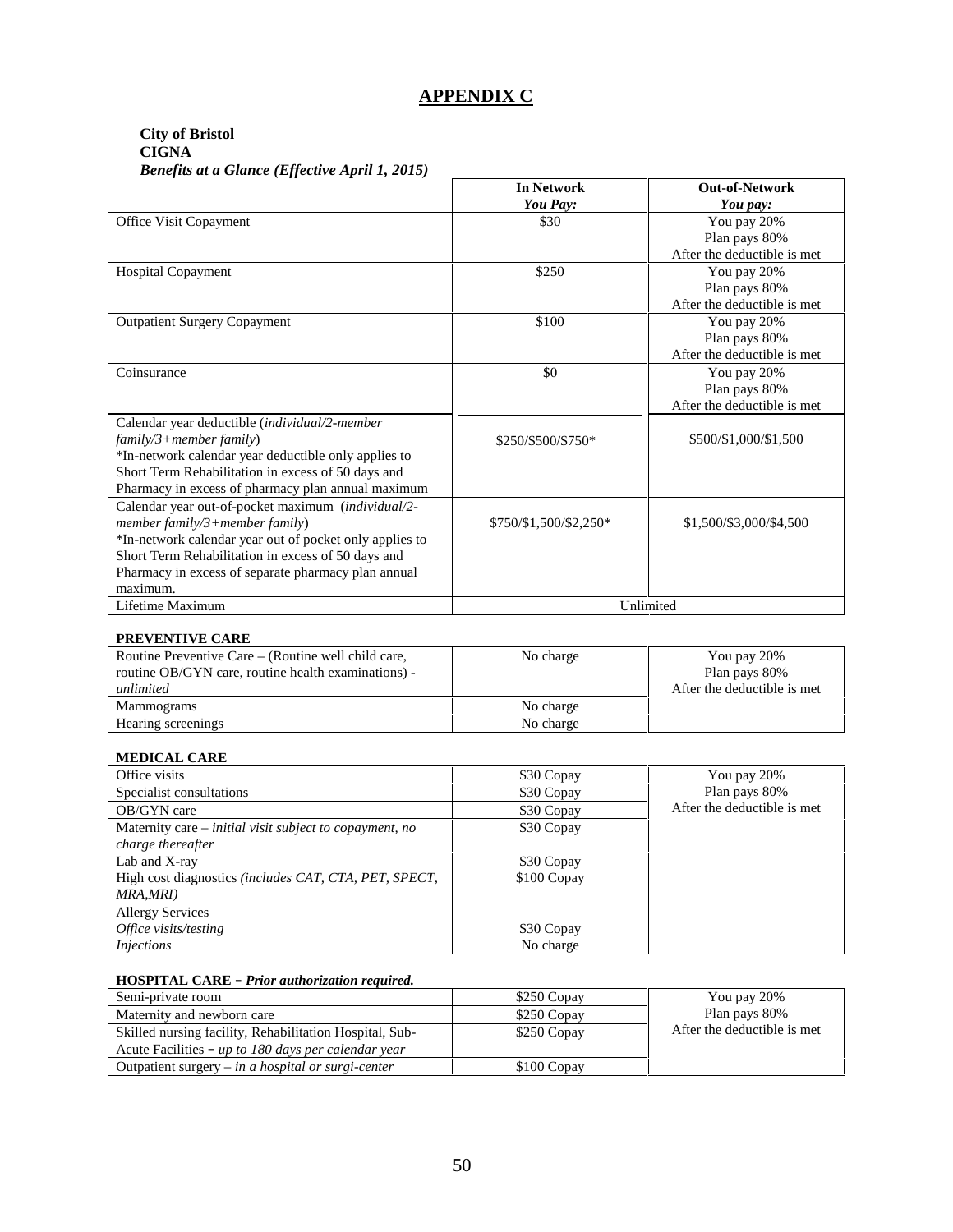#### **EMERGENCY CARE**

| Walk-in/Urgent Care                                           | \$50 Copay  | \$50 Copay |
|---------------------------------------------------------------|-------------|------------|
| Hospital emergency room – <i>copayment waived if admitted</i> | \$100 Copay | 100 Copav  |
| Ambulance                                                     | \$50 Copay  | \$50 Copav |

#### **OTHER HEALTH CARE**

| отнек педен саке<br>Outpatient rehabilitative services:                                                    |                                                                            | You pay 20%                                                 |
|------------------------------------------------------------------------------------------------------------|----------------------------------------------------------------------------|-------------------------------------------------------------|
| 50 days maximum for PT, OT, ST and Chiro. per year,                                                        | No charge after \$20 per office                                            | Plan pays 80%                                               |
| excess covered as out of network                                                                           | visit Copay for $1st 50$ days                                              | After the deductible is met                                 |
|                                                                                                            | After 50 days, You pay 20%<br>Plan pays 80%<br>After the deductible is met |                                                             |
| Cardiac Rehab – unlimited days per calendar year                                                           | No charge                                                                  |                                                             |
| Pulmonary rehab – unlimited days per calendar year<br>Cognitive therapy – unlimited days per calendar year | No charge after \$20 per office<br>visit Copay                             |                                                             |
| Prosthetic devices                                                                                         | No charge                                                                  | You pay 20%<br>Plan pays 80%<br>After the deductible is met |
|                                                                                                            | No charge                                                                  |                                                             |
| Durable medical equipment                                                                                  |                                                                            | You pay 20%<br>Plan pays 80%                                |
|                                                                                                            |                                                                            | After the deductible is met                                 |
| Hospice Care                                                                                               | No charge                                                                  | You pay 20%                                                 |
|                                                                                                            |                                                                            | Plan pays 80%                                               |
|                                                                                                            |                                                                            | After the deductible is met                                 |
| Home Health Care unlimited days per calendar year                                                          | No charge                                                                  | You pay 20%                                                 |
|                                                                                                            |                                                                            | Plan pays 80%                                               |
|                                                                                                            |                                                                            | After the \$50 deductible is met                            |
| Routine eye exams – Coverage under CIGNA Vision Care                                                       | No charge                                                                  | Coinsurance                                                 |
| $Network - 1$ exam annually                                                                                |                                                                            | Plan reimburses 80% to                                      |
|                                                                                                            |                                                                            | maximum of \$170                                            |

#### **MENTAL HEALTH/SUBSTANCE ABUSE CARE**

| Inpatient                          | \$250 Copay     | You pay 20%                  |  |
|------------------------------------|-----------------|------------------------------|--|
| Outpatient physician office visits | \$30 C<br>Copav | Plan pays 80%                |  |
| Outpatient facility visits         | No charge       | After the deductible is met. |  |

#### **PRESCRIPTION BENEFITS\***

| Retail Generic                     | \$10      |                      |
|------------------------------------|-----------|----------------------|
| <b>Retail Brand Formulary</b>      | \$25      |                      |
| <b>Retail Brand Non-Formulary</b>  | \$40      |                      |
| Mail Order Generic                 | \$20      | 20% after deductible |
| Mail Order Brand Formulary         | \$50      |                      |
| Mail Order Brand Non-Formulary     | \$80      |                      |
| <b>Prescription Annual Maximum</b> | Unlimited |                      |

**\*Assumes mandatory generic substitution**

**Note:** In situations where the member is responsible for obtaining the necessary pre-certification or prior authorization and fails to do so, benefits may be reduced or denied.

This summary outlines some highlights of your plan. For a complete list of both covered and not covered services, see your employer's summary plan description –the official plan document. If there are any differences between this summary and the plan document, the information in the plan document takes precedence.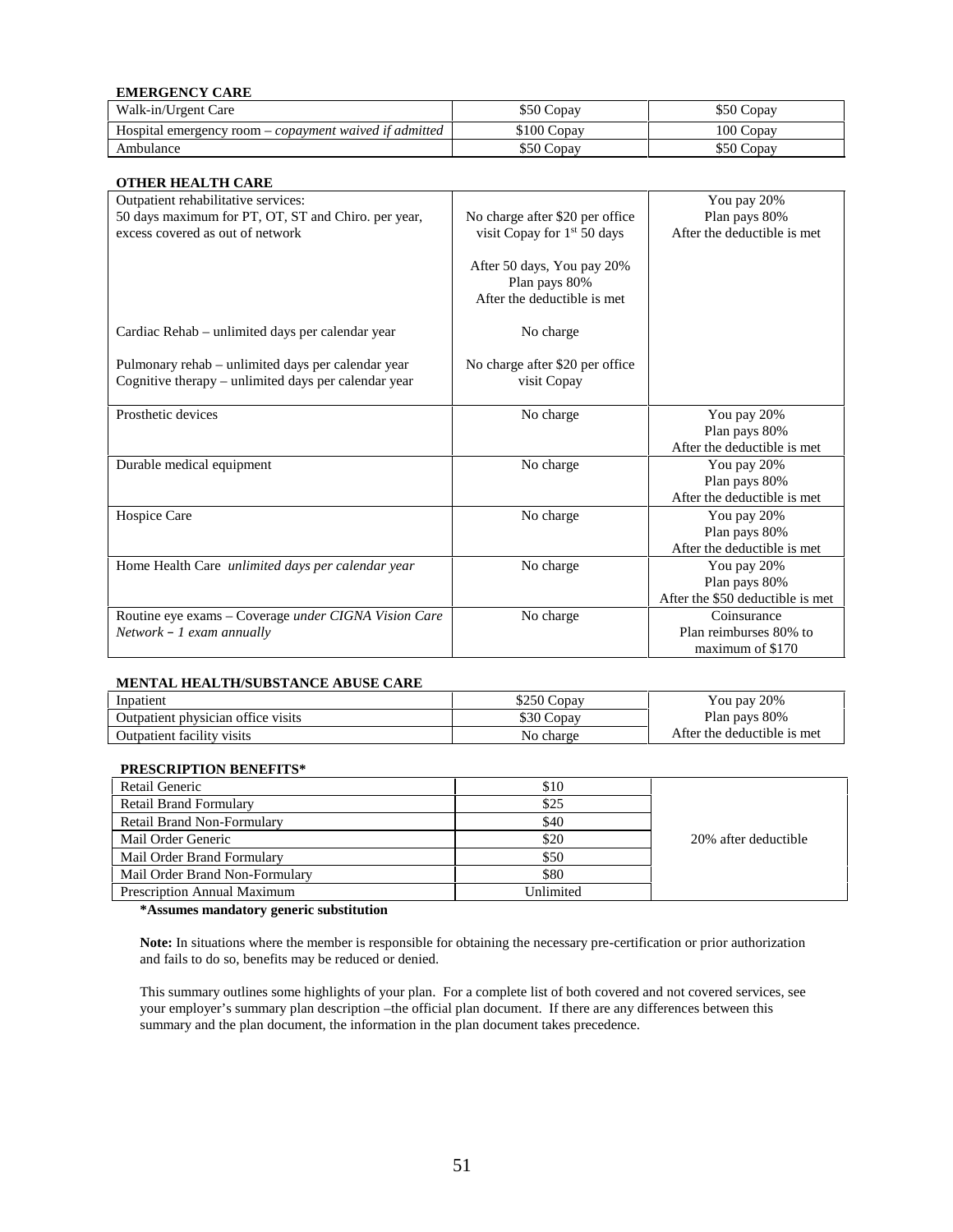## **APPENDIX D**

#### **City of Bristol CIGNA** *Benefits at a Glance (Effective January 1, 2018)*

| $\cdots$ $\cdots$ $\cdots$ $\cdots$ $\cdots$                                         | <b>In Network</b><br>You Pay: | <b>Out-of-Network</b><br>You pay:                           |
|--------------------------------------------------------------------------------------|-------------------------------|-------------------------------------------------------------|
| Office Visit Copayment                                                               | \$30                          | You pay 20%<br>Plan pays 80%<br>After the deductible is met |
| Hospital Copayment                                                                   | \$300                         | You pay 20%<br>Plan pays 80%<br>After the deductible is met |
| <b>Outpatient Surgery Copayment</b>                                                  | \$150                         | You pay 20%<br>Plan pays 80%<br>After the deductible is met |
| Coinsurance                                                                          | \$0                           | You pay 20%<br>Plan pays 80%<br>After the deductible is met |
| Calendar year deductible (individual/2-member<br>$family/3 + member family)$         | \$0                           | \$1,000/\$2,000/\$3,000                                     |
| Calendar year out-of-pocket maximum (individual/2-<br>member family/3+member family) | \$3,000/\$6,000/\$9,000       | \$3,000/\$6,000/\$9,000                                     |
| Lifetime Maximum                                                                     |                               | Unlimited                                                   |

#### **PREVENTIVE CARE**

| Routine Preventive Care – (Routine well child care, | No charge | You pay 20%                  |
|-----------------------------------------------------|-----------|------------------------------|
| routine OB/GYN care, routine health examinations) - |           | Plan pays 80%                |
| unlimited                                           |           | After the deductible is met. |
| Mammograms                                          | No charge |                              |
| Hearing screenings                                  | No charge |                              |

#### **MEDICAL CARE**

| Office visits                                                | \$30 Copay    | You pay 20%                  |
|--------------------------------------------------------------|---------------|------------------------------|
| Specialist consultations                                     | \$30 Copay    | Plan pays 80%                |
| OB/GYN care                                                  | \$30 Copay    | After the deductible is met. |
| Maternity care – initial visit subject to copayment, no      | \$30 Copay    |                              |
| charge thereafter                                            |               |                              |
| Lab and X-ray                                                | \$25 Copay    |                              |
| High cost diagnostics <i>(includes CAT, CTA, PET, SPECT,</i> | $$100$ Copay* |                              |
| $MRA, MRI$ *co-pay capped at 4 tests                         |               |                              |
| <b>Allergy Services</b>                                      |               |                              |
| Office visits/testing                                        | \$30 Copay    |                              |
| <i>Injections</i>                                            | No charge     |                              |

#### **HOSPITAL CARE –** *Prior authorization required.*

| Semi-private room                                       | \$300 Copay | You pay 20%                  |
|---------------------------------------------------------|-------------|------------------------------|
| Maternity and newborn care                              | \$300 Copay | Plan pays 80%                |
| Skilled nursing facility, Rehabilitation Hospital, Sub- | \$300 Copay | After the deductible is met. |
| Acute Facilities – up to 180 days per calendar year     |             |                              |
| Outpatient surgery $-$ in a hospital or surgi-center    | \$150 Copay |                              |

#### **EMERGENCY CARE**

| Walk-in/Urgent Care                                           | \$50 Copay  | \$50 Copay  |
|---------------------------------------------------------------|-------------|-------------|
| Hospital emergency room – <i>copayment waived if admitted</i> | \$150 Copay | \$150 Copay |
| Ambulance                                                     | \$50 Copay  | \$50 Copav  |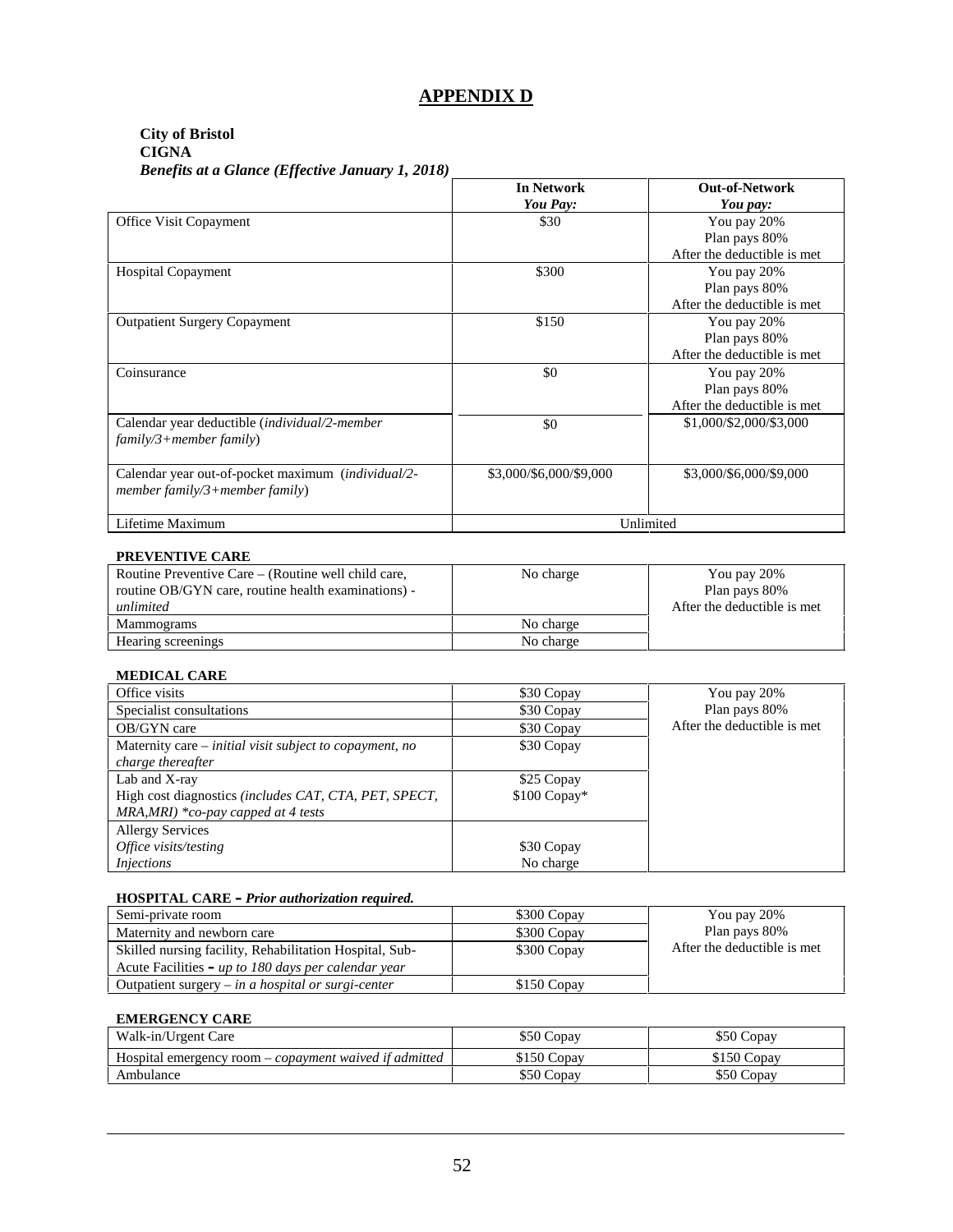#### **OTHER HEALTH CARE**

| Outpatient rehabilitative services:                    |                                 | You pay 20%                      |
|--------------------------------------------------------|---------------------------------|----------------------------------|
| 50 days maximum for PT, OT, ST and Chiro. per year     | \$20 Co-pay                     | Plan pays 80%                    |
|                                                        |                                 | After the deductible is met      |
|                                                        |                                 |                                  |
| Cardiac Rehab – unlimited days per calendar year       | No charge                       |                                  |
|                                                        |                                 |                                  |
| Pulmonary rehab – unlimited days per calendar year     | No charge after \$20 per office |                                  |
| Cognitive therapy $-$ unlimited days per calendar year | visit Copay                     |                                  |
| Prosthetic devices                                     | No charge                       | You pay 20%                      |
|                                                        |                                 | Plan pays 80%                    |
|                                                        |                                 | After the deductible is met      |
| Durable medical equipment                              | No charge                       | You pay 20%                      |
|                                                        |                                 | Plan pays 80%                    |
|                                                        |                                 | After the deductible is met      |
| Hospice Care                                           | No charge                       | You pay 20%                      |
|                                                        |                                 | Plan pays 80%                    |
|                                                        |                                 | After the deductible is met      |
| Home Health Care unlimited days per calendar year      | No charge                       | You pay 20%                      |
|                                                        |                                 | Plan pays 80%                    |
|                                                        |                                 | After the \$50 deductible is met |
| Routine eye exams - Coverage under CIGNA Vision Care   | No charge                       | Coinsurance                      |
| $Network - 1$ exam annually                            |                                 | Plan reimburses 80% to           |
|                                                        |                                 | maximum of \$170                 |

#### **MENTAL HEALTH/SUBSTANCE ABUSE CARE**

| Inpatient                          | \$300 Copay | You pay 20%                  |
|------------------------------------|-------------|------------------------------|
| Outpatient physician office visits | \$30 Copay  | Plan pays 80%                |
| Outpatient facility visits         | No charge   | After the deductible is met. |

#### **PRESCRIPTION BENEFITS\***

| Retail Generic                 | \$10                    |                         |
|--------------------------------|-------------------------|-------------------------|
| <b>Retail Brand Formulary</b>  | \$25                    |                         |
| Retail Brand Non-Formulary     | \$40                    |                         |
| Mail Order Generic             | \$20                    | 20% after deductible    |
| Mail Order Brand Formulary     | \$50                    |                         |
| Mail Order Brand Non-Formulary | \$80                    |                         |
| Prescription Annual Maximum    | Unlimited               |                         |
| Pharmacy Out-of-pocket maximum | \$2,000/\$3,000/\$4,000 | \$2,000/\$3,000/\$4,000 |

**\*Assumes mandatory generic substitution – preferred formulary, retail rx capped at 30 day supply, preventive/wellness drug benefit with \$0 co-pays which is subject to change.**

**Note:** In situations where the member is responsible for obtaining the necessary pre-certification or prior authorization and fails to do so, benefits may be reduced or denied.

This summary outlines some highlights of your plan. For a complete list of both covered and not covered services, see your employer's summary plan description –the official plan document. If there are any differences between this summary and the plan document, the information in the plan document takes precedence.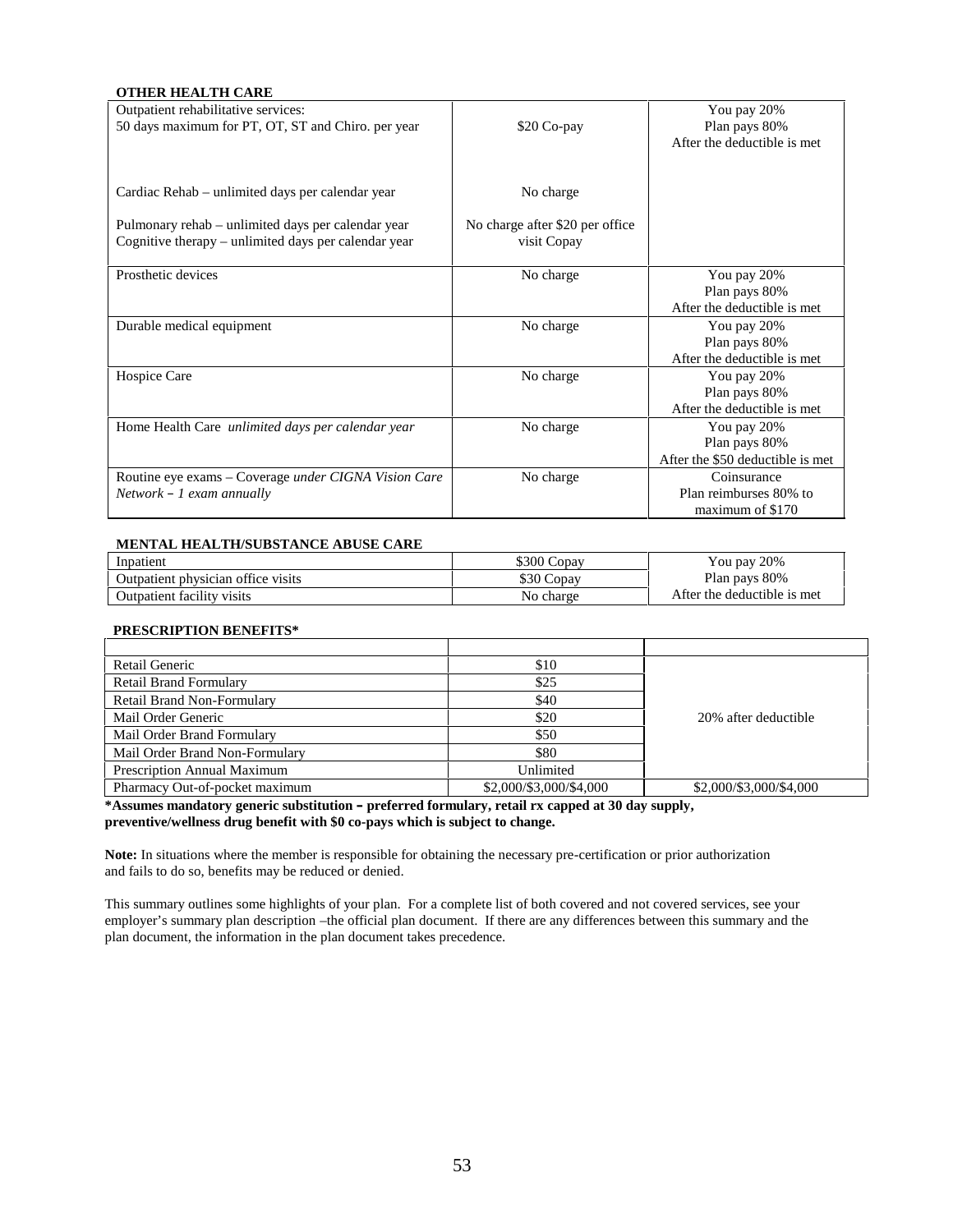# **SALARY SCHEDULE EFFECTIVE JULY 1, 2014 – JUNE 30, 2015 CODE, HOURLY RATE AND RANGE**

**(REFLECTS 1.9% INCREASE)**

| <b>CODE</b>    | <b>CLASSIFICATION</b>                                                                                                                                                                                                                                                                                                                                                                                                                                                                                                                                                                                                                  | <b>STEP1</b> | <b>STEP 2</b> | <b>STEP 3</b> |
|----------------|----------------------------------------------------------------------------------------------------------------------------------------------------------------------------------------------------------------------------------------------------------------------------------------------------------------------------------------------------------------------------------------------------------------------------------------------------------------------------------------------------------------------------------------------------------------------------------------------------------------------------------------|--------------|---------------|---------------|
| $\overline{4}$ | <b>Bookkeeping Clerk/Floater</b><br><b>Circulation Clerk</b><br>Custodian<br>Library Clerk<br><b>Library Technical Services Clerk</b><br>P/T Principal Clerk<br>Principal Clerk<br>Principal Clerk-Personal Property<br>Principal Clerk-Records<br>Rodman                                                                                                                                                                                                                                                                                                                                                                              | \$16.67      | \$18.23       | \$18.59       |
| 4A             | <b>Administrative Secretary</b><br><b>Library Assistant</b><br><b>Library Floater</b><br><b>Reference Assistant</b><br><b>Staff Assistant</b>                                                                                                                                                                                                                                                                                                                                                                                                                                                                                          | \$17.22      | \$18.86       | \$19.21       |
| 5              | <b>Accounts Payable Coordinator</b><br><b>Accounts Receivable Coordinator</b><br><b>Administrative Assistant</b><br><b>Administrative Clerk</b><br>Children's Assistant<br>Custodian/Maintenance Man<br>Payroll Clerk<br>Registrar Clerk<br><b>Water Billing Clerk</b>                                                                                                                                                                                                                                                                                                                                                                 | \$17.84      | \$19.54       | \$19.86       |
| 6              | <b>Accounting Clerk</b><br>Administrative Assistant/Accountant-Water<br>Administrative Assistant/Accountant-WPC<br><b>Assistant Branch Librarian</b><br><b>Assistant Information Services Librarian</b><br>Children's/Young Adult Librarian<br><b>Community Services Case Coordinator</b><br><b>Computer Lab Supervisor</b><br><b>Engineering Draftsman I</b><br>Floater/Children's Assistant<br>Floater/Reader's Advisor<br>Grounds Maintainer/Building Technician<br>Payroll/Benefits Analyst<br>Programs and Administrative Assistant<br><b>Sales Ratio Clerk</b><br>Senior Administrative Assistant<br>Senior Administrative Clerk | \$19.09      | \$20.88       | \$21.21       |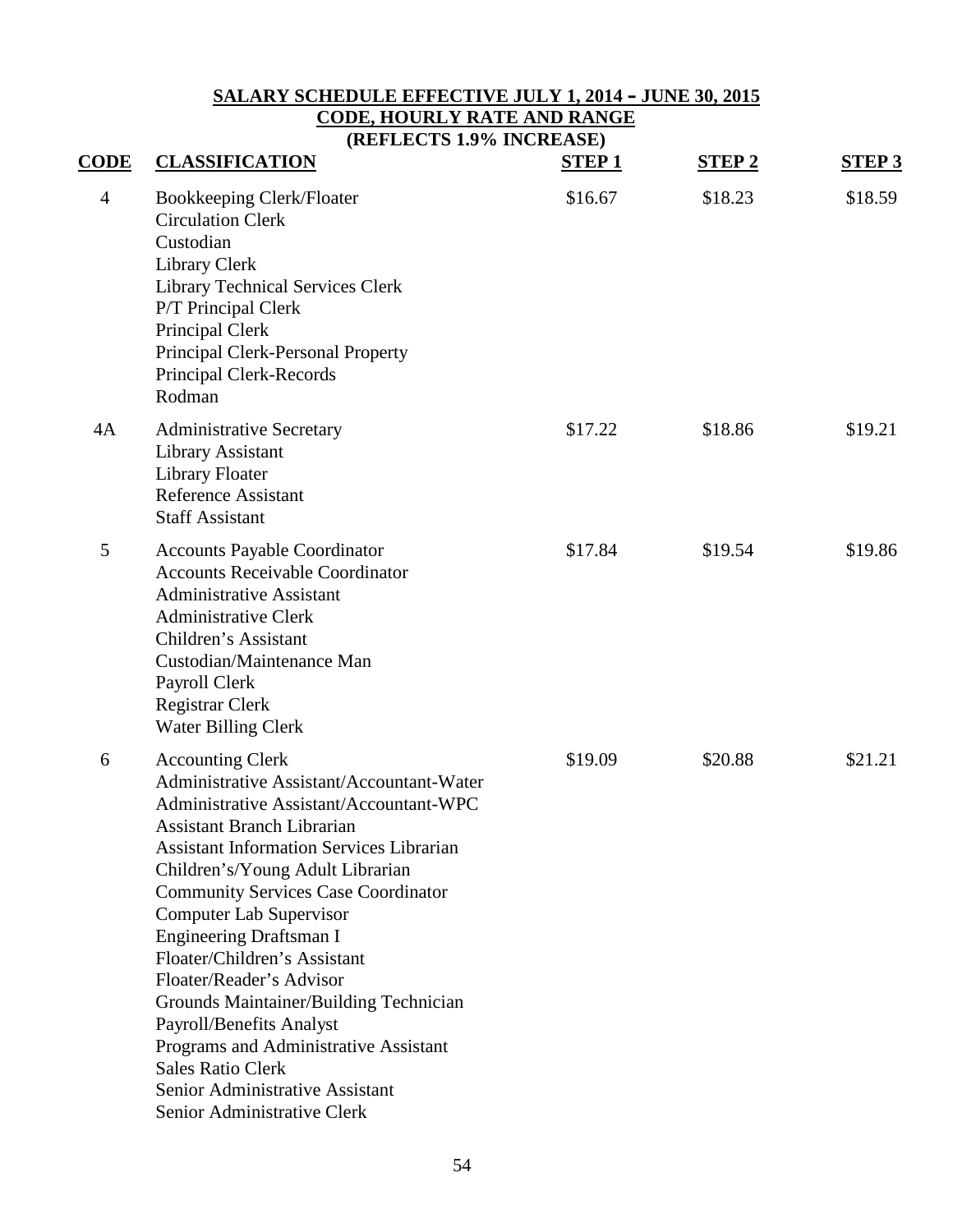## **SALARY SCHEDULE EFFECTIVE JULY 1, 2014 – JUNE 30, 2015 CODE, HOURLY RATE AND RANGE (REFLECTS 1.9% INCREASE)**

| <b>CODE</b> | <b>CLASSIFICATION</b>                                                                                                                                                                                                                                                                                                | <b>STEP1</b> | <b>STEP2</b> | <b>STEP 3</b> |
|-------------|----------------------------------------------------------------------------------------------------------------------------------------------------------------------------------------------------------------------------------------------------------------------------------------------------------------------|--------------|--------------|---------------|
| $\tau$      | <b>Community Services Coordinator</b><br>Maintenance Technician<br><b>Parks Office Coordinator</b><br>Police Payroll Supervisor<br><b>Statute and Legislative Coordinator</b><br><b>Technical Services Coordinator</b>                                                                                               | \$20.64      | \$22.53      | \$22.89       |
| $8\,$       | <b>Budget and Accounting Assistant</b><br><b>Construction Inspector</b><br>Public Safety Dispatcher (Telecommunicator)<br><b>Purchasing Assistant</b>                                                                                                                                                                | \$22.21      | \$24.24      | \$24.56       |
| <b>8A</b>   | Payroll & Benefits Specialist<br>Fleet and Traffic Maintenance Technician                                                                                                                                                                                                                                            | \$22.97      | \$25.08      | \$25.39       |
| 9           | <b>Accountant/IT Support</b><br><b>Excavation Inspector</b><br>Property and Evidence Technician<br>Senior Maintenance Technician<br><b>Supervisor Library Information Services</b><br>Supervisor of Circulation<br><b>Supervisor of Library Maintenance</b><br><b>Supervisor Senior Community Center Maintenance</b> | \$23.72      | \$25.90      | \$26.24       |
| <b>9A</b>   | <b>Highway Inspector</b><br>Lead Dispatcher<br>Party Chief                                                                                                                                                                                                                                                           | \$24.90      | \$27.24      | \$27.64       |
| 10          | Accounts Payable/Receivable Supervisor<br>GIS/CAD Technician<br>Payroll and Benefits Manager<br><b>Public Safety Technical Support Specialist</b><br><b>Technical Support Specialist</b>                                                                                                                             | \$26.06      | \$28.58      | \$29.05       |
| 11          | Housing and Project Specialist                                                                                                                                                                                                                                                                                       | \$27.89      | \$30.56      | \$31.11       |
| 12          | <b>Assistant City Planner/Development Coordinator</b><br><b>Building Inspector</b><br>Code Enforcement Officer/Assistant Building Inspector<br><b>Electrical Inspector</b><br><b>Environmental Protection Technician</b><br>Facilities/Maintenance Supervisor                                                        | \$29.83      | \$32.70      | \$33.27       |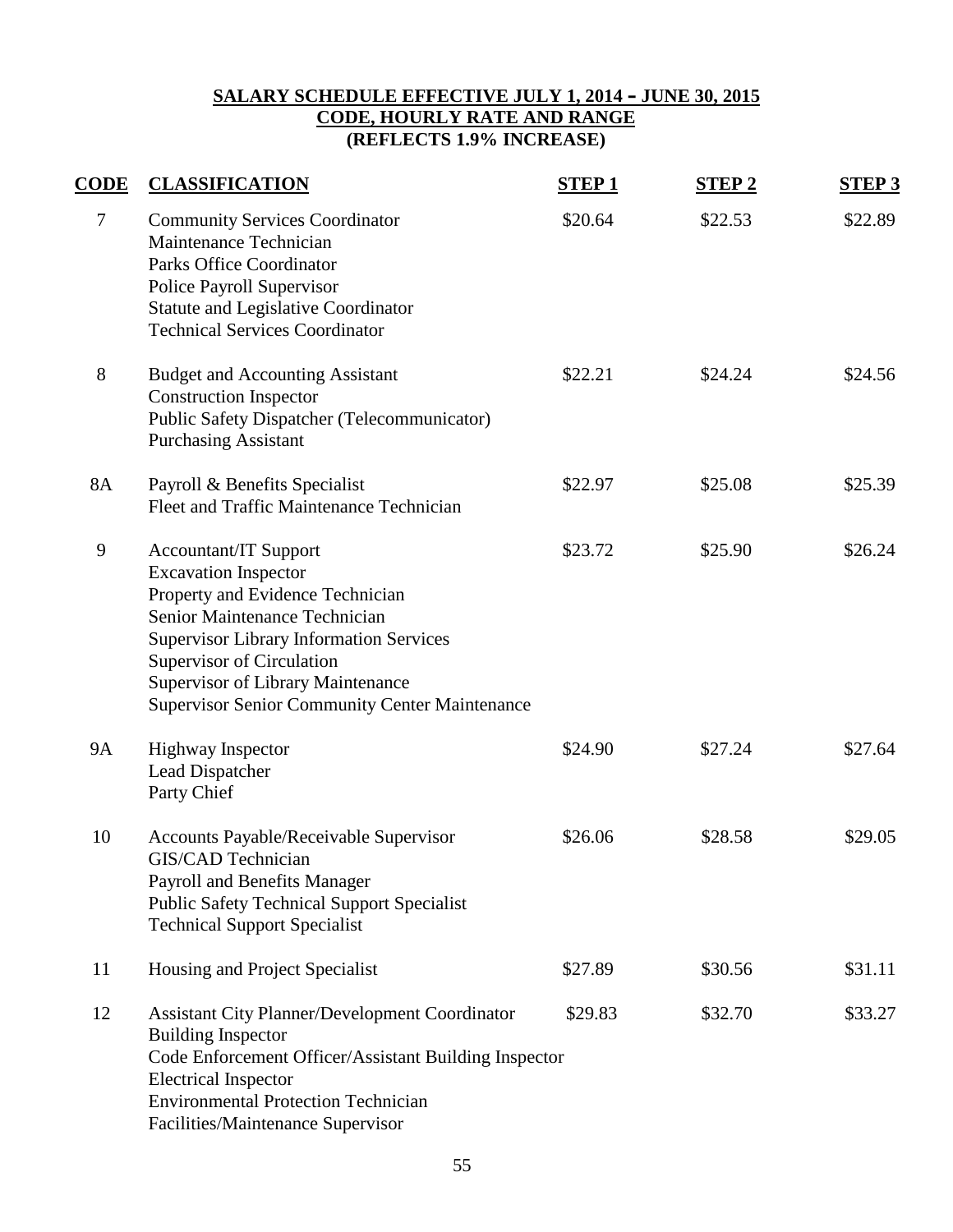# **SALARY SCHEDULE EFFECTIVE JULY 1, 2014 – JUNE 30, 2015 CODE, HOURLY RATE AND RANGE (REFLECTS 1.9% INCREASE)**

| <b>CODE</b> | <b>CLASSIFICATION</b>                                                        | <b>STEP1</b> | STEP <sub>2</sub> | <b>STEP 3</b> |
|-------------|------------------------------------------------------------------------------|--------------|-------------------|---------------|
|             | Mechanical Inspector<br>Senior Accountant<br>Zoning/Code Enforcement Officer | \$29.83      | \$32.70           | \$33.27       |

Scheduled increments will be attained on the anniversary date of employment or as per Section 19:2, whichever is applicable.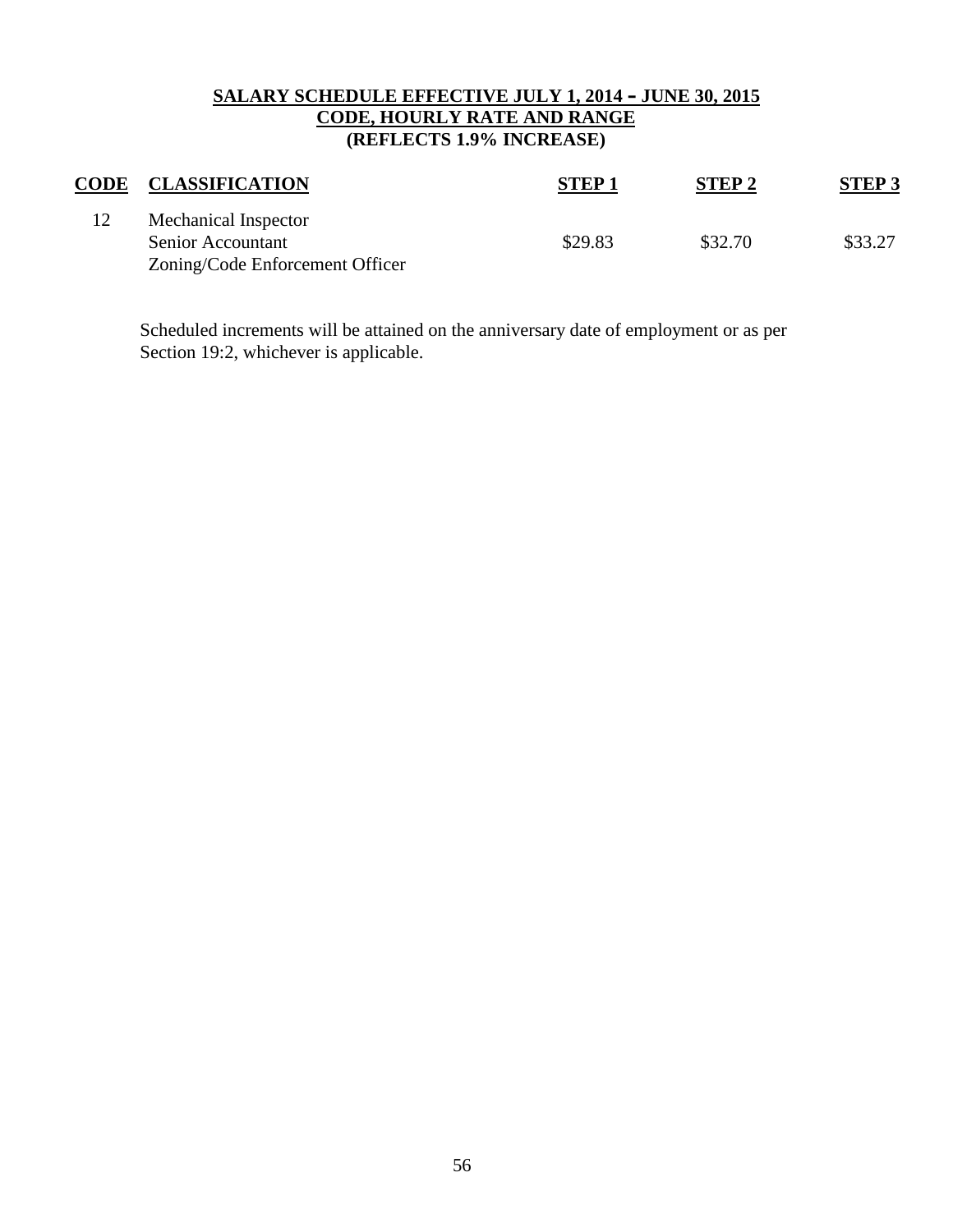#### **SALARY SCHEDULE EFFECTIVE JULY 1, 2015 – JUNE 30, 2016 CODE, HOURLY RATE AND RANGE (REFLECTS \$275 PLUS 1.9% INCREASE)**

| <b>CODE</b>    | <b>CLASSIFICATION</b>                                                                                                                                                                                                                                                                                                                                                                                                                                                                                                                                                                                                                  | <b>STEP1</b> | <b>STEP 2</b> | <b>STEP 3</b> |
|----------------|----------------------------------------------------------------------------------------------------------------------------------------------------------------------------------------------------------------------------------------------------------------------------------------------------------------------------------------------------------------------------------------------------------------------------------------------------------------------------------------------------------------------------------------------------------------------------------------------------------------------------------------|--------------|---------------|---------------|
| $\overline{4}$ | <b>Bookkeeping Clerk/Floater</b><br><b>Circulation Clerk</b><br>Custodian<br>Library Clerk<br><b>Library Technical Services Clerk</b><br>P/T Principal Clerk<br>Principal Clerk<br>Principal Clerk-Personal Property<br>Principal Clerk-Records<br>Rodman                                                                                                                                                                                                                                                                                                                                                                              | \$17.13      | \$18.72       | \$19.09       |
| 4A             | <b>Administrative Secretary</b><br><b>Library Assistant</b><br>Library Floater<br><b>Reference Assistant</b><br><b>Staff Assistant</b>                                                                                                                                                                                                                                                                                                                                                                                                                                                                                                 | \$17.69      | \$19.36       | \$19.72       |
| 5              | <b>Accounts Payable Coordinator</b><br><b>Accounts Receivable Coordinator</b><br><b>Administrative Assistant</b><br><b>Administrative Clerk</b><br>Children's Assistant<br>Custodian/Maintenance Man<br>Payroll Clerk<br>Registrar Clerk<br><b>Water Billing Clerk</b>                                                                                                                                                                                                                                                                                                                                                                 | \$18.32      | \$20.05       | \$20.38       |
| 6              | <b>Accounting Clerk</b><br>Administrative Assistant/Accountant-Water<br>Administrative Assistant/Accountant-WPC<br><b>Assistant Branch Librarian</b><br><b>Assistant Information Services Librarian</b><br>Children's/Young Adult Librarian<br><b>Community Services Case Coordinator</b><br><b>Computer Lab Supervisor</b><br><b>Engineering Draftsman I</b><br>Floater/Children's Assistant<br>Floater/Reader's Advisor<br>Grounds Maintainer/Building Technician<br>Payroll/Benefits Analyst<br>Programs and Administrative Assistant<br><b>Sales Ratio Clerk</b><br>Senior Administrative Assistant<br>Senior Administrative Clerk | \$19.60      | \$21.42       | \$21.76       |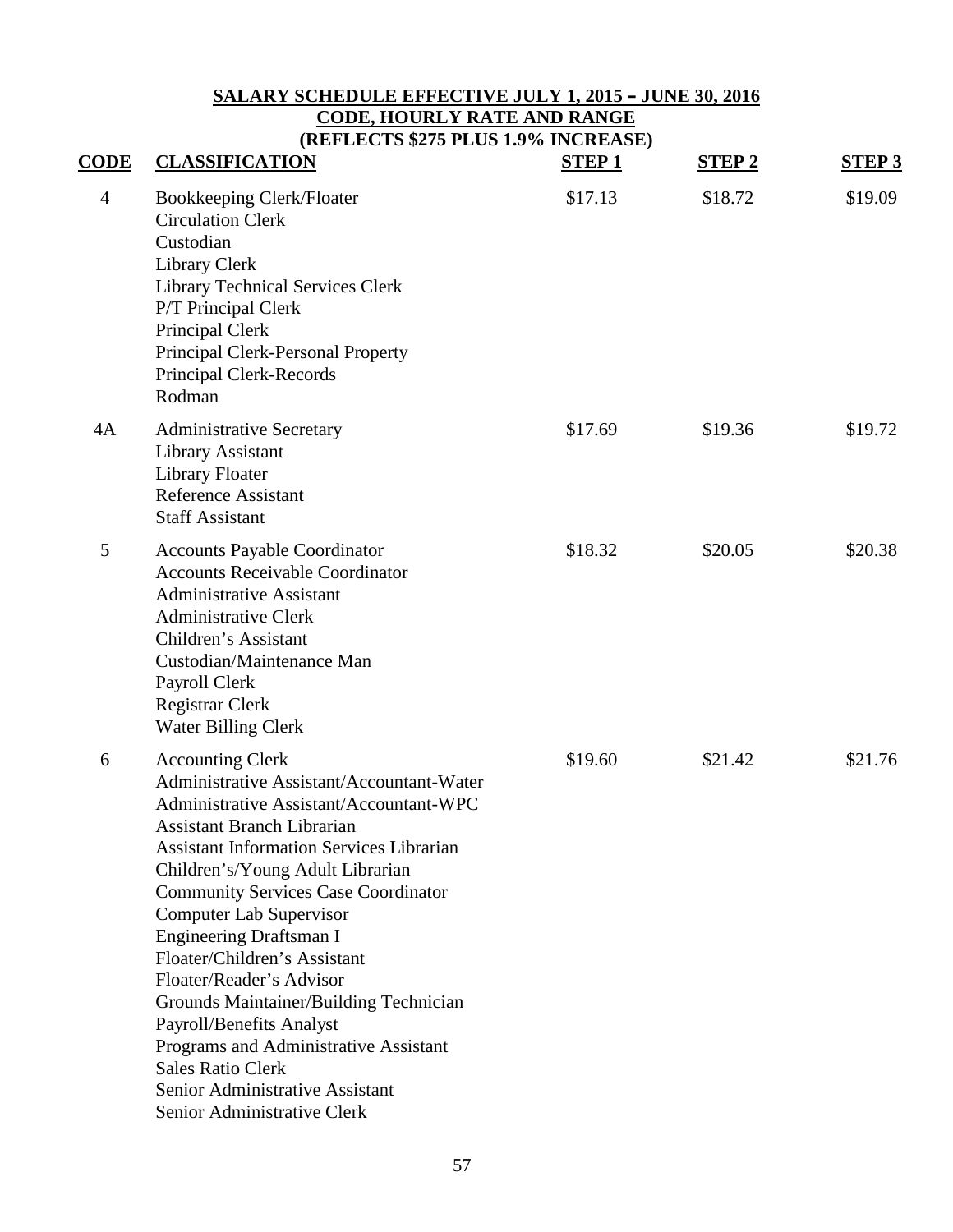# **SALARY SCHEDULE EFFECTIVE JULY 1, 2015 – JUNE 30, 2016 CODE, HOURLY RATE AND RANGE (REFLECTS \$275 PLUS 1.9% INCREASE)**

| <b>CODE</b> | <b>CLASSIFICATION</b>                                                                                                                                                                                                                                                                                                | <b>STEP1</b> | <b>STEP2</b> | <b>STEP 3</b> |
|-------------|----------------------------------------------------------------------------------------------------------------------------------------------------------------------------------------------------------------------------------------------------------------------------------------------------------------------|--------------|--------------|---------------|
| $\tau$      | <b>Community Services Coordinator</b><br>Maintenance Technician<br><b>Parks Office Coordinator</b><br>Police Payroll Supervisor<br><b>Statute and Legislative Coordinator</b><br><b>Technical Services Coordinator</b>                                                                                               | \$21.18      | \$23.10      | \$23.47       |
| 8           | <b>Budget and Accounting Assistant</b><br><b>Construction Inspector</b><br>Public Safety Dispatcher (Telecommunicator)<br><b>Purchasing Assistant</b>                                                                                                                                                                | \$22.78      | \$24.84      | \$25.17       |
| 8A          | Payroll & Benefits Specialist<br>Fleet and Traffic Maintenance Technician                                                                                                                                                                                                                                            | \$23.55      | \$25.70      | \$26.02       |
| 9           | <b>Accountant/IT Support</b><br><b>Excavation Inspector</b><br>Property and Evidence Technician<br>Senior Maintenance Technician<br><b>Supervisor Library Information Services</b><br>Supervisor of Circulation<br><b>Supervisor of Library Maintenance</b><br><b>Supervisor Senior Community Center Maintenance</b> | \$24.31      | \$26.54      | \$26.88       |
| <b>9A</b>   | <b>Highway Inspector</b><br>Lead Dispatcher<br>Party Chief                                                                                                                                                                                                                                                           | \$25.52      | \$27.90      | \$28.31       |
| 10          | Accounts Payable/Receivable Supervisor<br>GIS/CAD Technician<br>Payroll and Benefits Manager<br><b>Public Safety Technical Support Specialist</b><br><b>Technical Support Specialist</b>                                                                                                                             | \$26.70      | \$29.27      | \$29.75       |
| 11          | Housing and Project Specialist                                                                                                                                                                                                                                                                                       | \$28.56      | \$31.28      | \$31.84       |
| 12          | <b>Assistant City Planner/Development Coordinator</b><br><b>Building Inspector</b><br>Code Enforcement Officer/Assistant Building Inspector<br><b>Electrical Inspector</b><br><b>Environmental Protection Technician</b><br>Facilities/Maintenance Supervisor                                                        | \$30.54      | \$33.46      | \$34.05       |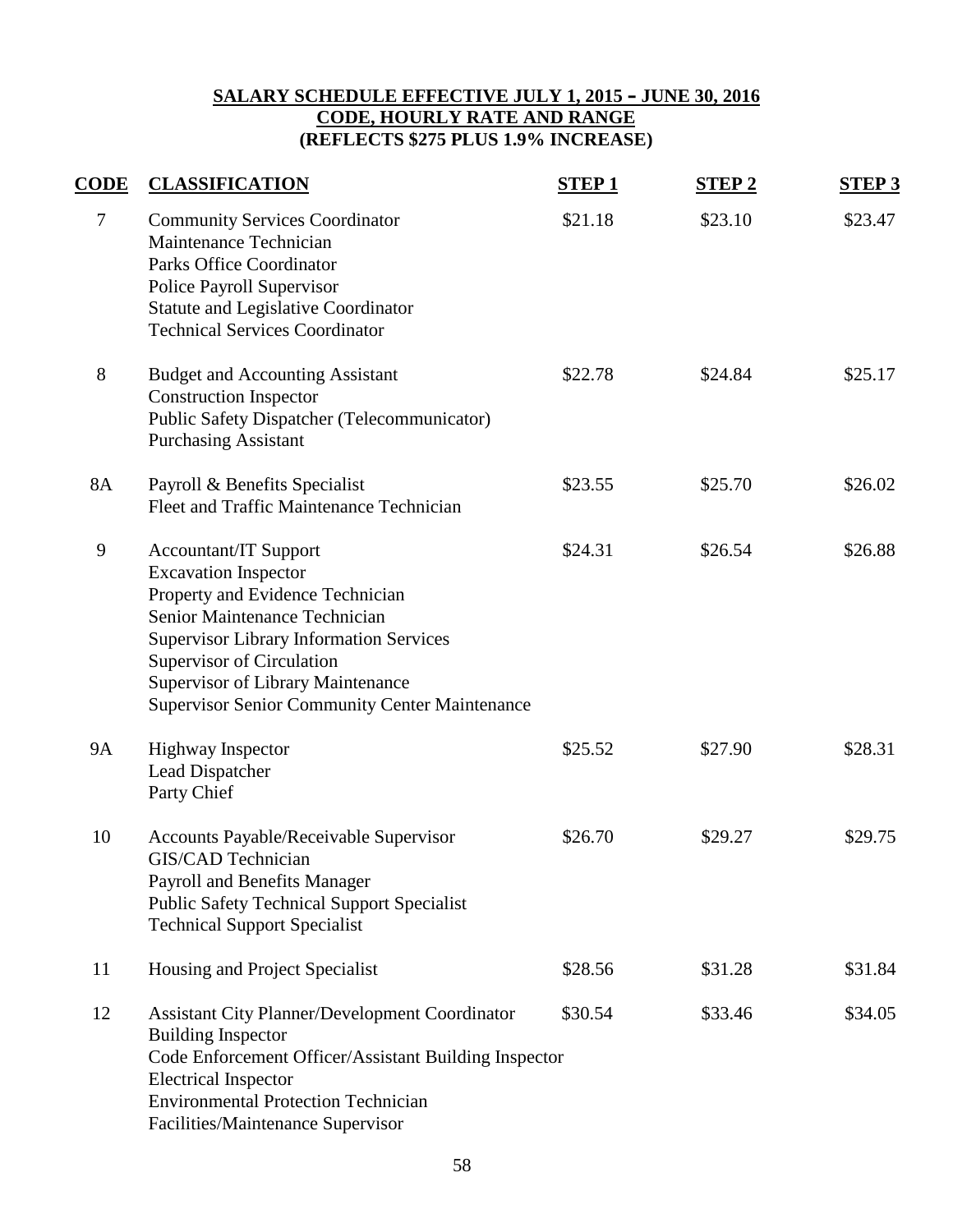## **SALARY SCHEDULE EFFECTIVE JULY 1, 2015 – JUNE 30, 2016 CODE, HOURLY RATE AND RANGE (REFLECTS \$275 PLUS 1.9% INCREASE)**

| <b>CODE</b> | <b>CLASSIFICATION</b>                                                        | <b>STEP1</b> | <b>STEP2</b> | STEP 3  |
|-------------|------------------------------------------------------------------------------|--------------|--------------|---------|
|             | Mechanical Inspector<br>Senior Accountant<br>Zoning/Code Enforcement Officer | \$30.54      | \$33.46      | \$34.05 |

Scheduled increments will be attained on the anniversary date of employment or as per Section 19:2, whichever is applicable.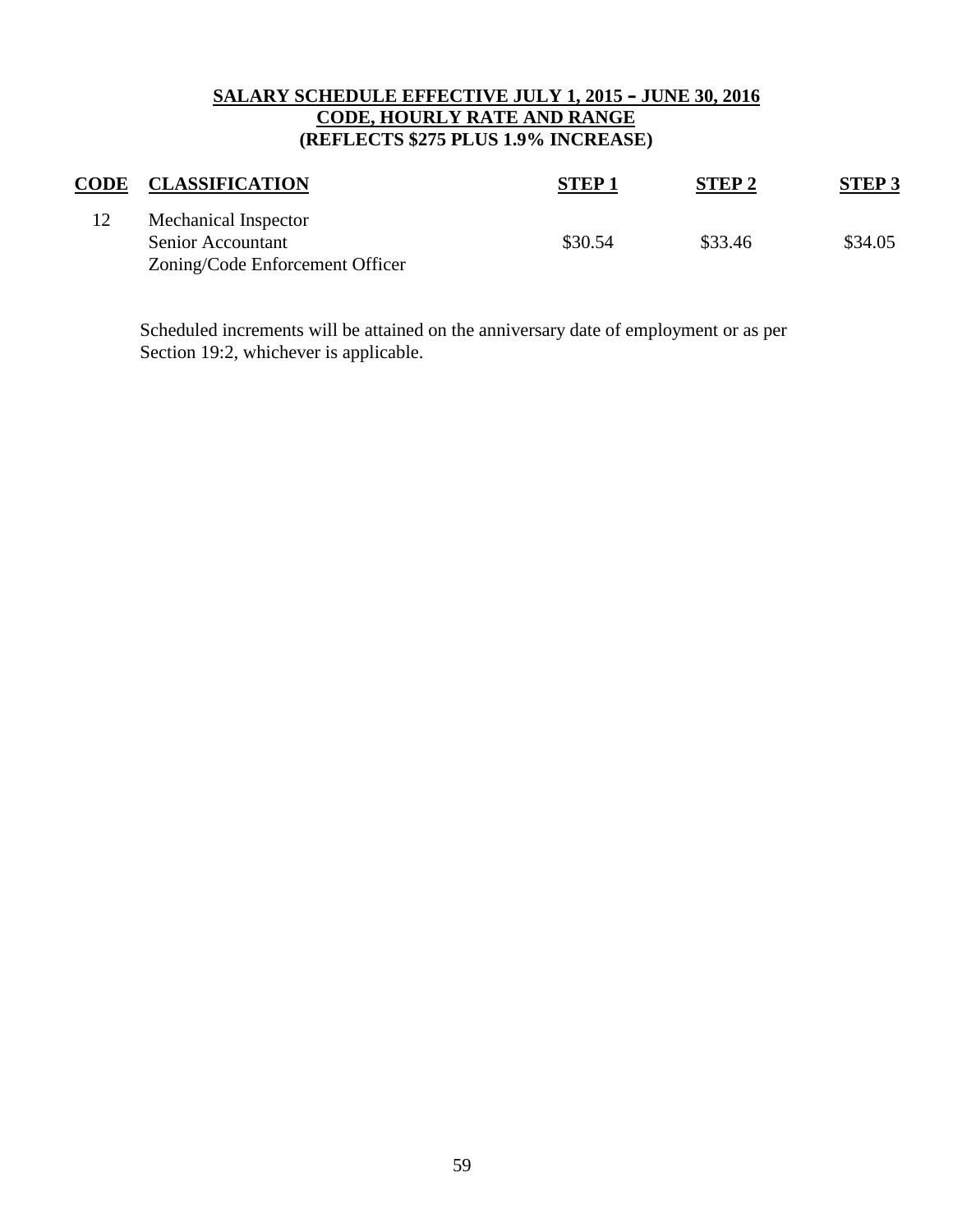# **SALARY SCHEDULE EFFECTIVE JULY 1, 2016 – JUNE 30, 2017 CODE, HOURLY RATE AND RANGE**

**(REFLECTS 2.8% INCREASE)**

| $CODE$         | <b>CLASSIFICATION</b>                                                                                                                                                                                                                                                                                                                                                                                                                                                                                                                                                                                                           | <b>STEP1</b> | <b>STEP 2</b> | <b>STEP 3</b> |
|----------------|---------------------------------------------------------------------------------------------------------------------------------------------------------------------------------------------------------------------------------------------------------------------------------------------------------------------------------------------------------------------------------------------------------------------------------------------------------------------------------------------------------------------------------------------------------------------------------------------------------------------------------|--------------|---------------|---------------|
| $\overline{4}$ | <b>Circulation Clerk</b><br>Custodian<br>Library Clerk<br><b>Library Technical Services Clerk</b><br>P/T Bookkeeping Clerk<br>P/T Principal Clerk<br>Principal Clerk<br>Principal Clerk-Personal Property<br>Principal Clerk-Records<br>Rodman                                                                                                                                                                                                                                                                                                                                                                                  | \$17.61      | \$19.24       | \$19.62       |
| 4A             | <b>Administrative Secretary</b><br><b>Library Assistant</b><br><b>Library Floater</b><br><b>Reference Assistant</b><br><b>Staff Assistant</b>                                                                                                                                                                                                                                                                                                                                                                                                                                                                                   | \$18.19      | \$19.90       | \$20.27       |
| 5              | <b>Accounts Payable Coordinator</b><br><b>Accounts Receivable Coordinator</b><br><b>Administrative Assistant</b><br><b>Administrative Clerk</b><br>Children's Assistant<br><b>Custodian/Maintenance Worker</b><br>Registrar Clerk<br><b>Water Billing Clerk</b>                                                                                                                                                                                                                                                                                                                                                                 | \$18.83      | \$20.61       | \$20.95       |
| 6              | <b>Accounting Clerk</b><br>Administrative Assistant/Accountant-Water<br>Administrative Assistant/Accountant-WPC<br><b>Assistant Branch Librarian</b><br><b>Assistant Information Services Librarian</b><br>Children's/Young Adult Librarian<br><b>Computer Lab Supervisor</b><br><b>Engineering Draftsman I</b><br>Floater/Children's Assistant<br>Floater/Reader's Advisor<br>Grounds Maintainer/Building Technician<br>Payroll/Benefits Analyst<br>Payroll Clerk<br>Programs and Administrative Assistant<br><b>Sales Ratio Clerk</b><br>Senior Administrative Assistant<br>Senior Administrative Clerk<br>Senior Coordinator | \$20.15      | \$22.02       | \$22.37       |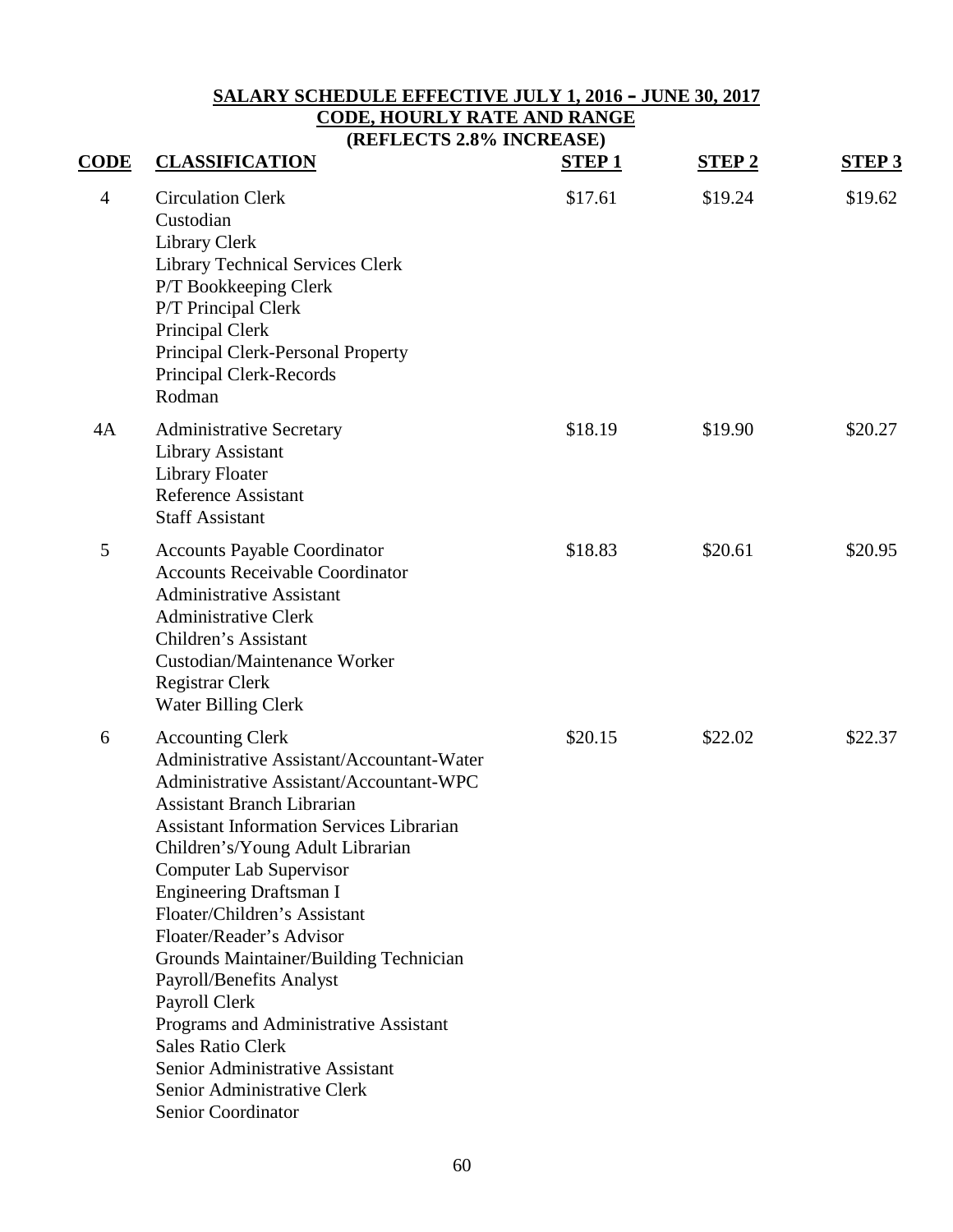## **SALARY SCHEDULE EFFECTIVE JULY 1, 2016 – JUNE 30, 2017 CODE, HOURLY RATE AND RANGE (REFLECTS 2.8% INCREASE)**

| <b>CODE</b> | <b>CLASSIFICATION</b>                                                                                                                                                                                                                                                                                                | <b>STEP1</b> | <b>STEP2</b> | <b>STEP 3</b> |
|-------------|----------------------------------------------------------------------------------------------------------------------------------------------------------------------------------------------------------------------------------------------------------------------------------------------------------------------|--------------|--------------|---------------|
| $\tau$      | Administrative Assistant-Library<br><b>Budget and Accounting Assistant</b><br><b>Community Services Coordinator</b><br>Maintenance Technician<br><b>Parks Office Coordinator</b><br><b>Police Payroll Supervisor</b><br><b>Statute and Legislative Coordinator</b><br><b>Technical Services Coordinator</b>          | \$21.77      | \$23.75      | \$24.13       |
| 8           | <b>Construction Inspector</b><br><b>Public Safety Dispatcher</b><br><b>Purchasing Assistant</b>                                                                                                                                                                                                                      | \$23.42      | \$25.54      | \$25.87       |
| <b>8A</b>   | <b>Benefits Specialist</b><br>Fleet and Traffic Maintenance Technician                                                                                                                                                                                                                                               | \$24.21      | \$26.42      | \$26.75       |
| 9           | <b>Accountant/IT Support</b><br><b>Excavation Inspector</b><br>Property and Evidence Technician<br>Senior Maintenance Technician<br><b>Supervisor Library Information Services</b><br>Supervisor of Circulation<br><b>Supervisor of Library Maintenance</b><br><b>Supervisor Senior Community Center Maintenance</b> | \$24.99      | \$27.28      | \$27.63       |
| <b>9A</b>   | <b>Highway Inspector</b><br>Lead Dispatcher<br>Party Chief                                                                                                                                                                                                                                                           | \$26.23      | \$28.68      | \$29.10       |
| 10          | Accounts Payable/Receivable Supervisor<br>GIS/CAD Technician<br>Payroll and Pension Supervisor<br><b>Public Safety Technical Support Specialist</b><br><b>Technical Support Specialist</b>                                                                                                                           | \$27.45      | \$30.09      | \$30.58       |
| 11          | Housing and Project Specialist                                                                                                                                                                                                                                                                                       | \$29.36      | \$32.16      | \$32.73       |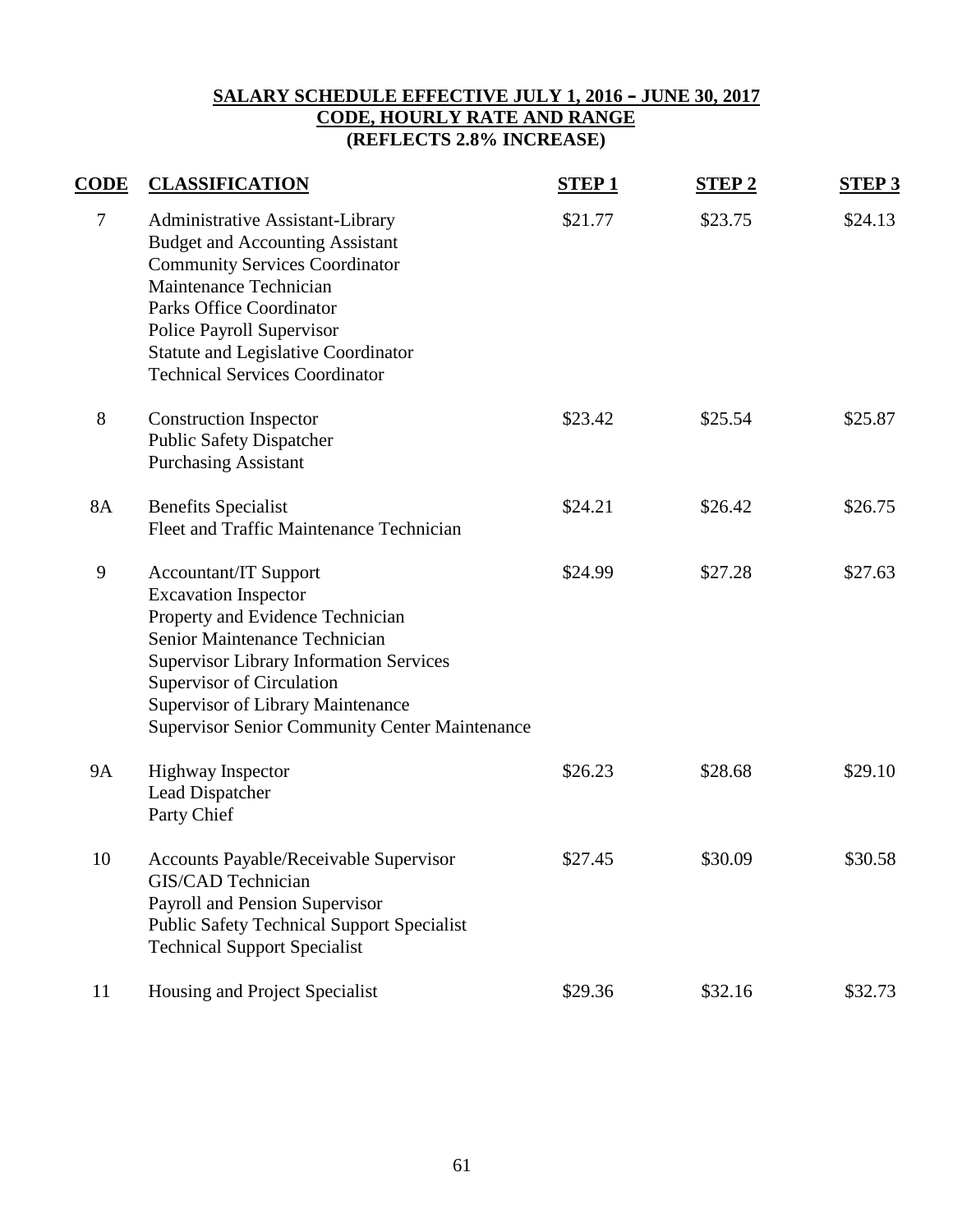## **SALARY SCHEDULE EFFECTIVE JULY 1, 2016 – JUNE 30, 2017 CODE, HOURLY RATE AND RANGE (REFLECTS 2.8% INCREASE)**

| CODE | <b>CLASSIFICATION</b>                                 | <b>STEP1</b> | <b>STEP2</b> | <b>STEP 3</b> |
|------|-------------------------------------------------------|--------------|--------------|---------------|
| 12   | <b>Assistant City Planner/Development Coordinator</b> | \$31.40      | \$34.40      | \$35.00       |
|      | <b>Building Inspector</b>                             |              |              |               |
|      | Code Enforcement Officer/Assistant Building Inspector |              |              |               |
|      | <b>Electrical Inspector</b>                           |              |              |               |
|      | <b>Environmental Protection Technician</b>            |              |              |               |
|      | Facilities/Maintenance Supervisor                     |              |              |               |
|      | Mechanical Inspector                                  |              |              |               |
|      | Senior Accountant                                     |              |              |               |
|      | Zoning/Code Enforcement Officer                       |              |              |               |
|      |                                                       |              |              |               |

Scheduled increments will be attained on the anniversary date of employment or as per Section 19:2, whichever is applicable.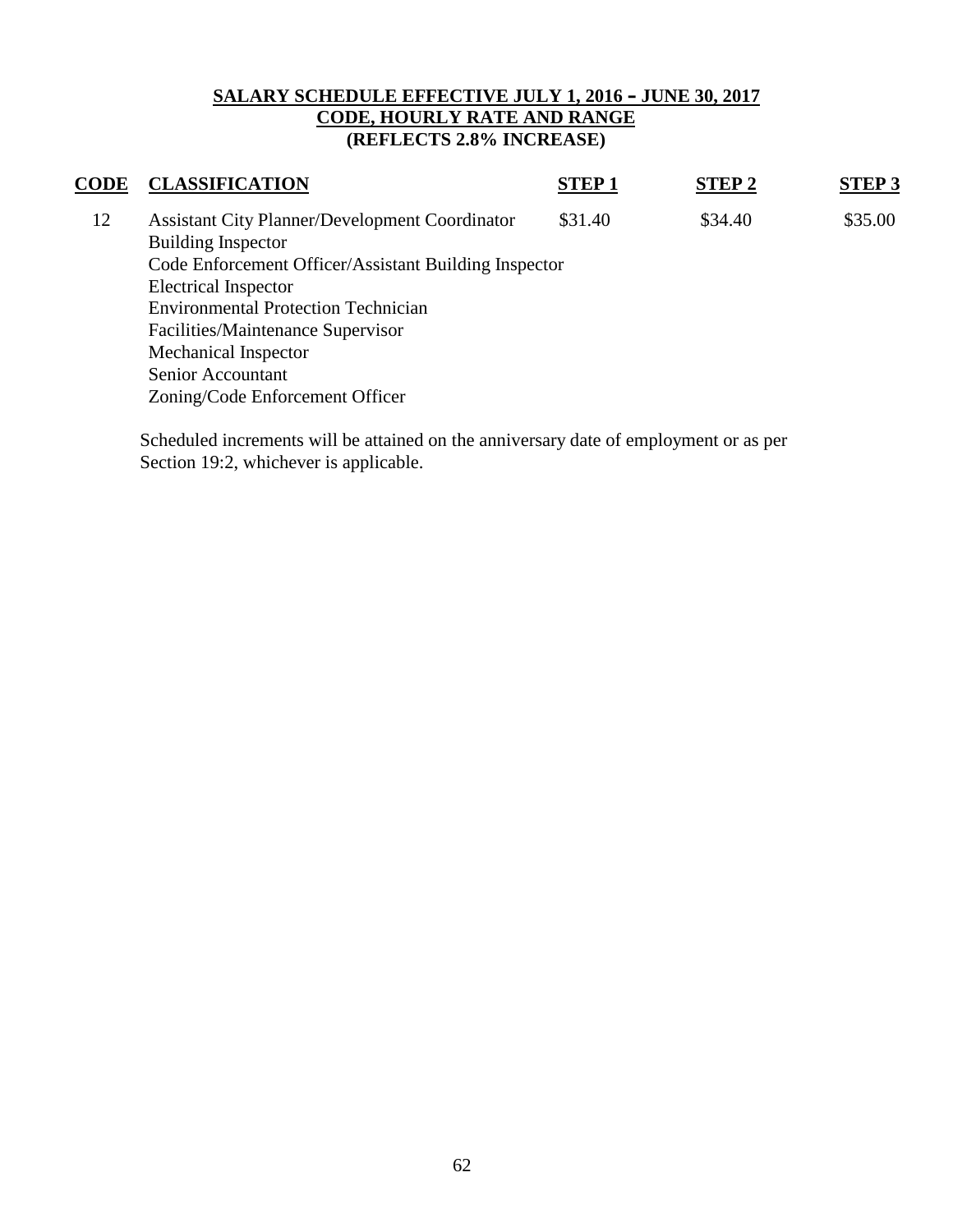# **SALARY SCHEDULE EFFECTIVE JULY 1, 2017 – JUNE 30, 2018 CODE, HOURLY RATE AND RANGE**

**(REFLECTS 2.5% INCREASE)**

| <b>CODE</b> | <b>CLASSIFICATION</b>                                                                                                                                                                                                                                                                                                                                                                                                                                                                                                                                                                                           | <b>STEP1</b> | <b>STEP2</b> | <b>STEP 3</b> |
|-------------|-----------------------------------------------------------------------------------------------------------------------------------------------------------------------------------------------------------------------------------------------------------------------------------------------------------------------------------------------------------------------------------------------------------------------------------------------------------------------------------------------------------------------------------------------------------------------------------------------------------------|--------------|--------------|---------------|
| $*4$<br>∗   | <b>Circulation Clerk</b><br>Custodian<br><b>Library Clerk</b><br><b>Library Technical Services Clerk</b><br>P/T Bookkeeping Clerk<br>P/T Principal Clerk<br>Principal Clerk<br>Principal Clerk-Personal Property<br>Principal Clerk-Records<br>All Code 4 positions upgraded to Code 4A effective 8-8-17.                                                                                                                                                                                                                                                                                                       | \$18.05      | \$19.72      | \$20.11       |
| 4A          | <b>Administrative Secretary</b><br>Library Assistant<br><b>Library Floater</b><br><b>Reference Assistant</b><br><b>Staff Assistant</b>                                                                                                                                                                                                                                                                                                                                                                                                                                                                          | \$18.64      | \$20.40      | \$20.78       |
| 5           | <b>Accounts Payable Coordinator</b><br><b>Accounts Receivable Coordinator</b><br><b>Administrative Assistant</b><br><b>Administrative Clerk</b><br>Children's Assistant<br>Custodian/Maintenance Worker<br>Registrar Clerk<br><b>Water Billing Clerk</b>                                                                                                                                                                                                                                                                                                                                                        | \$19.30      | \$21.13      | \$21.47       |
| 6           | <b>Accounting Clerk</b><br>Administrative Assistant/Accountant-Water<br>Administrative Assistant/Accountant-WPC<br><b>Assistant Branch Librarian</b><br><b>Assistant Information Services Librarian</b><br>Children/Teen Librarian<br><b>Computer Lab Supervisor</b><br>Engineering Draftsman I<br>Floater/Children's Assistant<br>Floater/Reader's Advisor<br>Grounds Maintainer/Building Technician<br>Payroll/Benefits Analyst<br>Payroll Clerk<br>Programs and Administrative Assistant<br><b>Sales Ratio Clerk</b><br>Senior Administrative Assistant<br>Senior Administrative Clerk<br>Senior Coordinator | \$20.65      | \$22.57      | \$22.93       |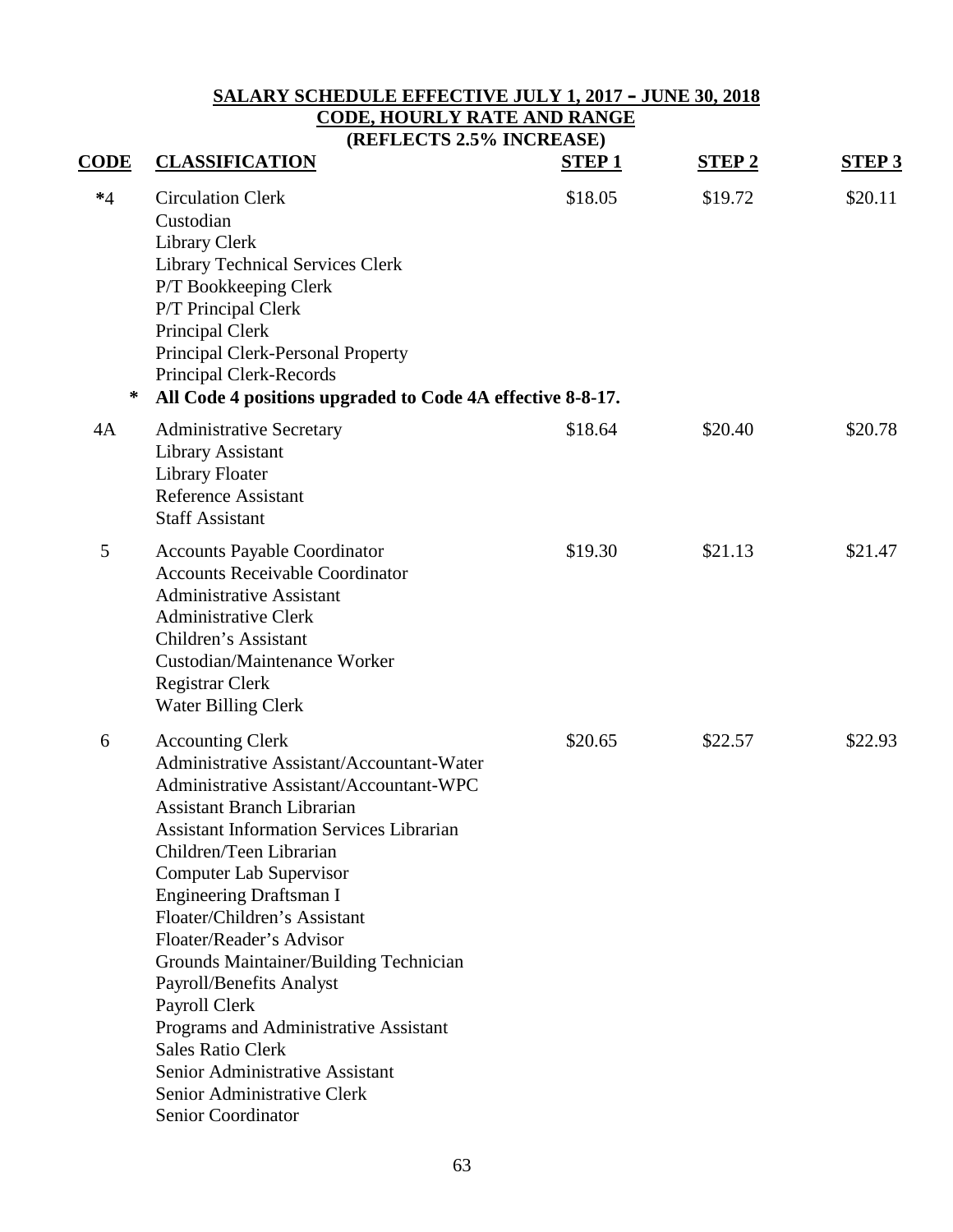## **SALARY SCHEDULE EFFECTIVE JULY 1, 2017 – JUNE 30, 2018 CODE, HOURLY RATE AND RANGE (REFLECTS 2.5% INCREASE)**

| <b>CODE</b> | <b>CLASSIFICATION</b>                                                                                                                                                                                                                                                                                                | <b>STEP1</b> | <b>STEP2</b> | <b>STEP 3</b> |  |  |  |
|-------------|----------------------------------------------------------------------------------------------------------------------------------------------------------------------------------------------------------------------------------------------------------------------------------------------------------------------|--------------|--------------|---------------|--|--|--|
| $\tau$      | Administrative Assistant-Library<br><b>Budget and Accounting Assistant</b><br><b>Community Services Coordinator</b><br>Maintenance Technician<br><b>Parks Office Coordinator</b><br><b>Police Payroll Supervisor</b><br><b>Statute and Legislative Coordinator</b><br><b>Technical Services Coordinator</b>          | \$22.31      | \$24.34      | \$24.73       |  |  |  |
| 8           | <b>Construction Inspector</b><br><b>Purchasing Assistant</b>                                                                                                                                                                                                                                                         | \$24.01      | \$26.18      | \$26.52       |  |  |  |
| ∗           | Public Safety Dispatcher - Upgraded to Code 9 effective 8-8-17.                                                                                                                                                                                                                                                      |              |              |               |  |  |  |
| <b>8A</b>   | <b>Benefits Specialist</b><br>Fleet and Traffic Maintenance Technician                                                                                                                                                                                                                                               | \$24.82      | \$27.08      | \$27.42       |  |  |  |
| 9           | <b>Accountant/IT Support</b><br><b>Excavation Inspector</b><br>Property and Evidence Technician<br>Senior Maintenance Technician<br><b>Supervisor Library Information Services</b><br>Supervisor of Circulation<br><b>Supervisor of Library Maintenance</b><br><b>Supervisor Senior Community Center Maintenance</b> | \$25.61      | \$27.96      | \$28.32       |  |  |  |
| <b>9A</b>   | <b>Highway Inspector</b><br>Party Chief                                                                                                                                                                                                                                                                              | \$26.89      | \$29.40      | \$29.83       |  |  |  |
| ∗           | Lead Dispatcher - Upgraded to Code 10 effective 8-8-17.                                                                                                                                                                                                                                                              |              |              |               |  |  |  |
| 10          | Accounts Payable/Receivable Supervisor<br>GIS/CAD Technician<br>Payroll and Pension Supervisor<br><b>Public Safety Technical Support Specialist</b><br><b>Technical Support Specialist</b>                                                                                                                           | \$28.14      | \$30.84      | \$31.34       |  |  |  |
| 11          | Housing and Project Specialist                                                                                                                                                                                                                                                                                       | \$30.09      | \$32.96      | \$33.55       |  |  |  |